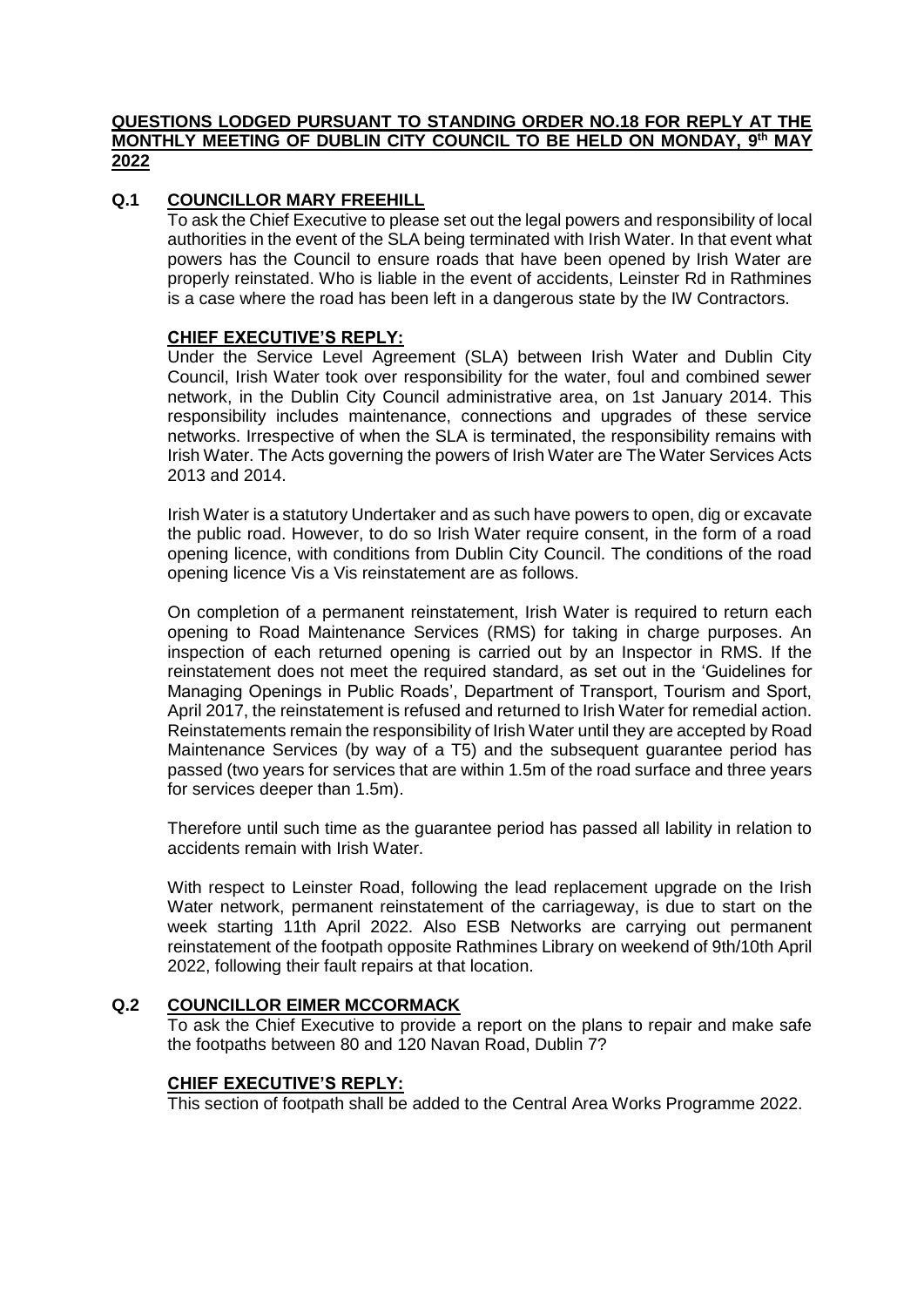# **Q.3 COUNCILLOR EIMER MCCORMACK**

To ask the Chief Executive to provide a report on the current negotiations with Irish Rail regarding the lands at Bannow Road and when construction of any kind might be expected to commence.

## **CHIEF EXECUTIVE'S REPLY:**

Negotiations with the TII are ongoing. The end of May has been set as a final date to agree Heads of Terms and Dublin City Council will be progressing the project at that stage. It is likely that it will be at least 2 years before construction commences.

## **Q.4 COUNCILLOR EIMER MCCORMACK**

To ask the Chief Executive to report on any plans to include dog waste bins at Prospect Square, which has become a popular spot for local people to walk their dogs during the pandemic but is ill equipped to deal with waste disposal.

## **CHIEF EXECUTIVE'S REPLY:**

Waste Management Services have a dog foul bin at the above mentioned residential square to cater for the disposal of dog foul there by local dog owners. We are satisfied that there is no requirement for additional bins there.

## **Q.5 COUNCILLOR EIMER MCCORMACK**

To ask the Chief Executive to report on whether there are any plans to seek payments of vacant site penalties on any and all developers seeking to acquire planning permission on long vacant sites. The site at Matts of Cabra being a case in point.

## **CHIEF EXECUTIVE'S REPLY:**

The site at 2A Faussagh Avenue, Cabra, Dublin 7 was entered on the Vacant Sites Register on 26<sup>th</sup> August 2019 as it met the criteria, as set out in the Urban Regeneration and Housing Act, 2015. A Demand for payment of a Vacant Sites Levy based on 7% of the market value of the site was served on the owners in 2021 and a further demand will issue in May 2022. Dublin City Council, along with all Local Authorities is responsible for identifying and dealing with vacant property within its administrative boundary, in accordance with the relevant legislation. The vacant sites levy is intended to encourage the development of vacant sites, reduce land hoarding and bring vacant land in urban areas into beneficial use.

The Vacant Sites Unit raises demands for payment annually and reminders for payment are issued quarterly. Under the vacant site levy provisions, there is a cumulative effect associated with not activating a site for development purposes for each year that a site remains vacant or idle and in respect of which levy liability is not paid.

The Law Department has advised that following changes to the Law Society contract rules in 2019, it is now the position that all queries on title have to be dealt with precontract with the vendor now under an obligation to disclose any notices served or burdens affecting the property. While proceedings have not issued for the collection of vacant sites levies, vacant site levy charges now appear on pre-contract planning searches and purchasers are now on notice of these charges. Where a vacant site levy becomes due and payable, it becomes a charge on the land concerned until it is paid.

## **Q.6 COUNCILLOR TINA MACVEIGH**

To ask the Chief Executive for a report on the housing application status of **(details supplied).**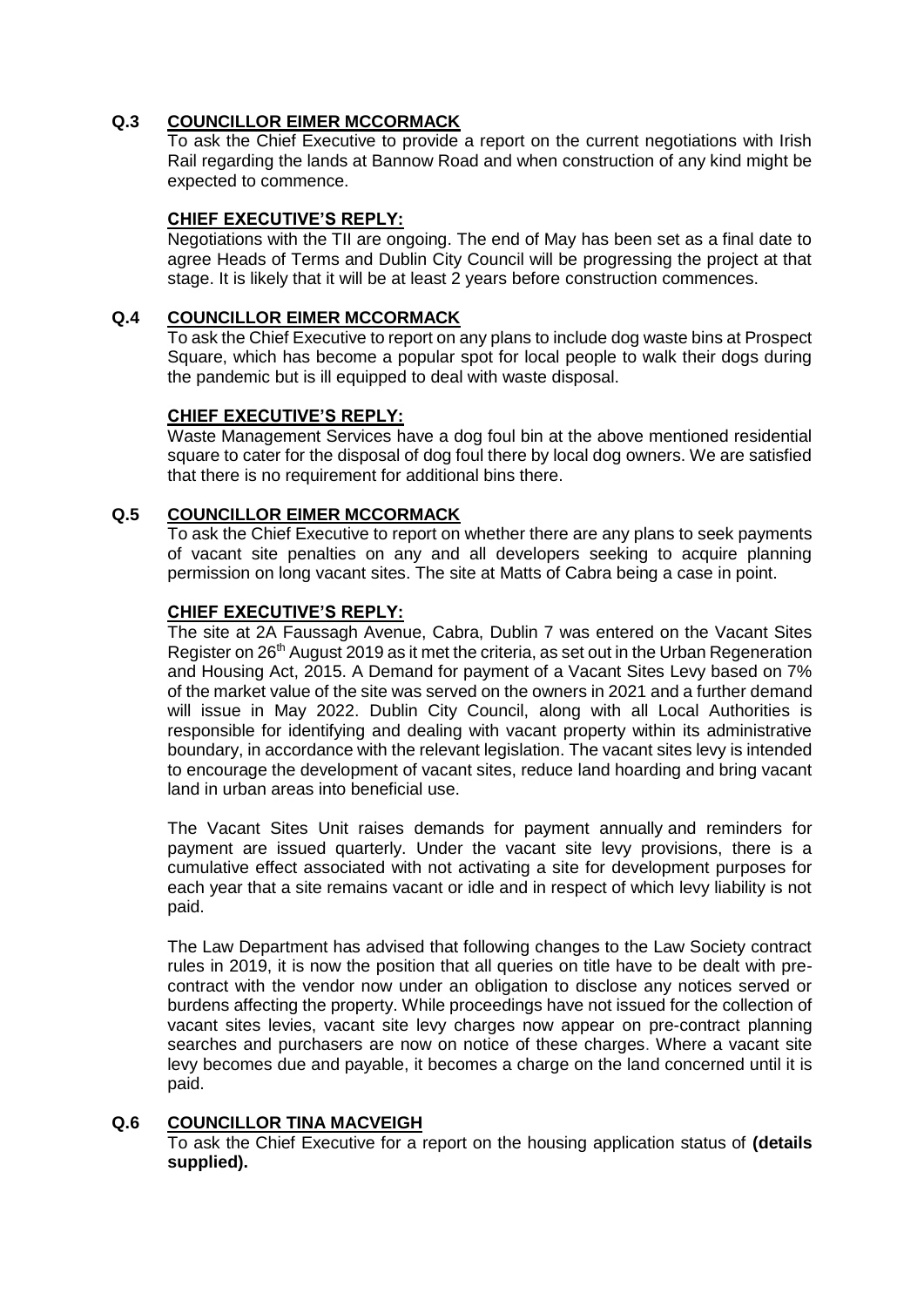The above applicant is active on Band 3 of the housing list for singles accommodation with registration date 30/06/2021, the applicant holds the following positions on the list:

| Area   | <b>Position</b> |
|--------|-----------------|
| Area E | 1468            |
| Area N | 1359            |

Dublin City Council allocates properties based on time on the list and currently there are applicants of longer standing who have to be considered as suitable vacancies arise. It is not possible to indicate accurately the prospect of an offer for any applicant. The number of vacancies arising will be a determining factor in the length of time applicants could expect to be on the waiting list.

The applicant should keep checking the Dublin City Council website for any Choice Based Lettings that may become available in their area of choice.

The applicant may be eligible for HAP which will provide them with financial assistance towards the cost of renting another property. Should the applicant wish to apply for the HAP scheme, she should make contact with the Allocations Section with income details for the previous 12 months where a Housing Advisor can provide information and advice on the scheme.

## **Q.7 LORD MAYOR ALISON GILLILAND**

To ask the Chief Executive to arrange for the removal of the blue hoarding in front of the houses at **(details supplied)** and for the enhancement of the space behind it to include a bench and a green space for local enjoyment.

### **CHIEF EXECUTIVE'S REPLY:**

The location detailed above is under a 150 year licence to the ESB. We have made enquires with the ESB with regard to having the location cleaned.

If there is appetite to take this area back into DCC control, discussions could be held under advice/led by the Property Development section subject to safety and budget.

## **Q.8 COUNCILLOR SOPHIE NICOULLAUD**

To ask the Chief Executive the following in relation to a private camera in a public tree on the public footpath on right side of Somerville when heading to St Agnes Road. It is before the small apartment complex. It is the first or second tree from St Agnes Road. What actions have been taken so far to remove it?

### **CHIEF EXECUTIVE'S REPLY:**

The camera mentioned above has been removed.

### **Q.9 COUNCILLOR CHRISTY BURKE**

To ask the Chief Executive if there is any progress from the minister to fund the need for traffic wardens in the city.

### **CHIEF EXECUTIVE'S REPLY:**

The Chief Executive is not aware of any case having been made to the Minister for funding for the provision of additional Traffic Wardens.

As the Councillor is aware parking enforcement is carried out in the City Council area primarily by a contractor, DSPS.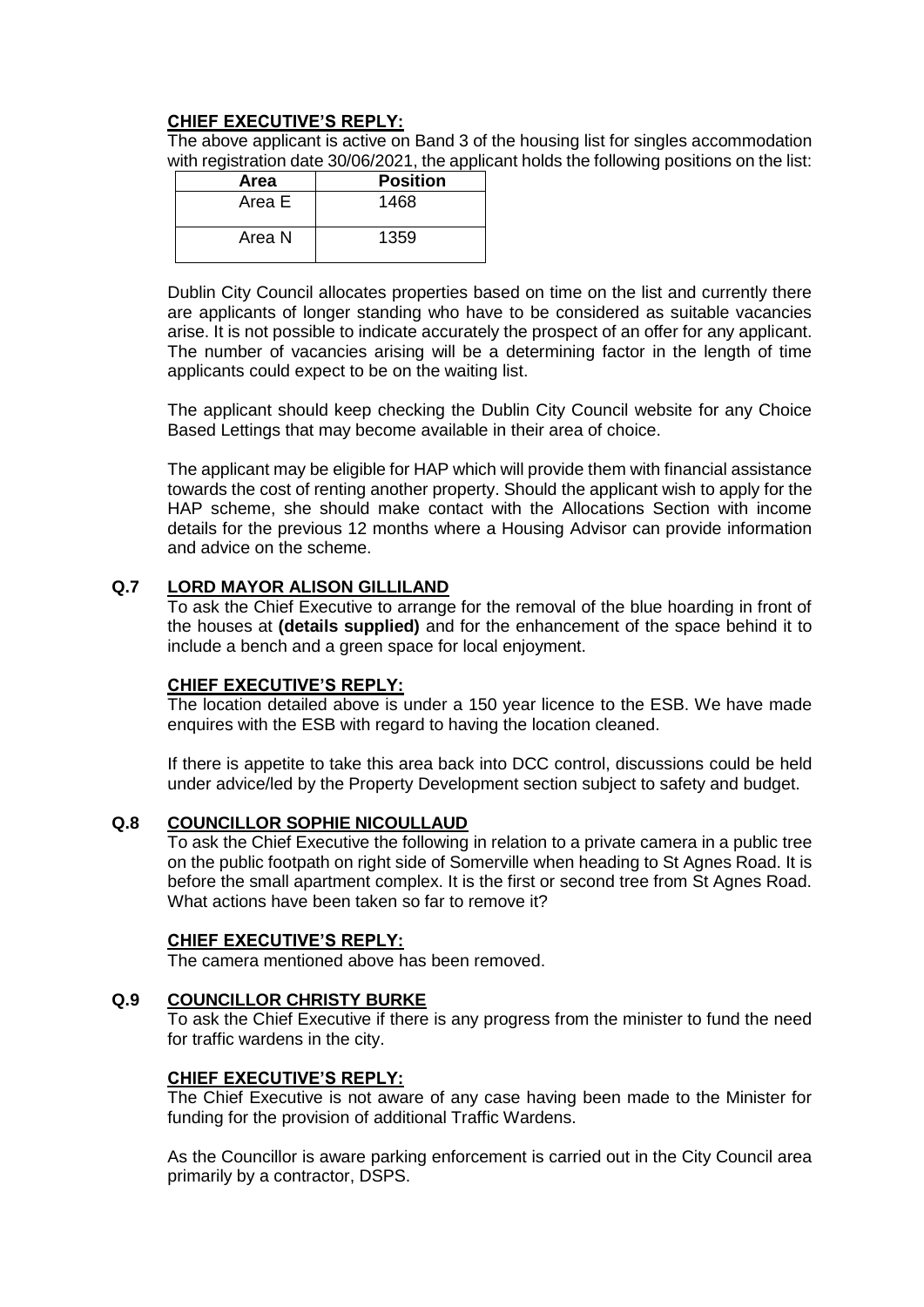The issue of engaging Community Wardens is currently being examined and a report will be submitted in due course to the relevant SPC.

## **Q.10 COUNCILLOR CHRISTY BURKE**

To ask the Chief Executive if he would ask Senior Management at Bus Eireann when they intend to develop the empty houses beside Parkgate Hall, Homeless section as they are many years empty. They are an eye sore given the housing shortage in Dublin and that the CEO get a positive reply from the senior management.

### **CHIEF EXECUTIVE'S REPLY:**

The Chief Executive wrote to CIE requesting action in relation to the properties at 10 to 13 Conyngham Road on 9 March 2022.

A response was received from CIE on 28 March 2022 noting that the facades, front steps and railings of Nos 10-12 are listed on the DCC Record of Protected Structures and advising that a contractor had been engaged to carry out structural stability works to the buildings including the installation of steel supports within the buildings, tidying up the light wells and replacement of the timbers in the blocked up windows. The City Council is liaising with CIE in relation to certain demolition works and the erection of a high quality hoarding as a short term measure.

## **Q.11 COUNCILLOR CHRISTY BURKE**

To ask the Chief Executive if he would request a Garda unit to address the serious drug dealing and anti-social behaviour at **(details supplied),** as senior Garda management need to address the ongoing issues on the stairwells of the complex from day time to evening time.

#### **CHIEF EXECUTIVE'S REPLY:**

An email was sent on the 6<sup>th</sup> April to the Superintendent in Store Street Garda Station outlining the ongoing anti-social issues within this block, which consists of drug dealing, intimidation and large gangs of up to 17 at any one time loitering on the stairwells.

Gardaí are monitoring this matter but the problem still persists.

### **Q.12 COUNCILLOR CHRISTY BURKE**

To ask the Chief Executive if the central area have had an increase in dog and litter wardens in the area.

## **CHIEF EXECUTIVE'S REPLY:**

There has been no increase in wardens in the Central Area. The Litter Enforcement Manager will be carrying out a number of Intensive Compliance Campaigns throughout the year around door to door enquires on waste arrangements, the searching of illegally dumped bags of waste and covert operations with the focus on tackling the issue of dog fouling.

Dublin City Council's Animal Welfare Unit provide a patrol service right across the city including weekends that includes the Central Area. In 2021, a number of Councillors identified areas of concern and those were addressed with additional patrols.

The Animal Welfare Unit continues periodic patrols in the Central Area and will concentrate on areas of concern if requested.

### **Q.13 COUNCILLOR DECLAN MEENAGH**

To ask the Chief Executive to estimate how much electricity could be generated if rooftop solar was installed on all DCC property including social housing stock and to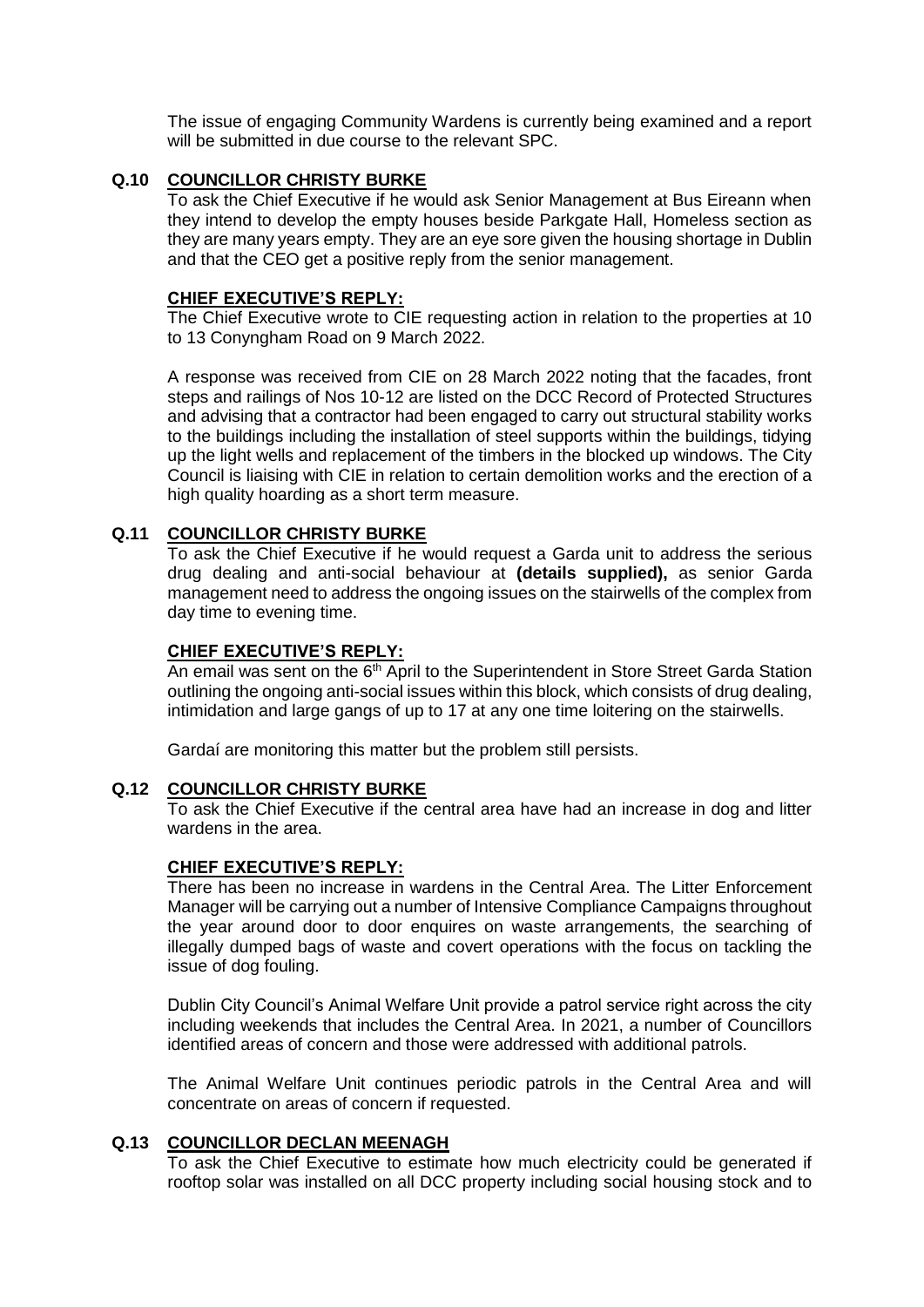further estimate how much energy could be generated for AHB housing stock. To ask for an estimate of what percentage of DCC property has solar at the moment and how much power it generates and if he will make a statement on the matter?

## **CHIEF EXECUTIVE'S REPLY:**

Please see attached a reply from Codema.

## **Q.14 COUNCILLOR ANTHONY CONNAGHAN**

To ask the Chief Executive to request the developer at **(details supplied 1)**, to address the issues with the gates and repair the gates at the **(details supplied 2)** side for vehicle access. At times they stop working and the emergency services do not have access.

## **CHIEF EXECUTIVE'S REPLY:**

A reply will be issued to the Councillor with two weeks of the May City Council Meeting.

## **Q.15 COUNCILLOR ANTHONY CONNAGHAN**

To ask the Chief Executive to consider a full re-instatement of the paths throughout **(details supplied)** where a number of locations have previously been reported at **(details supplied)** outside numbers 10,11,12,13, 14, 18a, 19- 23, 24, 28 & 35 at the NWA meeting 20th July 2021.

## **CHIEF EXECUTIVE'S REPLY:**

The footpaths on **(details supplied)** are not part of the footpath works programme in 2022.

The Area Engineer will note this location and consider its inclusion in the 2023 footpath works programme or if additional funding becomes available this year.

## **Q.16 COUNCILLOR ANTHONY CONNAGHAN**

To ask the Chief Executive for a full update on the planning enforcement issue at **(details supplied)** where a local resident has tried to commandeer a public green space. Have legal proceedings been instigated and where are we on the matter? Local residents who have used this green space for decades are without the full use of this amenity for a long time now.

### **CHIEF EXECUTIVE'S REPLY:**

The Planning Enforcement Section are currently investigating this issue and a substantive response will issue directly to the Councillor once an updated inspection is carried out in early May at the location concerned.

# **Q.17 COUNCILLOR ANTHONY CONNAGHAN**

To ask the Chief Executive to arrange for the re-alignment of the driveway at **(details supplied)**, as the dishing that was originally put in does not go the full width of the driveway. If these works could be part of the reinstatement of the paths at this location (programme of works 2022) that would make sense.

### **CHIEF EXECUTIVE'S REPLY:**

Road Maintenance will complete an inspection of this location **(details supplied)** and consider its inclusion in the footpath works 2022 if the allocated budget allows.

## **Q.18 COUNCILLOR RACHEAL BATTEN**

To ask the Chief Executive for the paths on Greencastle Avenue, Donnybrook, D17 to be upgraded and repaired.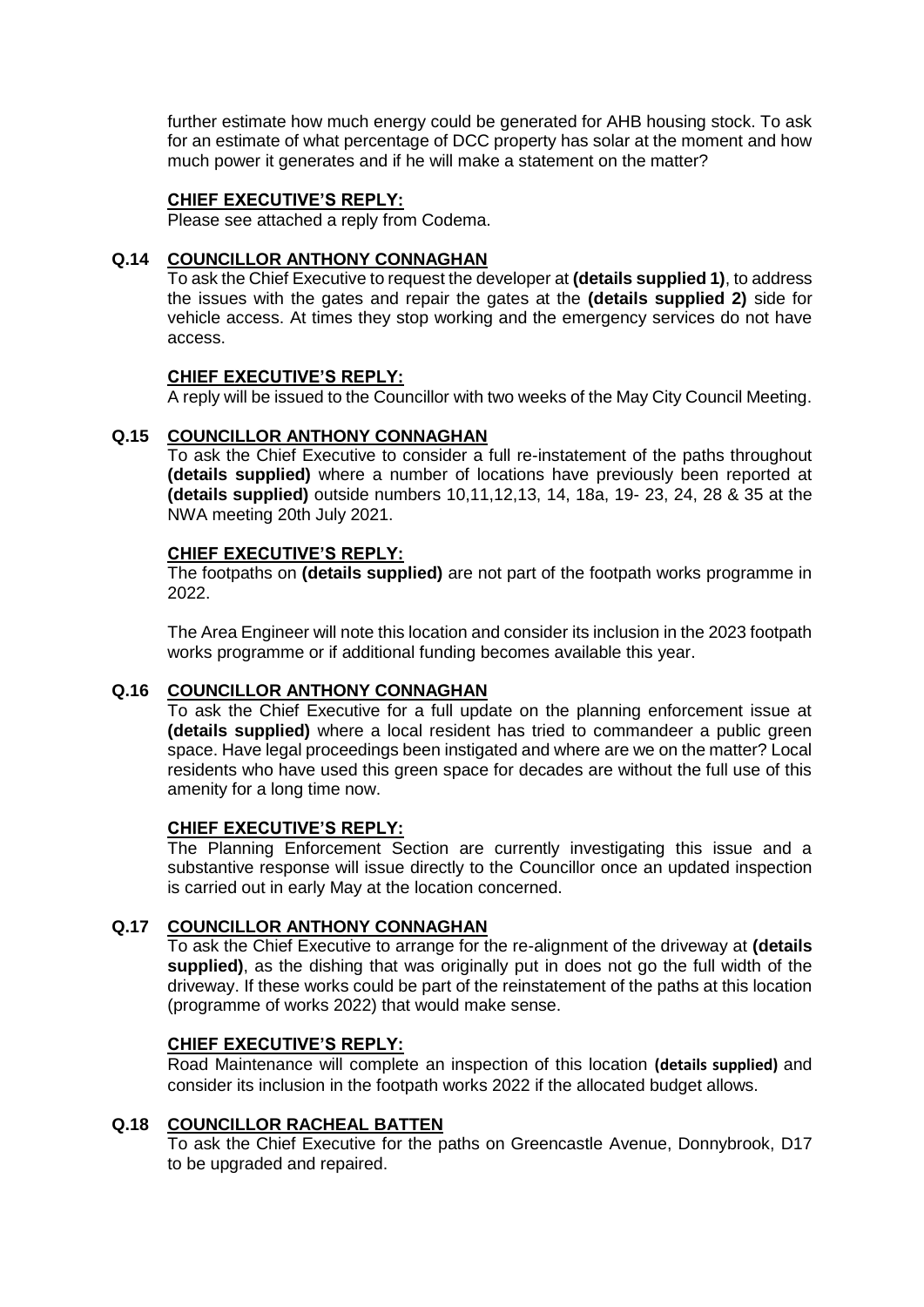The footpaths on Greencastle Avenue are not part of the footpath works programme in 2022.

The Area Engineer will note this location and consider its inclusion in the 2023 footpath works programme or if additional funding becomes available this year.

## **Q.19 COUNCILLOR MICHAEL WATTERS**

To ask the Chief Executive to arrange for the street currently called St. Michael's Estate in Inchicore, Dublin 8 to be changed; the name is linked to the former flat complex that was located there.

## **CHIEF EXECUTIVE'S REPLY:**

St. Michael's Estate will be renamed as part of the regeneration of the Emmet Road site. It is premature to consider naming proposals at this early stage with a planning application likely to be submitted later this year. A report in relation to the renaming of St. Michael's Estate will be brought to Councillors when the development is nearing completion.

It is not recommended that an interim renaming proposal be considered.

### **Q.20 COUNCILLOR MICHAEL WATTERS**

To ask the Chief Executive to arrange for a playground to be installed in Walkinstown Park, Walkinstown, Dublin 12.

## **CHIEF EXECUTIVE'S REPLY:**

Parks have no plans currently to install a playground at the above location. There is a playground in nearby Walkinstown Green which has the advantage of being in close proximity to houses.

## **Q.21 COUNCILLOR MICHAEL WATTERS**

To ask the Chief Executive to explain Dublin City Council policy in relation to the installation of information boards in Dublin City Council parks.

## **CHIEF EXECUTIVE'S REPLY:**

Parks provide information boards in parks which have significant numbers of visitors from outside of the locality. Local parks which are known to the community do not require information boards other than a statement of bye laws. If there is an issue at a specific location please contact the email address below.

### **Q.22 COUNCILLOR LARRY O'TOOLE**

To ask the Chief Executive to respond to the following re: construction work at **(details supplied 1).** The green area at **(details supplied 2)** has been covered with rubble and debris. The public footpath on **(details supplied 3)** has been broken and is in a state of disrepair. It is also covered with soil while work is ongoing. Can Planning Enforcement engage in this?

### **CHIEF EXECUTIVE'S REPLY:**

The Planning Enforcement Section will investigate the matters raised by the Councillor urgently and will respond directly to the Councillor once the areas concerned are investigated.

Irish Water installed a service connection to **(details supplied 1)** in March 2022. The water and debris in the **(details supplied 2)**, associated with the works has now been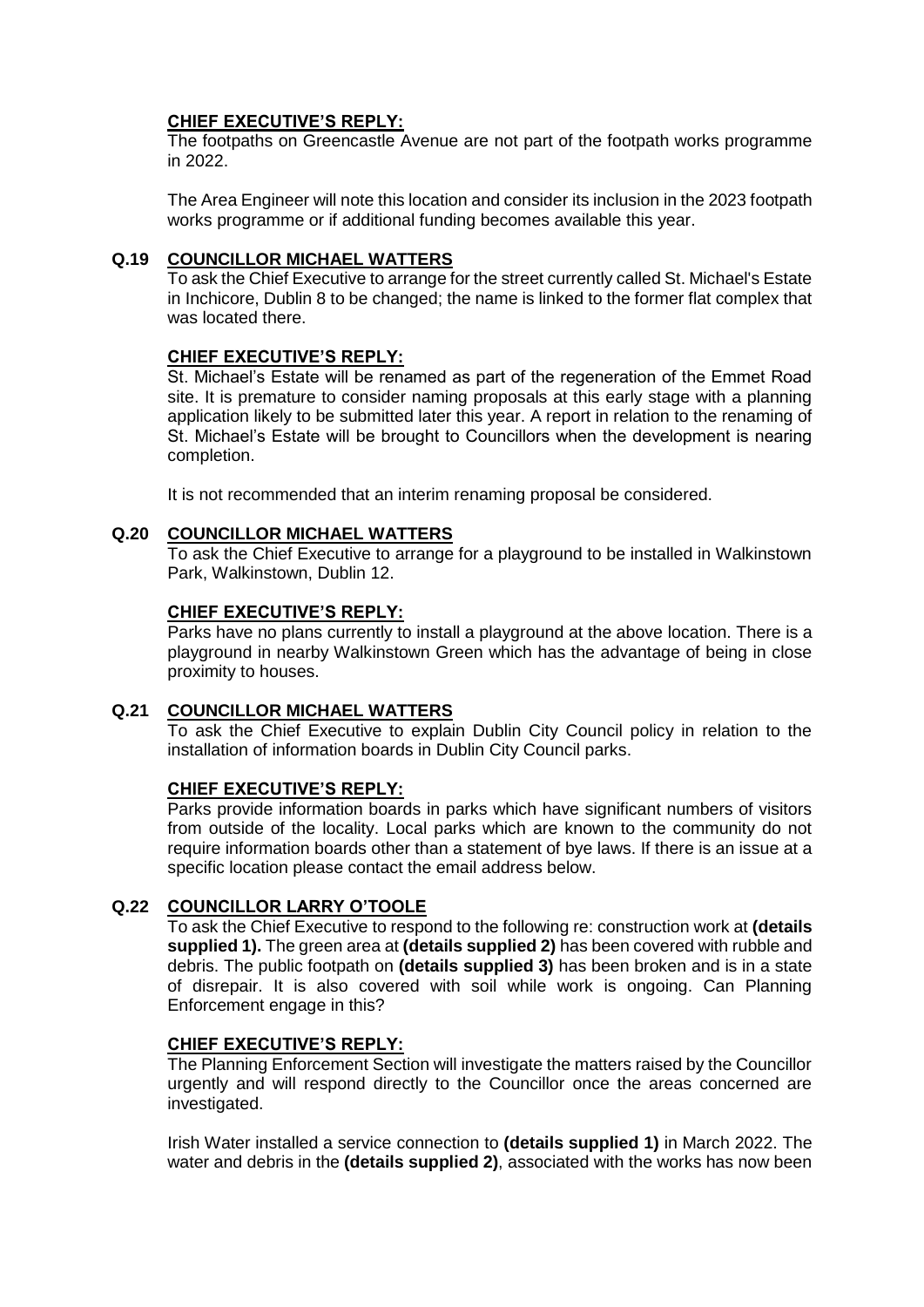cleared. The permanent reinstatement, including the grass verges, is scheduled for completion in the start of June.

## **Q.23 COUNCILLOR LARRY O'TOOLE**

To ask the Chief Executive to respond to the following in relation to reinstating the grass margins at **(details supplied).**

## **CHIEF EXECUTIVE'S REPLY:**

The damage highlighted in the photographs result from works which were undertaken by GMC on behalf of Irish Water to make the 4no. new foul sewer connections serving the DCC development currently under construction. This issue has previously been brought to the attention of DCC Roads, Infrastructure Management Unit and DCC Parks.

Irish Water have also been contacted directly on the matter, and have accepted responsibility for the poor condition of the reinstatement. Irish Water have advised that they are engaging with DCC Roads directly and will take all necessary measures to make good the reinstatement at the earliest practicable date.

Irish Water installed a service connection to the **(details supplied)** in March 2022. The water and debris in the **(details supplied 2)**, associated with the works has now been cleared. The permanent reinstatement, including the grass verges, is scheduled for completion in the start of June.

## **Q.24 COUNCILLOR LARRY O'TOOLE**

To ask the Chief Executive to respond to this request at **(details supplied):** Carry out repairs on the footpaths which are uneven, cracked and because of 'trips' are a hazard. Also can the tarmac sections be grassed – as has been treated in some nearby roads.

### **CHIEF EXECUTIVE'S REPLY:**

The footpaths on **(details supplied)** are not part of the footpath works programme in 2022.

The Area Engineer will note this location and consider its inclusion in the 2023 footpath works programme or if additional funding becomes available this year.

## **Q.25 COUNCILLOR MICHAEL PIDGEON**

To ask the Chief Executive if there is a planned timeline and allocated funding to complete the pedestrianisation works on Suffolk Street. The junction with Grafton Street still has no-longer-needed traffic lights, for example.

## **CHIEF EXECUTIVE'S REPLY:**

There is currently no planned timeline for Suffolk Street. The design brief is currently being looked at by the Environment and Transportation department.

### **Q.26 COUNCILLOR NOELEEN REILLY**

To ask the Chief Executive to conduct a fire safety audit at Santry Cross/Forestwood after a number of fires there.

## **CHIEF EXECUTIVE'S REPLY:**

The development known as Santry Cross comprises a number of blocks: The Maieston, The Turnpike, The Charter, Linnbla and The Hampton from Phase 1 on the west side of the Ballymun Road, and The Goulding, The Kilmore, The Landey and The Claremont are Phase 2 on the east side of the Ballymun Road. Each building was the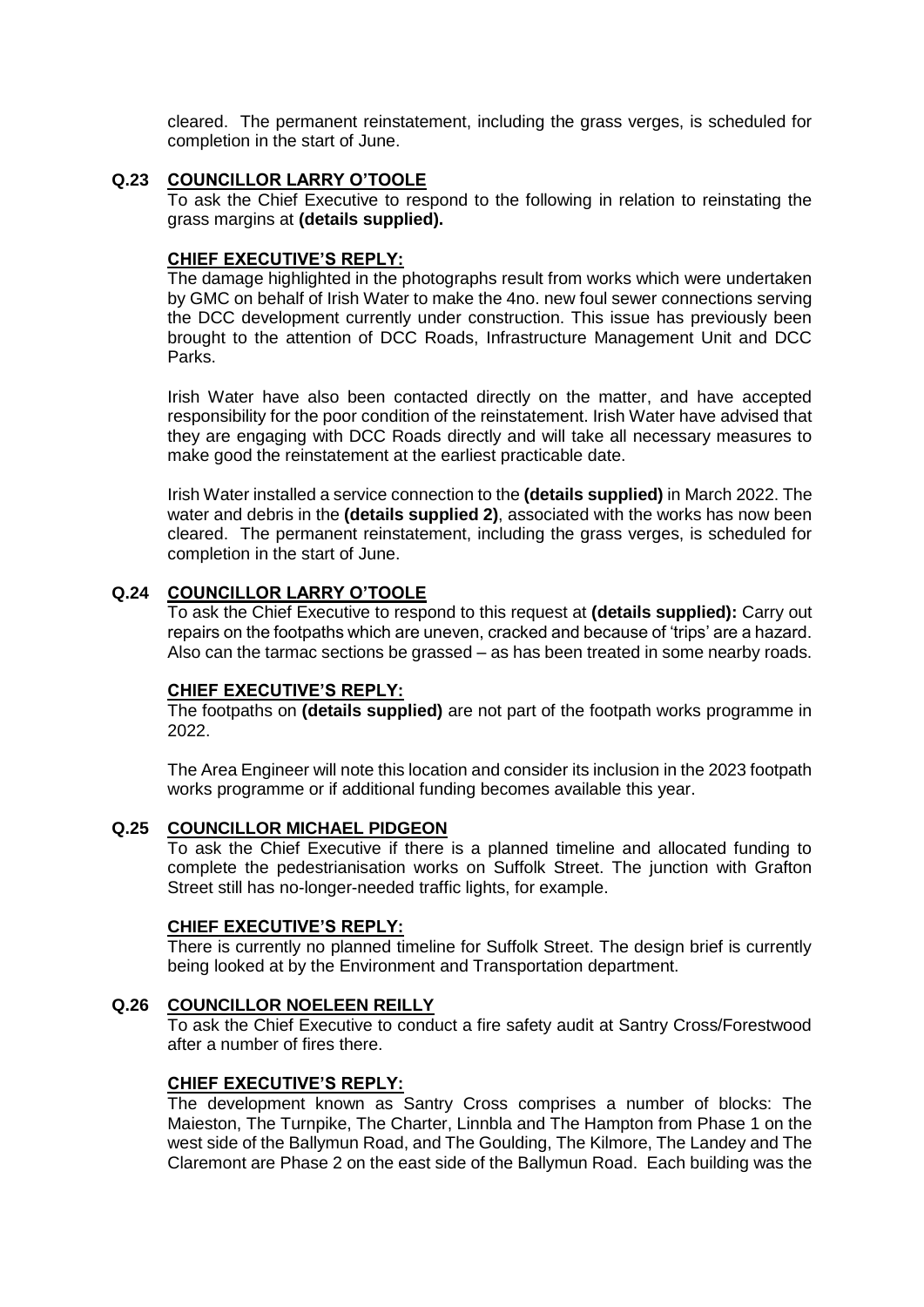subject of a fire safety certificate application and these applications were lodged between 2002 and 2004.

Dublin Fire Brigade have been liaising with Access Property Management (APM), the current managing agents for the development, and had previously been in contact with DPM Property Services Limited (the previous managing agents) since receipt of a notification detailing fire safety concerns regarding Phase 1 in 2021. Since that time it has been confirmed that a Fire Safety Consultant had been retained and would undertake a Fire Safety Audit of the blocks of Phase 1.

Confirmation that the Fire Safety Consultant attended the blocks of Phase 1 on the 9th July 2021 was received on the 16th July 2021 to confirm that the concerns were being investigated and fire safety systems in place.

More recently, in January 2022 DFB received correspondence from APM in relation to the Phase 1 blocks which confirmed that fire safety systems were in place.

Correspondence was received by Dublin fire Brigade on the 22nd April 2022 from APM with up to date certification for Phase 1 & Phase 2 of Santry Cross Apartments which confirms that the active fire safety systems are in place.

It is intended to extend the scope of the required Fire Safety Assessment currently in preparation to include Phase 2 of the development.

DFB continues to actively engage with the property management company to ensure the continued operation of fire safety systems and the fire safety management and operation of the premises.

## **Q.27 COUNCILLOR MÁIRE DEVINE**

To ask the Chief Executive for the details on derogations granted to extension of work hours at Chamber St development, Dublin 8, and to ascertain if the contractor has abided by the planning conditions that the near neighbours be informed for each derogation granted?

### **CHIEF EXECUTIVE'S REPLY:**

To date there are no derogations granted for this site Planning Ref: 3498/19

- The scheme of 55 homes currently under construction are permitted by the Part 8 to work between the following hours:
- Mondays to Fridays: 7.00am 6.00pm
- Saturday: 8.00am 2.00pm
- Sundays and public holidays: No activity on site.

Included below is the full text of the planning condition relating to the permitted working hours for information.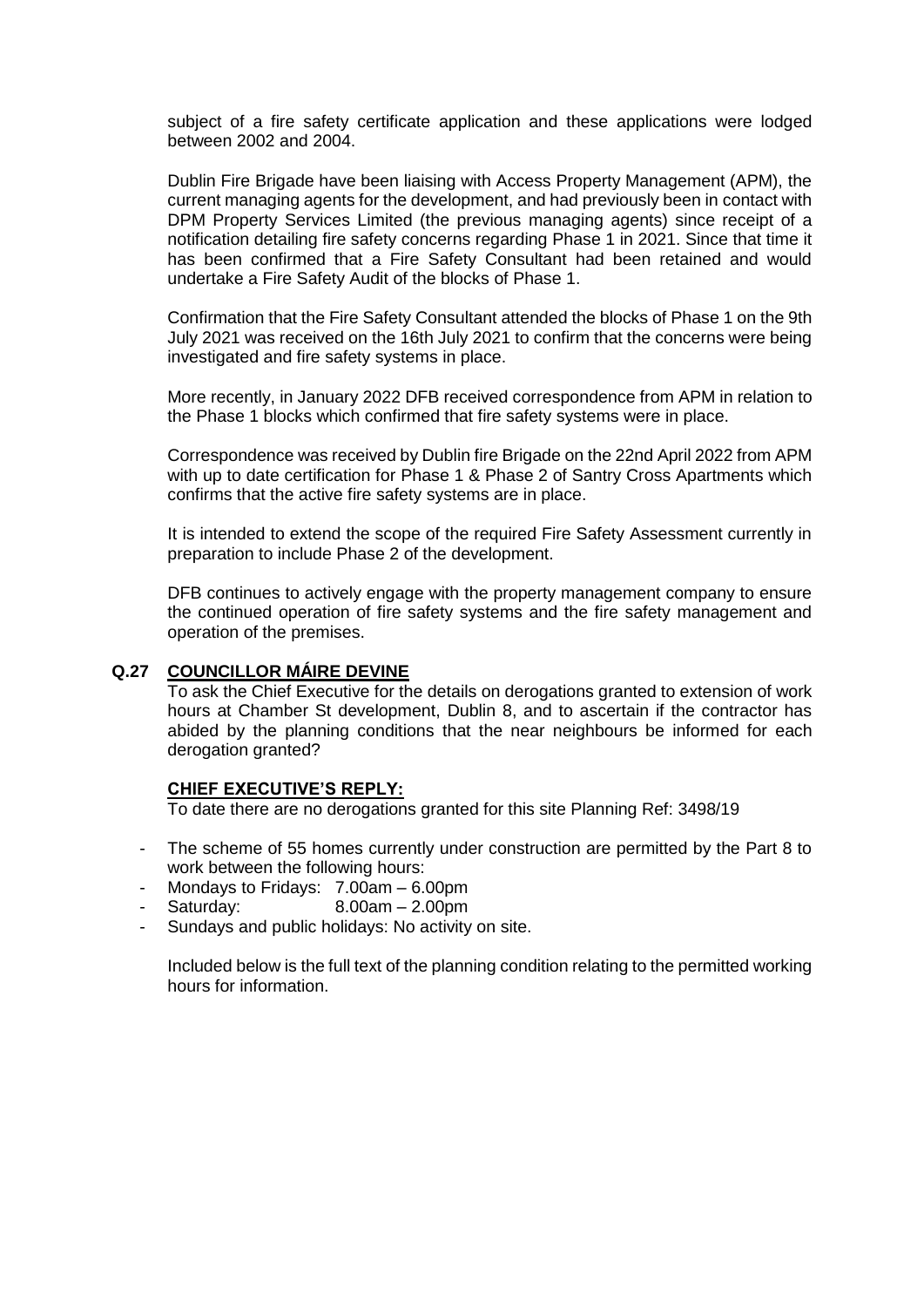(a) The site and building works required to implement the development shall only be carried out between the hours of:

Mondays to Fridays - 7.00am to 6.00pm

Saturday - 8.00 a.m. to 2.00pm

Sundays and Public Holidays - No activity on site.

b) Deviation from these times will only be allowed where a written request with compelling reasons for the proposed deviation has been submitted and approval has been issued by Dublin City Council. Any such approval may be subject to conditions pertaining to the particular circumstances being set by Dublin City Council.

Reason: In order to safeguard the amenities of adjoining residential occupiers.

It should be noted that there is no requirement contained within the grant notice regarding informing residents in relation to out of hours working. As part of any derogation approval issued by Dublin City Council, it is stipulated that the contractor should notify the residents and Local Area Office staff of same.

- The following is a list of all derogations issued for works outside normal working hours on the site at Cork/Chamber streets to date:
- **Derogation No.1 for 01/10/2020**

-

Reason of works: Concrete slab pour Notification: Residents were notified by Sisk via a letter drop.

- **Derogation No.2 for 11/11/2020**

Reason of works: Concrete slab pour Notification: Residents were notified by Sisk via a letter drop.

- **Derogation No.3 for 03/12/2020** Reason of works: Concrete slab pour Notification: Chamber St residents were notified by Sisk via a letter drop. Residents of Oscar Sq were not informed on this occasion. The Sisk Project Manager apologised and admitted that it was an oversight on contractor' behalf.

The following is a list of documented instances Dublin City Council are aware of, where due to exceptional circumstances, works took place outside the permitted hours without a derogation being sought or granted:

### - **22/10/2020 – Concrete slab pour in late hours**

The following explanation was issued by the Contractor on 05/11/2020: "We had planned to pour ground beams on Block A at 1pm – the pump company had told us the pump was slightly delayed due to finishing on another project and would be with us within the hour, as such we made the decision to start pouring the beams with a skip, it later transpired that both the pump and concrete wagons had been delayed due to a covid protest on another Sisk project (We later found out that it was some of the residents adjacent to this project that organised the protest). The pump did not get to Cork Street site until after 6pm, had we known the full extent of these issues we never would have begun pouring unfortunately once we started to pour we had to continue.

#### - **30/10/2020 – Concrete slab pour in late hours:**

The following explanation was issued by the Contractor on 05/11/2020: 1st Floor slab pour, Block B – It should be noted that we took reasonable precautions to be off the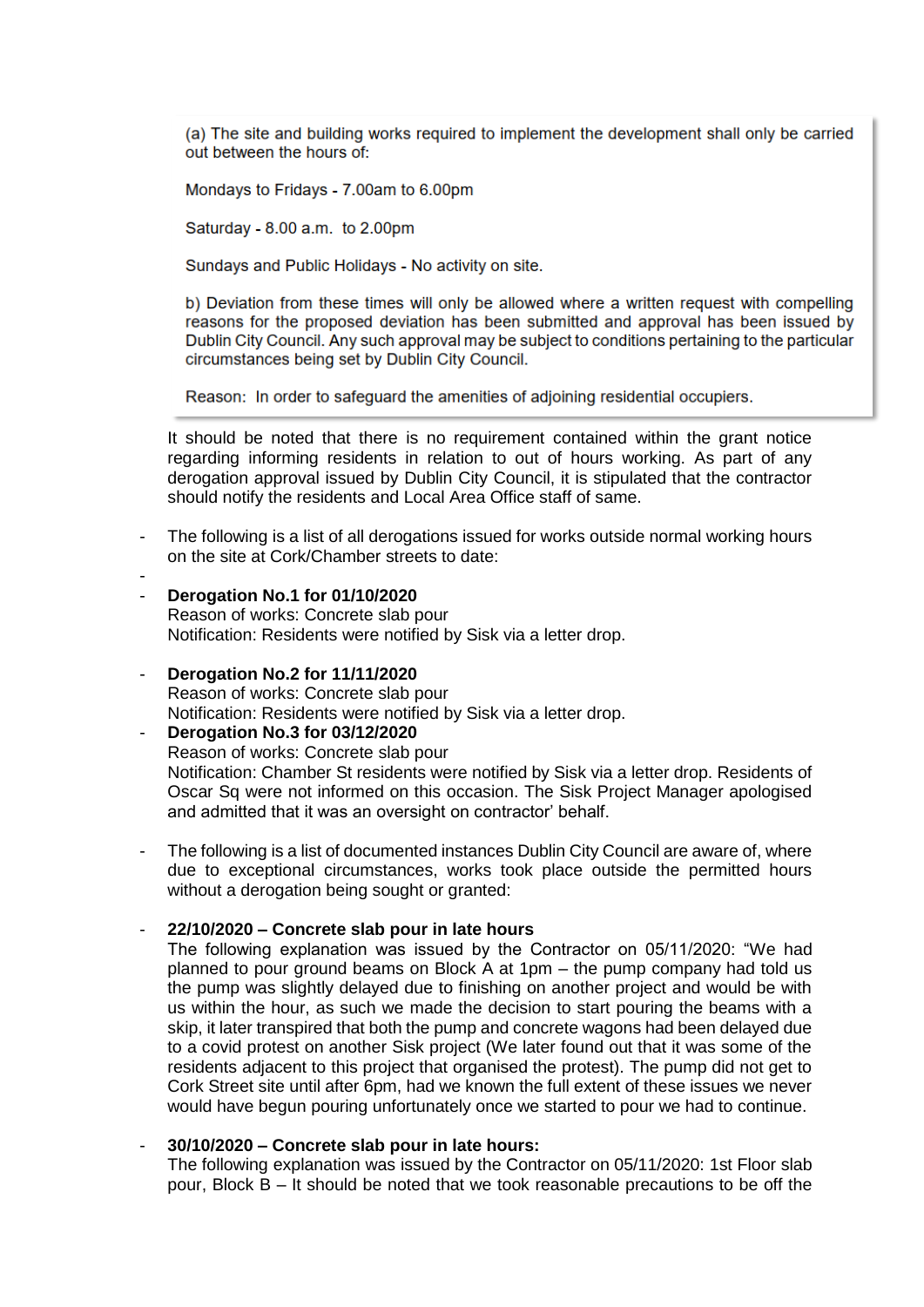slab by 6pm, the pour started at 8am and finished at 10:30am, as such we expected to be power floating by 2pm. However the recent drop in temperature coupled with storm Aidan prevented the slab from curing thus preventing us from power floating. Sisk did notify the residents that the slab wasn't curing as planned and as such we would be on site later, however Sisk grossly underestimated the effects of Storm Aidan.

### - **26/05/2021**

This was one-off incident and it was briefly explained by the Contractor on 28/05/2021: I apologise for the late working which was an oversight not informing all residents for which I sincerely apologise and all works will continue to finish at 6pm. The late works in question was due to a late delivery.

For each of the incidents where notice was not given, an explanation has been offered. It is our understanding that there have not been any noted incidents of out of hours working beyond those listed above at time of writing. If there are any additional specific dates were out of hours working have been alleged, we would be happy to investigate these directly with the contractor and revert.

## **Q.28 COUNCILLOR MÁIRE DEVINE**

To ask the Chief Executive when the availability of staff to engage via telephone will be restored/extended from the current restricted hours which have led to long wait times queued- especially when making an enquiry regarding housing.

## **CHIEF EXECUTIVE'S REPLY:**

The Allocations telephone service operates in the afternoons to allow staff sufficient time in the morning to assess and process applications, conduct in person appointments and fulfil other assigned duties. There have been delays in phone answering times over recent weeks and we have taken remedial action to improve this.

- We are monitoring wait times closely and there has been an improvement since we took staff off other work;
- We are ensuring there are sufficient staff numbers available to respond to calls;
- There is a live recruitment process for Housing Advisors;

We will keep the service hours under review and the balance between assessing/processing applications and having sufficient staff available for phones/inperson appointments.

## **Q.29 COUNCILLOR MÁIRE DEVINE**

To ask the Chief Executive that DCC provide a report on how to best manage and satisfy the significant upsurge in demand for allotments that reflects communities renewed focus on urban growing and "doing their bit" to address concerns about climate change?

## **CHIEF EXECUTIVE'S REPLY:**

Dublin City Council has no Allotments in the North Inner City. However, The Area Office supports a number of Community Gardens and supports groups such as Mud Island, Eastwall Men's Shed and Ballybough Pride of Place to build and manage planter units in the public domain. We also encourage groups in residential settings to grow and maintain flower boxes and hanging baskets. In 2021, the area office provided funding for the installation of green houses in two housing complexes. Opportunities to extend this particular programme will be examined for 2022.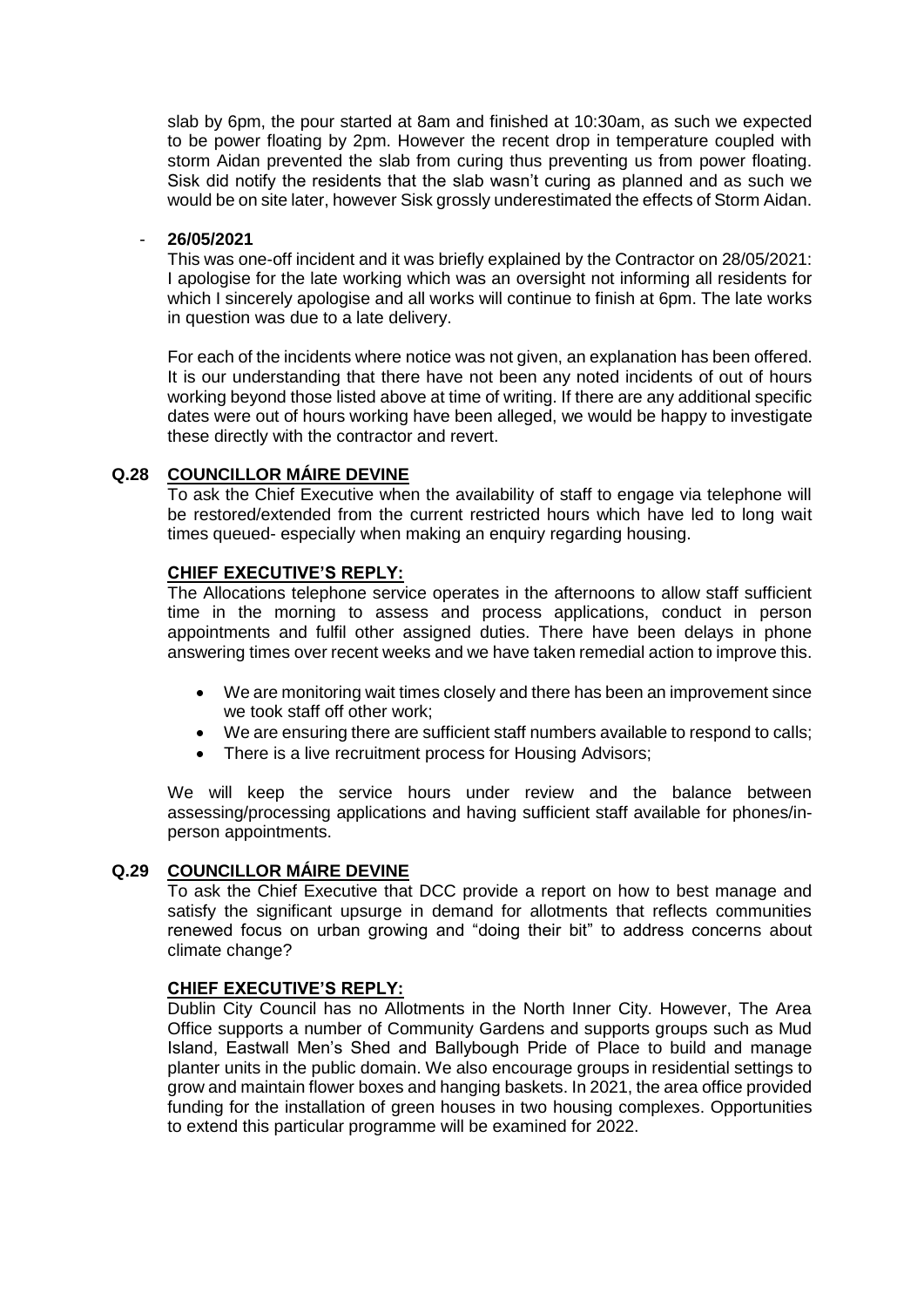Dublin City Council and The North East Inner City programme office has embarked on a major Greening Initiative for the area and has already delivered significant high profile projects for the area.

There are no allotments in the remit of the Cabra – Glasnevin area.

The Finglas area has two working allotments:

Fairlawn Prospect Hill Community Allotment has 40 plots and is run and managed by a voluntary committee.

Greenview Allotment has 52 plots and is run and managed by Dublin North West Area Partnership.

The demand for allotments varies in both facilities with plots becoming available at the start of the planting season. Available appropriate space for allotments is very limited and therefore meeting demand would prove to be difficult.

DCC Parks Department run and manage allotments in Meakstown.

There are currently two large scale allotments in the North Central Area, one in St. Anne's Walled garden which is run by our Parks Department and the other is in Belmayne.

In 2012 the Belmayne allotments consisting of 112 allotments and 1 Community Garden were opened. There are 68 plots measuring 63sqm and 44 plots measuring 30sqm. All of the 112 plots are allocated, with licences signed in February 2022 for the forthcoming year. During consultations with local groups and residents during the Belmayne/Clongriffin Local Area Plan submissions, there was a very keen interest to develop allotments in the area & there is still a very keen interest in the allotments with 6 people currently on the waiting list.

## **Q.30 COUNCILLOR MÁIRE DEVINE**

To ask the Chief Executive that **(details supplied)** be urgently transferred following the assessment and report on the premises by EHO which is of significant concern?

### **CHIEF EXECUTIVE'S REPLY:**

The above applicant is on Band 3 the Transfer List (as a HAP tenant in receipt of mainstream HAP since July 2019) with an application registration date of 03/07/2018. The applicant holds the following position on the list:

| Area   | <b>Bedsize</b> | <b>Position</b> |
|--------|----------------|-----------------|
| Area K |                |                 |

Dublin City Council are allocating properties based on time on the list and currently there are applicants on the Waiting List of longer standing who have to be considered as suitable vacancies arise.

In June 2021 the HAP section granted permission to the above applicant to move and seek out a larger 2 bed tenancy with an alternative HAP landlord. A HAP pack was issued to the applicant by post on 09/06/2021, but it has not been completed and returned to the HAP section yet.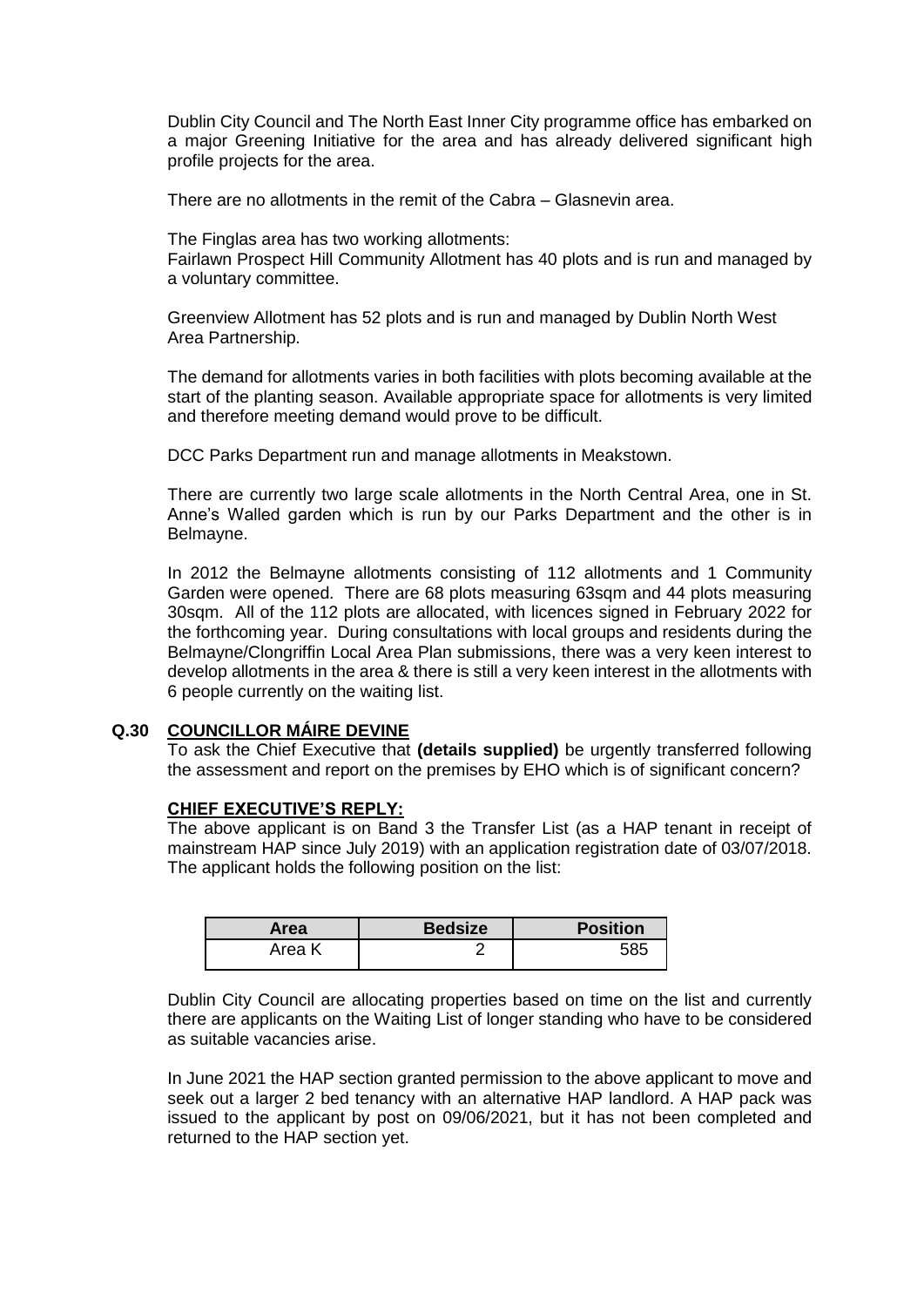The above applicant submitted an application for priority under Exceptional Medical Grounds in the middle of February this year, it is currently under review by the Medical Examiner and the applicant will receive a written notification of the decision in due course.

## **Q.31 COUNCILLOR NOELEEN REILLY**

To ask the Chief Executive for exact details of the Community facilities which will be provided at the New Northside Depot in Ballymun.

### **CHIEF EXECUTIVE'S REPLY:**

The NCOD is a dedicated staff-only depot that includes: a staff welfare and office building; a multi-storey car park; a number of new workshops; a central stores and a salt barn. Adjacent to the depot will be a new Civic Amenity Centre. This recycling centre will consist of a purpose built office and facility where the community and general public can bring their recyclables including paper, cans, tetrapak, cardboard, glass bottles, plastic bottles as well as other items such as electrical goods and bulky waste.

## **Q.32 COUNCILLOR RACHEAL BATTEN**

To ask the Chief Executive to outline in detail the arrangement at Collins Avenue corner with the coach arrangement. Also outline why there was no noise to the residents or councillors. What fees are being paid and how those funds are being used to ensure that the facilities are improved in the area such as toilets in Ellenfield Park.

### **CHIEF EXECUTIVE'S REPLY:**

As part of the approved Outdoor Event Licence for the recent two Ed Sheeran concerts in Croke Park, a traffic and transportation management plan was required to be submitted and approved by Dublin City Council and An Garda Siochána. A private coach/bus parking location with appropriate facilities needed to be provided, given the large number of private coaches/buses expected for the concerts. The site in Whitehall at the Swords Road/Collins Avenue Junction was identified by the Promoter and approved by the relevant statutory agencies, including Dublin City Council, the NTA and An Garda Siochána. The site is owned by Dublin City Council and prior to its temporary use in connection by the recent concerts in Croke Park was used for the purposes of storing and transferring materials for road maintenance projects in the area. A licence was granted by Dublin City Council to the promoter for the use of the site in connection with the recent Ed Sheeran concerts in Croke Park and also for the series of Garth Brooks concerts in September. There were significant works required to be carried out to the site to make it fit for purpose in connection with the parking of private buses associated with the event, including the scraping off of the top layer of spoil from the site. The site surface then required to be stoned and compacted. All these works were carried out by a contractor engaged by and paid for by the promoter at considerable expense to him. There were no additional fees charged to the promoter for the use of the site.

The benefit to Dublin City Council was that the provision of the facility concerned in association with the concerts means that traffic and cycling routes throughout the north side of the City were kept moving safely throughout the days and evenings of the concerts concerned, and the site also gave patrons arriving by coach/bus a safe and secure route and location to walk to and from the venue. The site has also been left in a much improved condition than had been the case prior to the promoter carrying out the work concerned. Dublin City Council are the beneficiaries of these improvements at no cost to the council.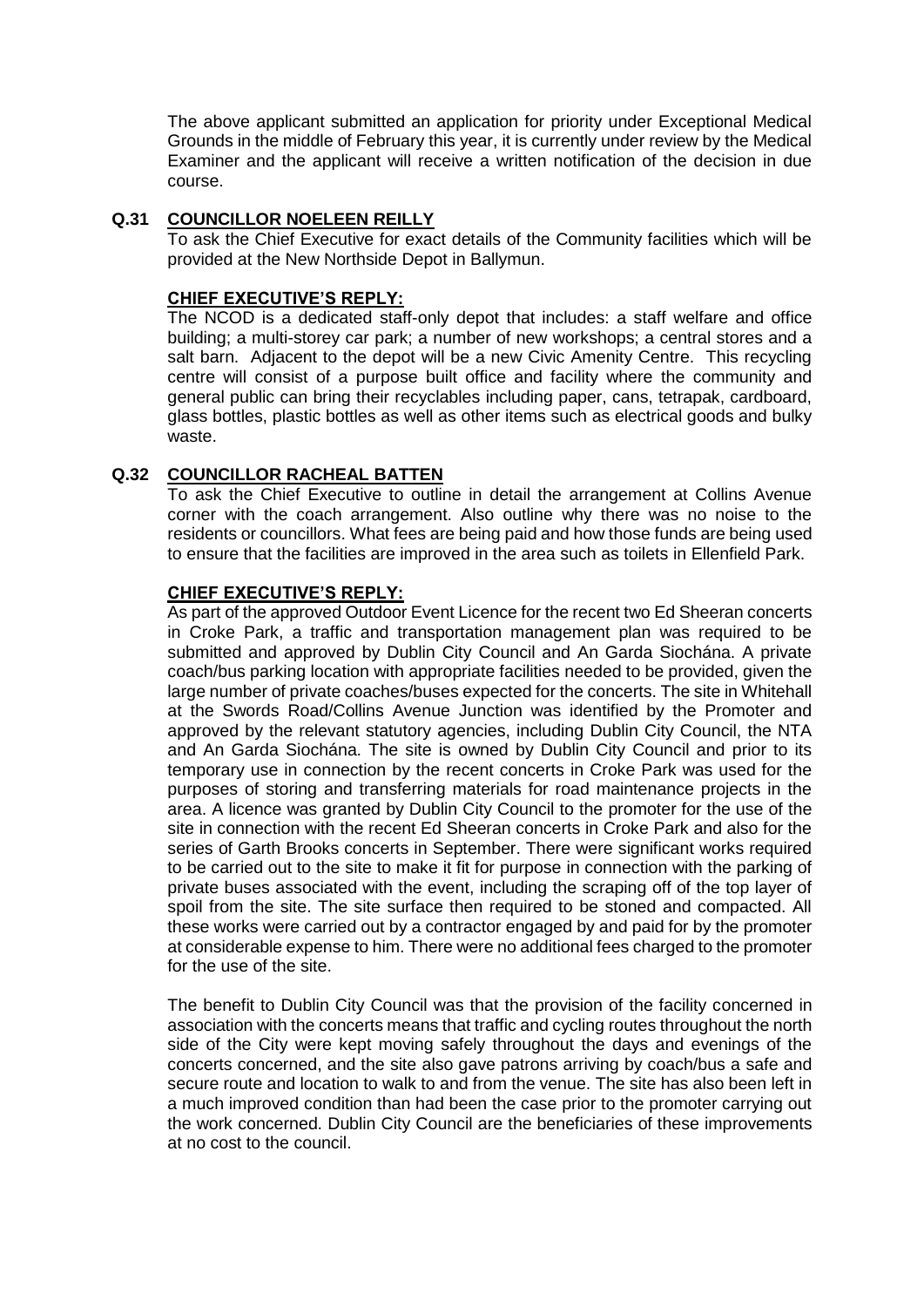There was an established and well known traffic management company engaged by the promoter on the days of the shows to manage the site and the relevant access and egress from it. An Garda Siochána were also present at all times to ensure that there was no disturbance associated with the sites use and to assist with traffic management. 50 portable toilets were provided on site as well as numerous bins to ensure that there were no issues relating urination or litter in the area.

Dublin City Council also had two very experienced event management staff on site to oversee and make sure that the facility was run safely and that no disturbance was caused to local residents or businesses as a result of the use of the site. I can confirm that there were no complaints received from the locality in connection with the sites use.

## **Q.33 COUNCILLOR LARRY O'TOOLE**

To ask the Chief Executive to respond to the following housing request: **(details supplied.** This couple and their two daughters, aged thirteen and four, wish to transfer from their current accommodation to a two bedroom house. Can they be considered for a transfer to a more suitable accommodation.

## **CHIEF EXECUTIVE'S REPLY:**

The above applicants are on the priority HAP Band of the Transfer List (as HAP tenants in receipt of Homeless HAP since February 2019) with an application registration date of 06/03/2012. The applicants hold the following position on the list:

| Area   | <b>Bedsize</b> | <b>Position</b> |
|--------|----------------|-----------------|
| Area B |                |                 |

Dublin City Council are allocating properties based on time on the list and currently there are applicants on the Waiting List of longer standing who have to be considered as suitable vacancies arise. It is not possible to indicate accurately the prospect of an offer for any applicant. The number of vacancies arising will be a determining factor in the length of time applicants could expect to be on the waiting list.

Dublin City Council are increasing the number of units that are allocated through the Choice Based Letting Scheme, such vacancies are advertised on the DCC website: [www.dublincity.ie/residential/housing/i-am-looking-home/choice-based-lettings](http://www.dublincity.ie/residential/housing/i-am-looking-home/choice-based-lettings)

If there are no properties available at present, nothing will be advertised. The above applicants can only apply for properties in their chosen area/s (Area B) that meet the size requirement of their household (2 bed).

## **Q.34 COUNCILLOR DANNY BYRNE**

To ask the Chief Executive for an update on the provision of a bath at **(details supplied).** The tenant states that the assessment was done some two years ago and the heath of his wife has deteriorated in the interim.

## **CHIEF EXECUTIVE'S REPLY:**

The Adaptations Unit has not received any application from this tenant under the scheme. For the tenant's information, the scheme does not install baths, instead it removes baths to install level access showers.

### **Q.35 COUNCILLOR NOELEEN REILLY**

To ask the Chief Executive for an update on the affordable housing scheme for Ballymun, for timelines and details on the lands at Sillogue and Balbutcher lanes.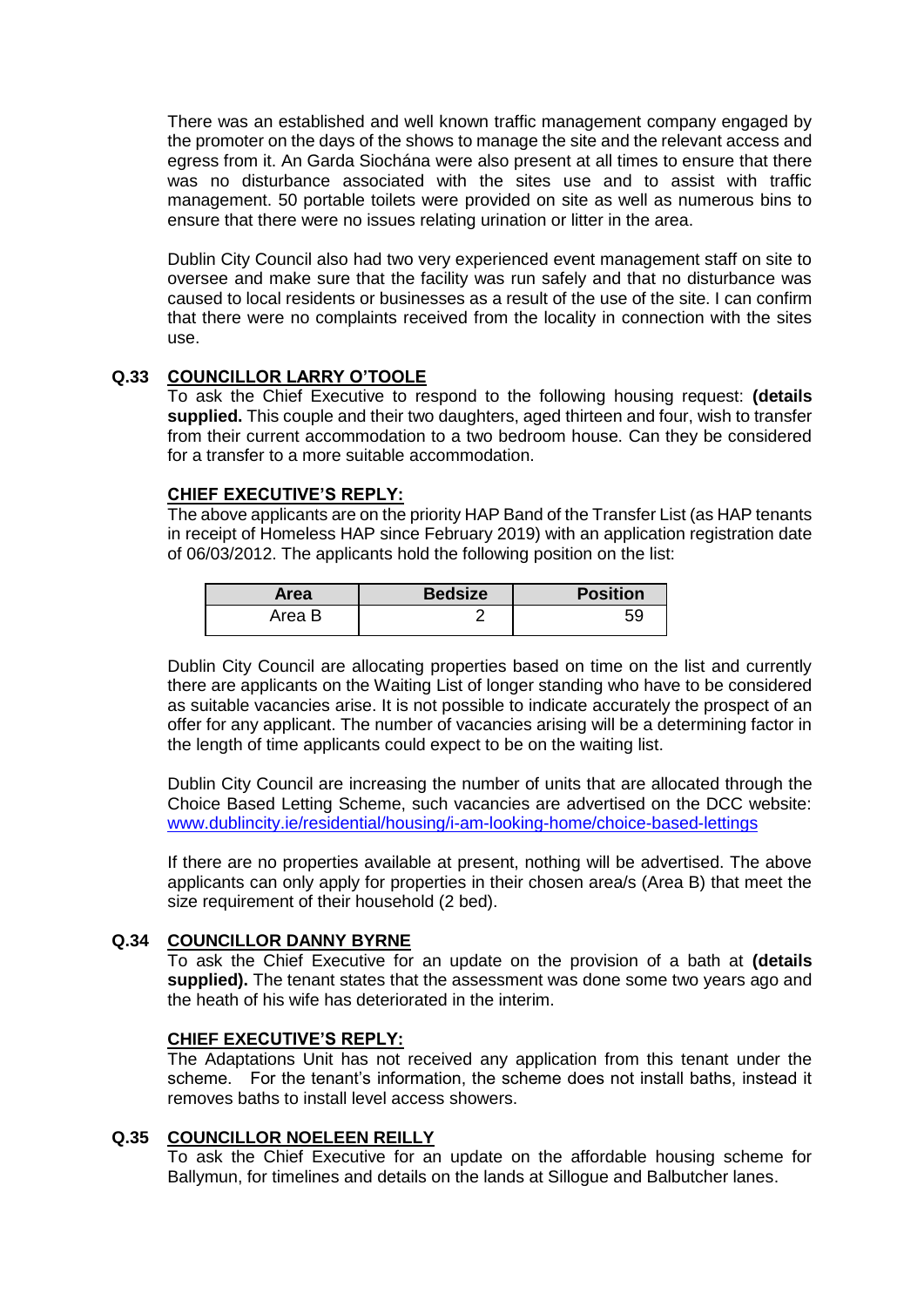Affordable Housing is proposed for both Sillogue Road (LAP Site 12) and Balbutcher Lane (LAP Site 14). Current proposals are for 101 houses at Sillogue Road (66 threebed and 35 two-bed) and 105 houses at Balbutcher Lane (79 three-bed and 26 two bed).

The current timeline is as follows:

| 1. | Part VIII:                | Q <sub>2</sub> 2022 |
|----|---------------------------|---------------------|
| 2. | Procure design and build: | Q3 and Q4 2022      |
| 3. | Detailed design:          | Q1 and Q2 2023      |
| 4. | Construction:             | 2023 - 2025         |

## **Q.36 COUNCILLOR NOELEEN REILLY**

To ask the Chief Executive for an update on the household waste management collection service budgeted for in 2022.

## **CHIEF EXECUTIVE'S REPLY:**

An update on the above will be made pending discussion with the Climate Action, Environment and Energy SPC.

The household waste management collection service has gone out to tender. All information in relation to this tender is available for viewing on e-Tenders, the Government's electronic tendering platform administered by the Office of Government Procurement at: [www.etenders.gov.ie](http://www.etenders.gov.ie/)

## **Q.37 COUNCILLOR MANNIX FLYNN**

To ask the Chief Executive to write to the relevant minister requesting a full overview and examination of the BID legislation that is causing grave concern to many businesses in the city centre area who wish to exit the BID. It would appear that the process of the plebiscite is wholly undemocratic, lacks any clear transparency. Is not subject to any independent scrutiny by an individual or body. That no member of the BID can scrutinise one vote for irregularities. That the register of electors seems to be unavailable in hard copy for those who wish to oppose the BID in a democratic manner.

Also, it would appear that the supermarkets, shopping centres and indeed chains or multiples can manipulate the vote in their favour to retain the BID while many of the sole traders, small coffee shops and artisan businesses find it wholly inequitable that this anomaly is taking place. Indeed, during the recent process regarding the campaign for BID renewal it was very obvious that many questions asked by the business community who wished to exit the BID were left with unsatisfactory answers. This is not to say that DCC staff did not do their job but simply that the legislation is unsound and rather confusing and is not fit for purpose. I am sure that the city manager and his staff are aware of these anomalies.

Further, I would request that the city manager retain all documentation, ballot papers, envelopes that have got to do with the recent plebiscite in order that they may be examined to ascertain discrepancies and irregularities regarding signatures etc. Also, to ascertain who exactly is the rate payer in this instance? Who exactly is this vote made out to?

These are very important issues for the city council who conducts this plebiscite and is also charged with recovering these rates for a private company. There is great disquiet among businesses about this rates inequality that will have to face now for the next five years. Bearing in mind the great economic uncertainty that is facing Dublin city centre.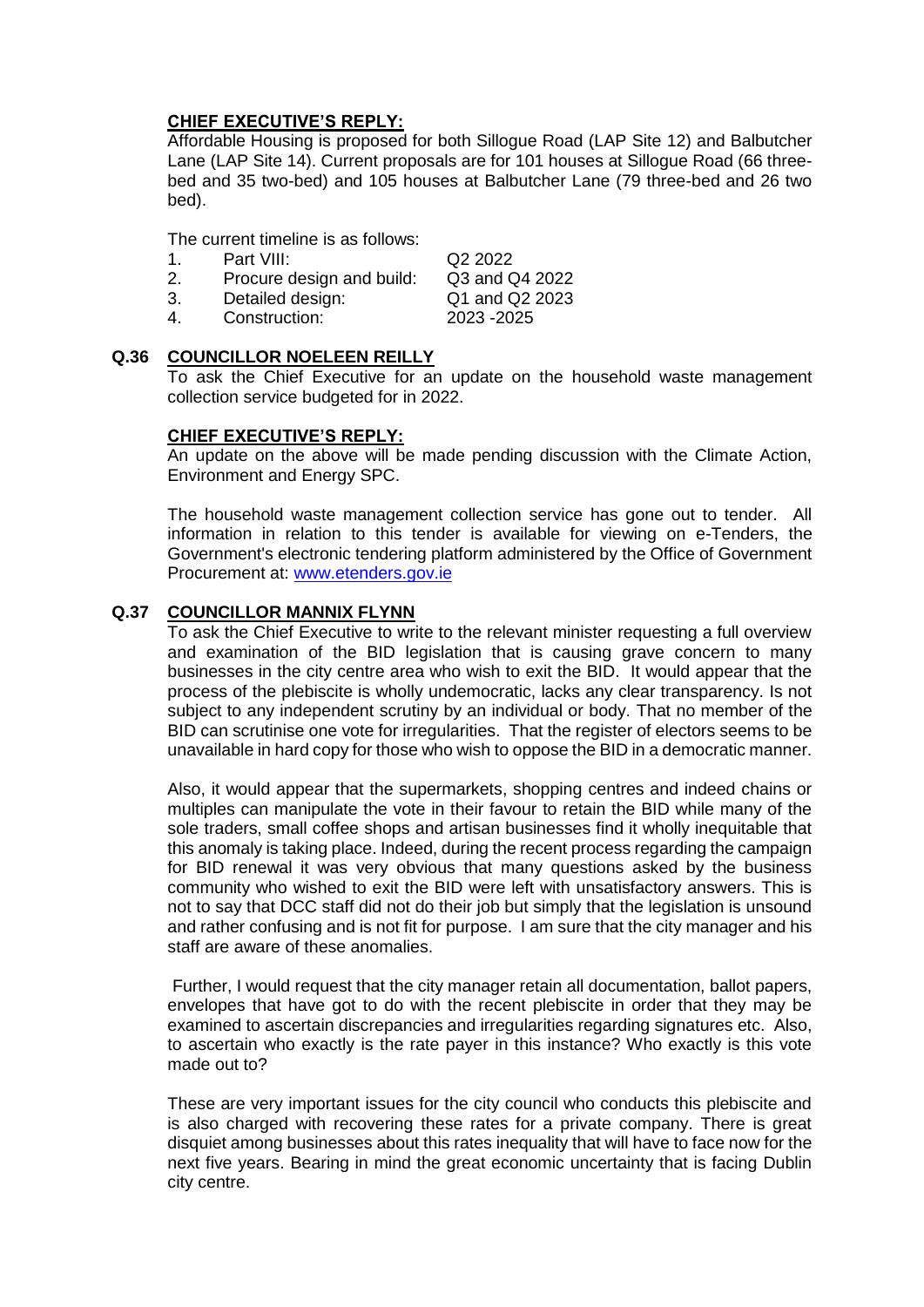The Chief Executive is satisfied that the BID plebiscite was conducted by City Council staff in strict accordance with the relevant statutory provisions.

The margin in favour of retaining the BID Company in the plebiscite was significant.

While the Chief Executive is aware that some issues of concern were raised during the process, and are set out in the question, he is reluctant to write to the relevant Minister on what is an important policy/legislative issue until the matter has been considered by the relevant Council SPC and/or considered by the City Council on foot of a motion to Council.

While there is no specific statutory requirement to retain BID plebiscite documentation a decision has been made to retain this documentation for a period of 6 months. Given the overriding obligation to respect the secrecy of the BID plebiscite it is unlikely that permission to access the documentation will be granted to any external party in the absence of a Court Order.

## **Q.38 COUNCILLOR MANNIX FLYNN**

To ask the Chief Executive to make available Dublin City Council's policy with regards advertising in Dublin city. Further, can the manager issue a statement with regards the ceasing of business by the IPA Company which has advertising boards on many DCC properties and other properties throughout the city.

## **CHIEF EXECUTIVE'S REPLY:**

The strategy for outdoor advertising for the city is set out in Paragraph 4.5.6 of the Dublin City Development Plan 2016-2022. This strategy is supported by a practical policy to be applied to all proposals for outdoor advertising which is laid out in Appendix 19 of the Plan. The policy is based on geographical zones and a strategy of rationalisation. In respect of rationalisation, any proposal for upgrading of an existing outdoor advertisement structure or provision of a new advertisement structure will only be permitted if at least one other display panel in the city is decommissioned and the licence for the site extinguished. The Draft City Development in Appendix 17 broadly replicates the strategic approach of the 2016 Plan. DCC is aware that IPA have ceased trading and no longer put event advertising on boards in the City.

## **Q.39 COUNCILLOR MANNIX FLYNN**

To ask the Chief Executive to initiate the process to fast track the de-tenanting of Glovers Court with the view to regenerating and redeveloping this site. Conditions in Glovers Court are pretty appalling. Water is contaminated, sewage coming up through sinks, damp, mould and general dilapidation. These two blocks are in the most serious condition and are in breach of human rights. It is high time that Dublin City Council begin to engage in the process of moving people out of these deplorable conditions. I would hope that the CEO would respond positively and use the many apartments that are becoming available in Charlemont Square to bring some relief to the tenants of Glovers Court.

## **CHIEF EXECUTIVE'S REPLY:**

Dublin City Council (DCC) applies for social housing capital funding from the Department of Housing, Local Government and Heritage (DHLGH) in accordance with its 4 stage approval process.

We are currently awaiting feedback on the Stage 1 funding and project approval application submitted to the DHLGH for the redevelopment of Glovers Court. The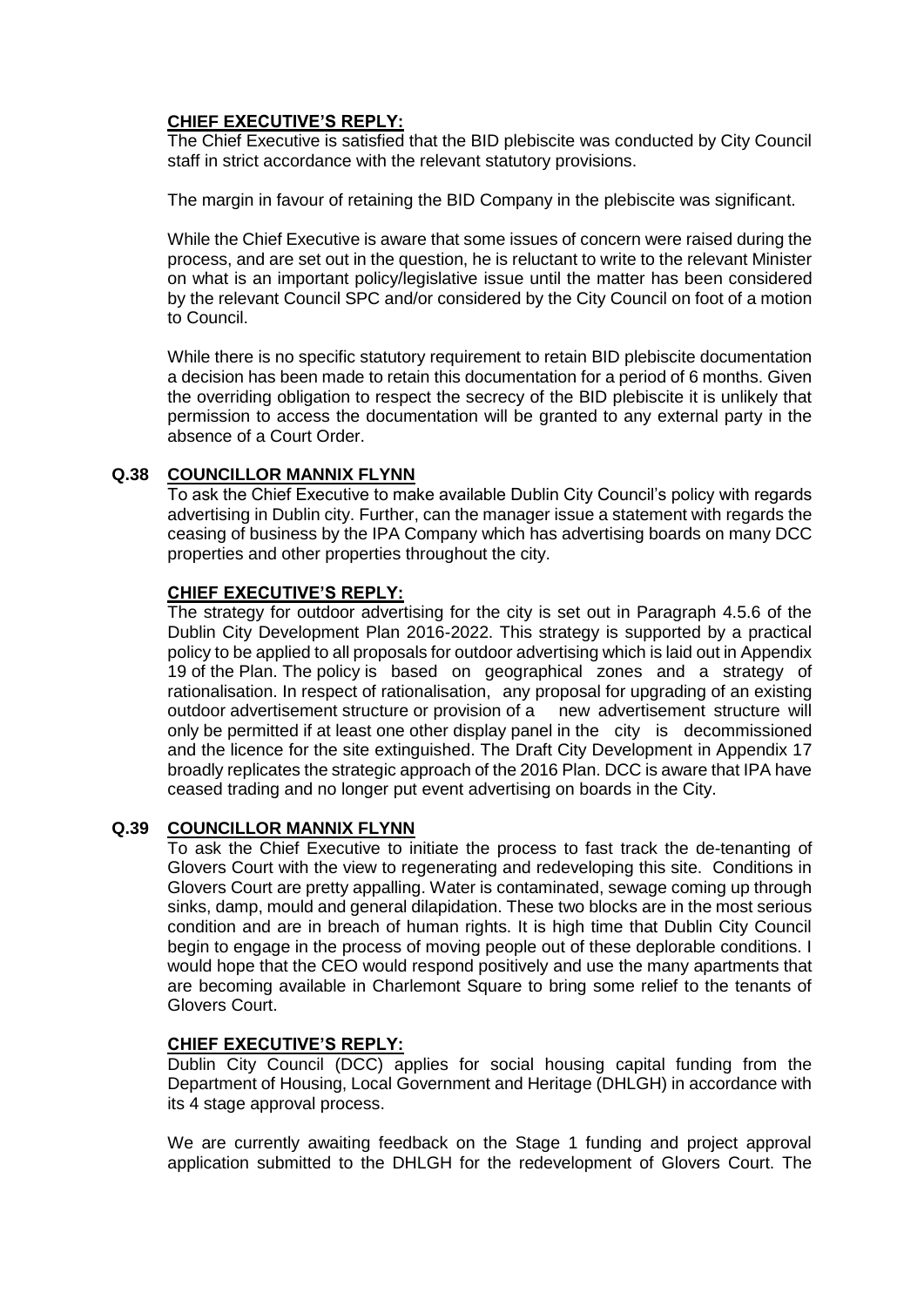preferred option is for the demolition of the existing housing blocks and to construct a new housing scheme to provide approximately 50 homes.

Discussions around de-tenanting can only commence once Stage 1 approval has been secured. The de-tenanting of Glovers Court will be a matter for the Area Housing Officer and Housing Allocations and when appropriate, all opportunities will be explored.

Tenants can report any housing maintenance issues to the Council by contacting Customer Services or their Local Area Office.

## **Q.40 COUNCILLOR MANNIX FLYNN**

To ask the Chief Executive to issue a full report with regards the resignation of the City Architect of DCC recently and the subsequent reinstatement of that individual. This report to include all procedures used. Whether the role was re-advertised bearing in mind that a public announcement was made? What process was used for the reinstatement? And does the CEO have confidence in these procedures that were used in this instance?

## **CHIEF EXECUTIVE'S REPLY:**

The City Architect signalled her intention to resign from Dublin City Council in December of 2021 but never formally resigned. Following reflection and discussion, it was decided that she would not resign. As a formal resignation had not taken place, no procedures were required.

## **Q.41 COUNCILLOR DECLAN MEENAGH**

To ask the Chief Executive what is the total number of council houses that are rapid build? What percentage of our housing stock does this represent? What percent of our total maintenance requests were for rapid build units? Can this be provided broken down year by year for the past 3 years? And to ask the manager to make a statement on the matter.

### **CHIEF EXECUTIVE'S REPLY:**

The number of 'rapid-build' homes **completed is 240 homes on 8 sites** (all houses) as follows:

**Poppintree -** 22 Homes at Baile na Laochra, Ballymun, Dublin 11

**Cherry Orchard 1 -** 24 Homes at Cherry Orchard Drive, Cherry Orchard, Dublin 10 & Croftwood Gardens, Cherry Orchard, Dublin 10

**St Helena's -** 39 Homes at St. Helena's Court, Finglas, Dublin 11

**Mourne Road -** 29 Homes at Knocknarea Court, Drimnagh, Dublin 12

**Belcamp H -** 38 Homes at Belcamp Avenue, Priorswood, Dublin 17 & Moatview Avenue, Priorswood, Dublin 17

**Rathvilly -** 13 Homes at Virginia Park, Finglas , Dublin 11 & Rathvilly Park, Finglas, Dublin 11

**Woodbank -** 3 Homes at Woodbank Drive, Finglas, Dublin 11

**Cherry Orchard 2 -** 72 homes at Cherry Orchard Green, Elmdale Park, & Elmdale Crescent, Cherry Orchard, Dublin 10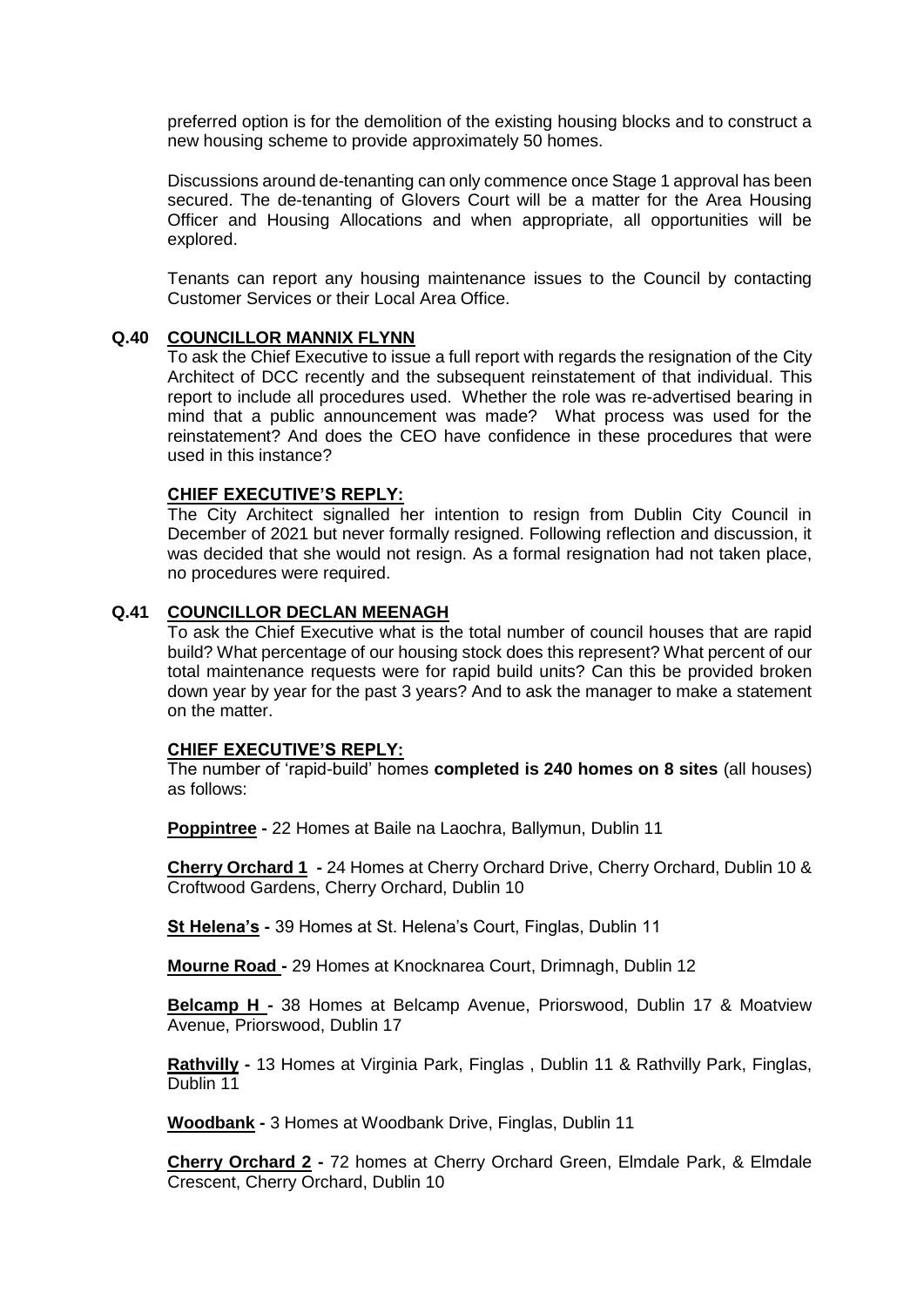In addition there are **261 homes under construction on four sites (mostly apartments)** as follows:

**Bonham Street, Dublin 8 -** 57 Apartments **Cork Street, Dublin 8 -** 55 Apartments **Bunratty Road, Dublin 17 -** 64 Apartments and 14 Houses (78 homes total) **Springvale Chapelizod, Dublin 20 -** 71 Apartments

Since 2016 Dublin City Council has built 240 rapid build homes (not including AHB stock). This represents below 1% (0.009) of our housing stock (total housing stock is 26,541).

Since the rapid build homes were constructed, we have had 1,951 repair requests for these type of homes, which compares very favourably with our older housing stock. We are not in a position to provide a breakdown of these figures for the past three years, however, it works out at an average of 8.15 requests per unit over six years, which is a little over 1 request per rapid build unit per annum.

### **Q.42 COUNCILLOR DERMOT LACEY**

To ask the Chief Executive if he will contact the owner of the Martello tower in Sandymount seeking discussions on the future of same.

## **CHIEF EXECUTIVE'S REPLY:**

This building is in private ownership and its future use etc. is a matter for the owner.

## **Q.43 COUNCILLOR DERMOT LACEY**

To ask the Chief Executive if he has any meetings with the Secretary General of the Department of Housing, Heritage and Local Government in 2022 and if so the purpose and outcome of those meetings.

## **CHIEF EXECUTIVE'S REPLY:**

The Chief Executive has had no one to one meetings with the Secretary General of the Department of Housing, Local Government and Heritage in 2022. However, the Secretary General attended a meeting of the Dublin Housing Delivery Group on 9 February 2022, which was chaired by the Chief Executive.

## **Q.44 COUNCILLOR DERMOT LACEY**

To ask the Chief Executive if he can seek to expedite planning for flood protection works at the northern end of Sandymount Strand and to outline a possible timescale and anticipated delays in progressing this.

### **CHIEF EXECUTIVE'S REPLY:**

Any flood alleviation measures on the coastline have to go through a large number of stages to complete planning. For this section of defence works which is just over 700m in length, the Tender Documents have been completed to procure a Consultant for Stage I: Scheme Development and Preliminary Design and Stage II: Planning Statutory Delivery Route and Public Exhibition. These Tender Documents are currently being checked by the Council's *Central Procurement Unit* and the *OPW*.

Our aim is to advertise for a Consultant in June 2022, complete the procurement and appoint the Consultant in Quarter 4 of this year. Following the appointment of the Consultant, the development of the design options, Project Risk Register and Project Programme showing all the key milestones to Project completion - Part 10 planning permission through An Bord Pleanála, procurement of Consultant for the Construction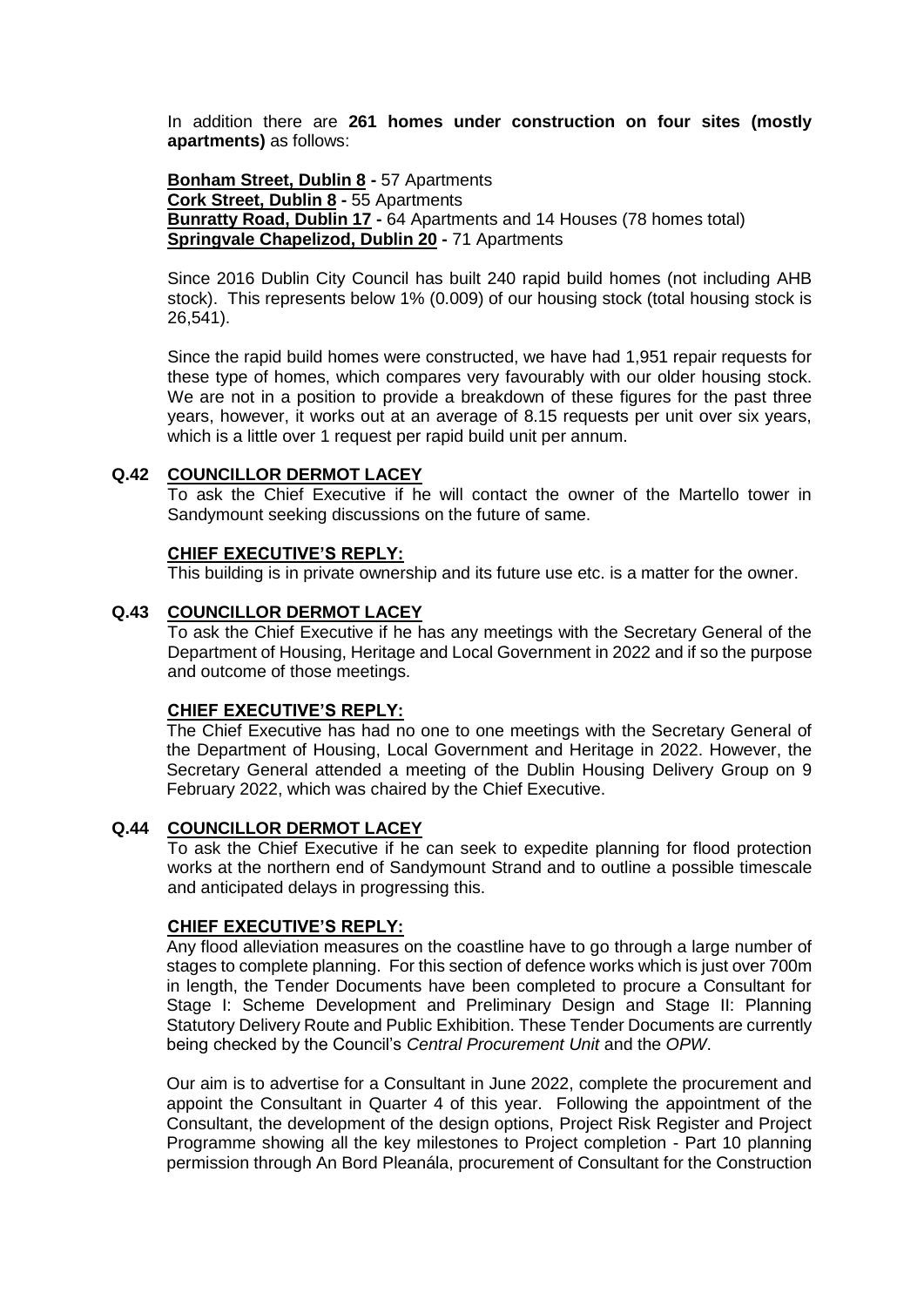Stage, procurement of construction Contractor, construction period, handover of completed works – can then be advised and presented.

The possible delays in progressing to completion of planning are as follows:

- 1. Development of a scheme that meets the required cost beneficial ratios.
- 2. Getting approvals from the *OPW* to progress the scheme at the different project milestones.
- 3. Obtaining Planning Permission from An Bord Pleanála.
- 4. Getting buy in from the public and other stakeholders.
- 5. Obtaining statutory environmental agreements.
- 6. Obtaining a foreshore licence.
- 7. Agreements with existing arterial underground service providers.
- 8. Securing funding for the preferred option.

## **Q.45 COUNCILLOR DERMOT LACEY**

To ask the Chief Executive to consider the inclusion of the RTE Mast at Donnybrook on the list of protected structures as a symbol of the modernising of Ireland in the 1960's.

## **CHIEF EXECUTIVE'S REPLY:**

The RTE Mast at Donnybrook is on the list of nominations for addition to the City Council's Record of Protected Structures (RPS).

This area has not yet been surveyed by the National Inventory of Architectural Heritage (NIAH) in their ongoing, phased survey of the city. Once the survey of the area has been completed, the Conservation Section will review any recommendation published by the NIAH and/or the Minister in relation to the RTE Mast at Donnybrook.

## **Q.46 COUNCILLOR DEIRDRE CONROY**

To ask the Chief Executive how will the City Council detail community funding in relation to a new provision provided by Government, to support Ukrainians and our local communities supporting locals and Ukrainians. As the list from the Government includes Disability Access which will require re-construction on some Community buildings, I am including Evergreen Community Hall in Terenure as a request to be funded. **(See details supplied).**

### **CHIEF EXECUTIVE'S REPLY:**

The members of Dublin City Local Community Development Committee have been informed of the scheme and will support any applicants as requested. To date, there are no applications submitted.

## **Q.47 COUNCILLOR DEIRDRE CONROY**

To ask the Chief Executive in respect of Government Minister for Housing requesting that Local Authority can purchase empty houses for the necessity and needs of the Ukrainian people having to come to Ireland, local residents are asking now if empty houses can also be purchased for current homeless people in Dublin and people on the waiting list?

## **CHIEF EXECUTIVE'S REPLY:**

It is the policy of Dublin City Council to use the acquisition programme to address the needs of those on our social housing waiting list, and we acquire properties in line with the guidelines set out by the Department of Housing.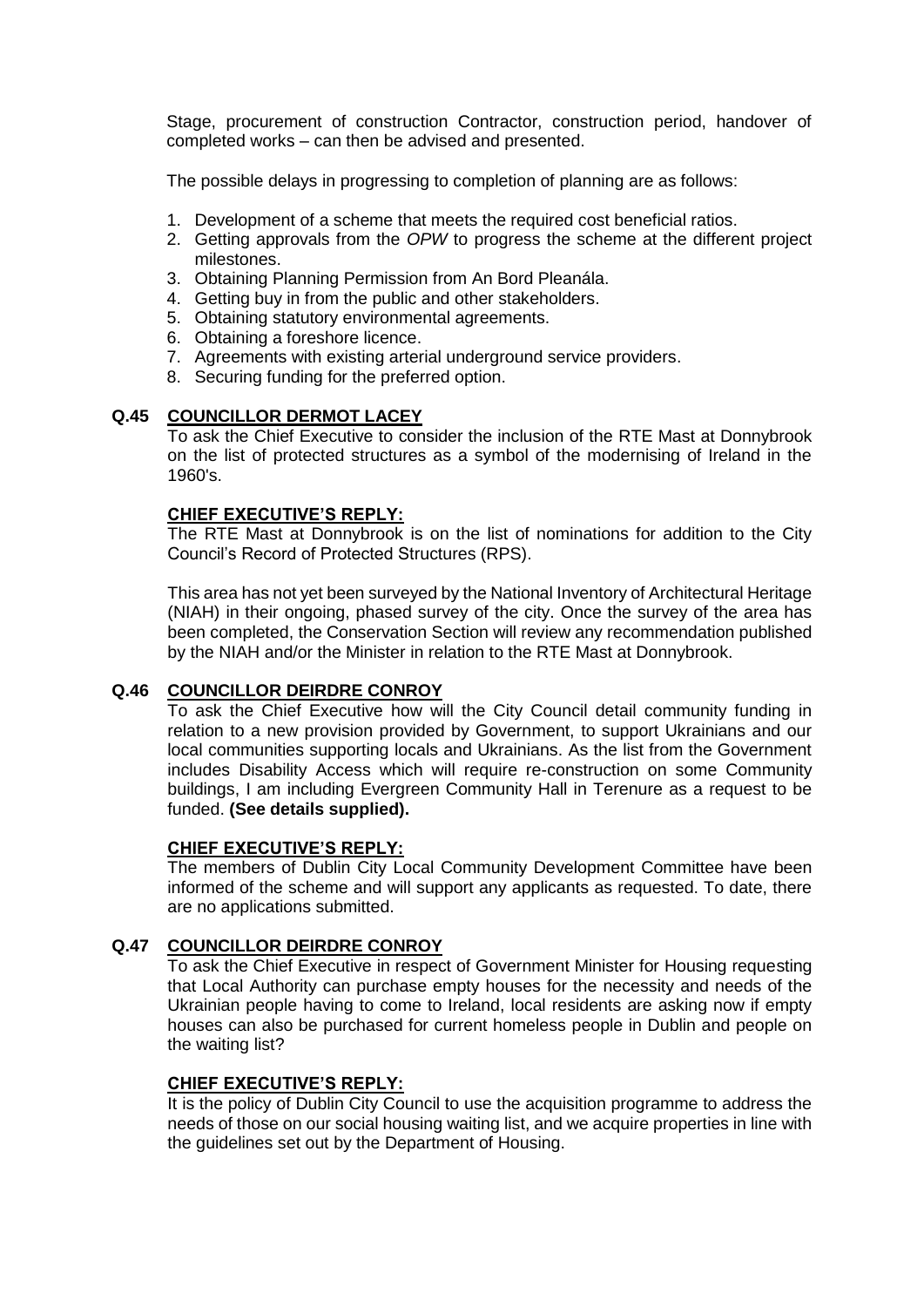These guidelines set out the categories of housing need for whom a Local Authority can seek to acquire properties for, they include the following.

- One bedroom units to deliver on Housing First and meet the short supply in this category
- Other properties that allow persons/families to exit homelessness; and
- Specific housing required for/suitable for individuals with a disability or other particular priority needs

The most recent Circular from the Department reinstated the delegated sanction to local authorities, which allows Dublin City Council to acquire properties and recoup the funding following the purchase of the property.

# **Q.48 COUNCILLOR COLM O'ROURKE**

To ask the Chief Executive to ensure that Dublin City Council takes a more leading role in celebrating National Tree Week, which is held annually in March, and to hold several initiatives, including but not limited to partnering with Coillte to offer free trees to members of the public.

## **CHIEF EXECUTIVE'S REPLY:**

Dublin City Council is represented on the board of the Tree Council of Ireland by the City Tree Officer. During National Tree Week. In partnership with Coillte, Dublin City organised two events in Tolka Valley Park and Lansdowne Valley Park. Where 1,000 trees were planted. Events have been limited however, due to covid and it is intended to have at least one event in each Area Committee in 2023. With regard to the distribution of small tree whips to the public, our preference would be to plant the trees with community involvement to ensure that they are planted correctly in locations where they can be monitored and maintained. However, there was a programme that was to be trialled in the North Inner City in 2020 but had to be stopped due to the COVID pandemic. This will now happen during the next planting season.

### **Q.49 COUNCILLOR COLM O'ROURKE**

To ask the Chief Executive to remove the poles with lights at the top that were previously installed as a feature on Dorset Street and Drumcondra Road but no longer work as the light bulbs for these poles cannot be replaced, causing unnecessary clutter.

### **CHIEF EXECUTIVE'S REPLY:**

A final effort will be made to try and source a suitable replacement light. If that proves unsuccessful arrangements will be made to remove the columns.

## **Q.50 COUNCILLOR JOE COSTELLO**

To ask the Chief Executive to request a report from the City Archivist/City Librarian on the links between Dublin and Bristol, considering that 2022 marks the 850th anniversary of the signing of the Charter by King Henry II of England, granting the City of Dublin to "his men of Bristol"; that the report be circulated to all councillors and to the Protocol Committee with a view to examining and developing future links between the two Cities.

### **CHIEF EXECUTIVE'S REPLY:**

A report will be drafted and circulated as requested, as soon as the new City Archivist has taken up duty.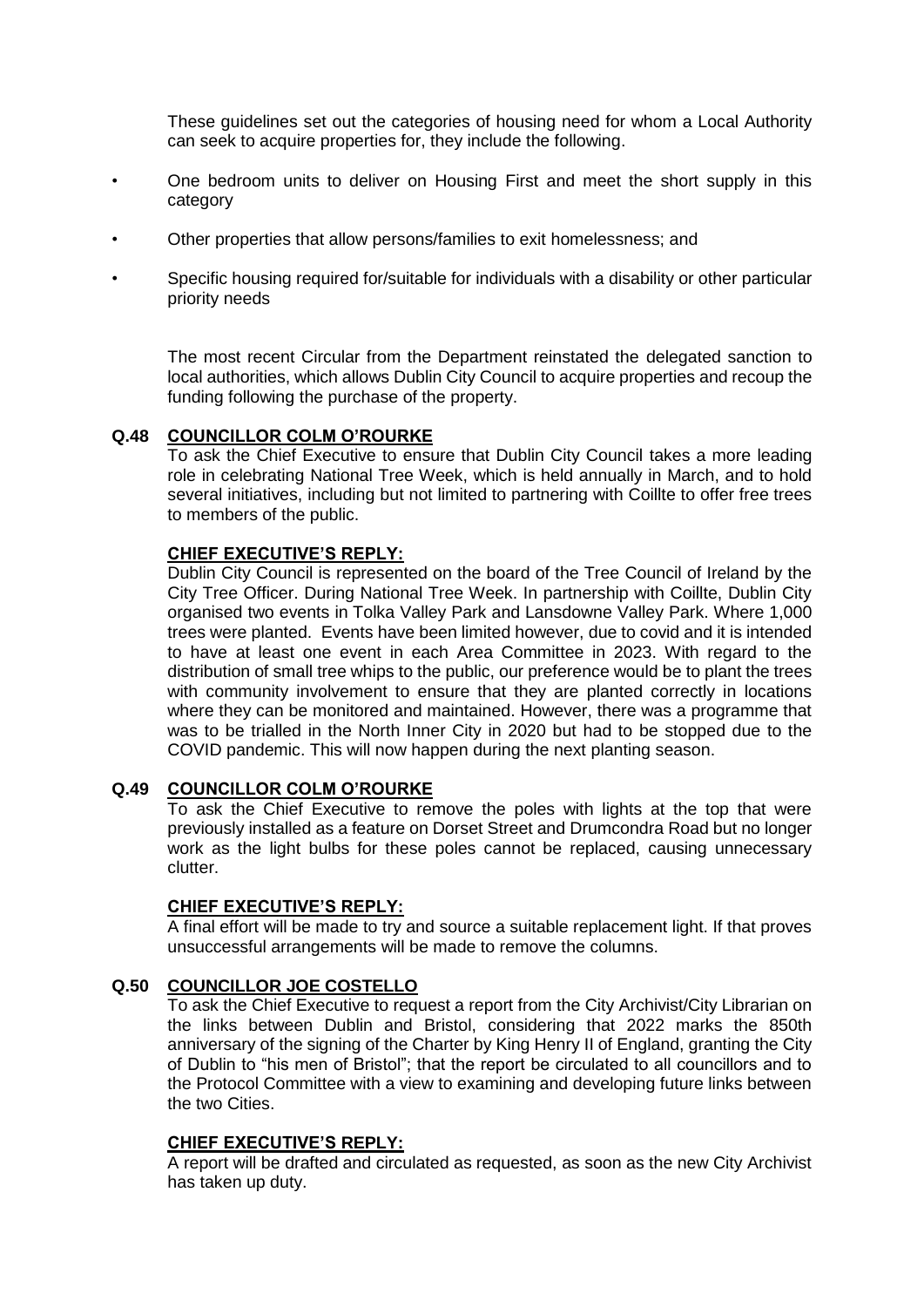# **Q.51 COUNCILLOR JOE COSTELLO**

To ask the Chief Executive to establish a one-stop-shop in the City to advise neighbourhoods on establishing sustainable energy communities; to advise on grant availability and to facilitate grant applications.

## **CHIEF EXECUTIVE'S REPLY:**

Dublin City Council is working in collaboration with the SEAI and CoDEMA to assist Sustainable Energy Communities develop Energy Master Plans (EMPs). To this end, experienced mentors have been appointed to work with communities to help them avail of support through the SEAI SEC programme. The SEAI require Energy Master Plans to guide communities as they progress on a more sustainable pathway and seek funding.

Communities have in the past faced a cash flow problem in respect of funding their Energy Master Plans. DCC recognised this issue and has appointed a panel of consultants to assist. DCC will fund the EMPs (on a cost neutral basis, claiming back agreed fees paid out from SEAI) to allow SECs focus on getting organised and formulating their EMPs.

A series of webinars and presentations were conducted to raise awareness and to facilitate networking and there is an active list of SECs at various stages of preparedness to proceed.

The panel of consultants was appointed earlier this year and already the process of EMP engagement has commenced in several SECs who are organised and prepared for the process. There are approximately 30 SECs in Dublin City, with about one third of these in the active cohort.

Many control measures and quality guidance templates have been developed to ensure that SECs follow a 'best practice' process and to track necessary administration. In addition, DCC will look to pilot innovative projects in SECs, with a view to future roll out and awareness raising across the City.

### **Q.52 COUNCILLOR JOE COSTELLO**

To ask the Chief Executive to outline what steps he has taken to assist the artists who are threatened with eviction from the Richmond Road Studios.

### **CHIEF EXECUTIVE'S REPLY:**

The City Arts Office have been in contact with Richmond Road Studios and advised them of upcoming applications for new Artists Workspaces at Artane Place. It is estimated that 1,500 spaces of this kind are needed in Dublin and the deficit is leading to severe pressure on Artists finding space.

Further temporary and long term use of council owned buildings at Curved Street, Meeting House Square and 7/8/9 Merchants Quay are planned for this year subject to Planning and making these buildings safe for the occupants.

At the recent North Central Area Meeting Cllrs requested that City Valuers explore the possible purchase of the building at Richmond Road and this can be explored subject to budgetary requirements and suitability for purchase.

## **Q.53 COUNCILLOR JOE COSTELLO**

To ask the Chief Executive if he can act to remedy the situation whereby the waiting time for NCT tests in Dublin is now six months.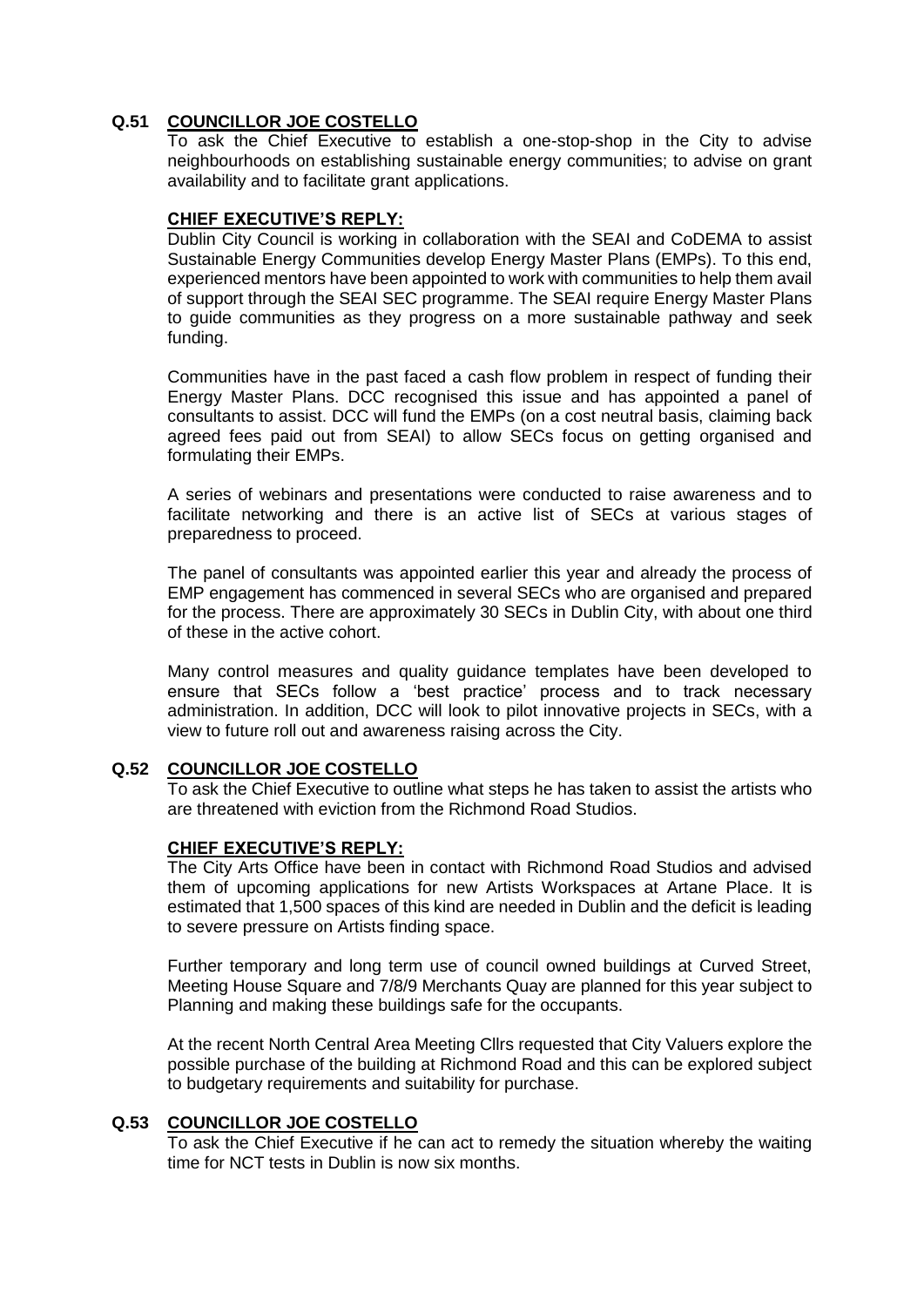Responsibility for NCT Testing lies outside Dublin City Councils operational control. Enquiries related to this service should be directed to the Road Safety Authority.

# **Q.54 COUNCILLOR DEIRDRE HENEY**

To ask the Chief Executive in relation to the hazardous tree root protrusion in footpath at **(details supplied),** can he please attend to same as a matter of urgency and make the area safe as vulnerable pedestrians and our elders are in danger of sustaining serious injury as a result of same.

## **CHIEF EXECUTIVE'S REPLY:**

Road Maintenance Services will complete an inspection of the footpath at **(details supplied)**. If any defects are found they will be noted and recorded. A repair will then be scheduled for when one of our crews is working in the area

The tree at **(details supplied)** will be listed for inspection and any necessary works will be carried out.

Roads Maintenance have been notified and asked to investigate the condition of the footpath.

## **Q.55 COUNCILLOR DEIRDRE HENEY**

To ask the Chief Executive in relation to the path at **(details supplied)**, can he please arrange to have necessary repairs carried out as it is a danger to pedestrians, particularly our elders, one of whom recently tripped and fell down, causing serious injury to her face, jaw and eye; she also broke her wrist.

#### **CHIEF EXECUTIVE'S REPLY:**

Road Maintenance Services will complete an inspection of the footpath at **(details**  supplied). If any defects are found they will be noted and recorded. A repair will then be scheduled for when one of our crews is working in the area

### **Q.56 COUNCILLOR DEIRDRE HENEY**

To ask the Chief Executive in relation to **(details supplied)** to say where he is on the housing list and confirm if medical evidence has been taken into account in relation to his underlying health conditions. He needs to get out of his current home which is unsafe for a man of his age in life.

### **CHIEF EXECUTIVE'S REPLY:**

The above applicant is on Band 3 of the Older Person's Housing List with a registration date of 01/06/2021 and the applicant's positions are listed as follows:

| Area                | <b>Bedsize</b> | <b>Position</b> |
|---------------------|----------------|-----------------|
| Area B              |                | 43              |
| Area M              |                | 75              |
| South Dublin County | Details        | Details         |
| Council             | unavailable    | unavailable     |

Dublin City Council allocates properties based on time on the list and currently there are applicants on the Waiting List of longer standing who have to be considered as suitable vacancies arise. It is not possible to indicate accurately the prospect of an offer for any applicant. The number of vacancies arising will be a determining factor in the length of time applicants could expect to be on the waiting list.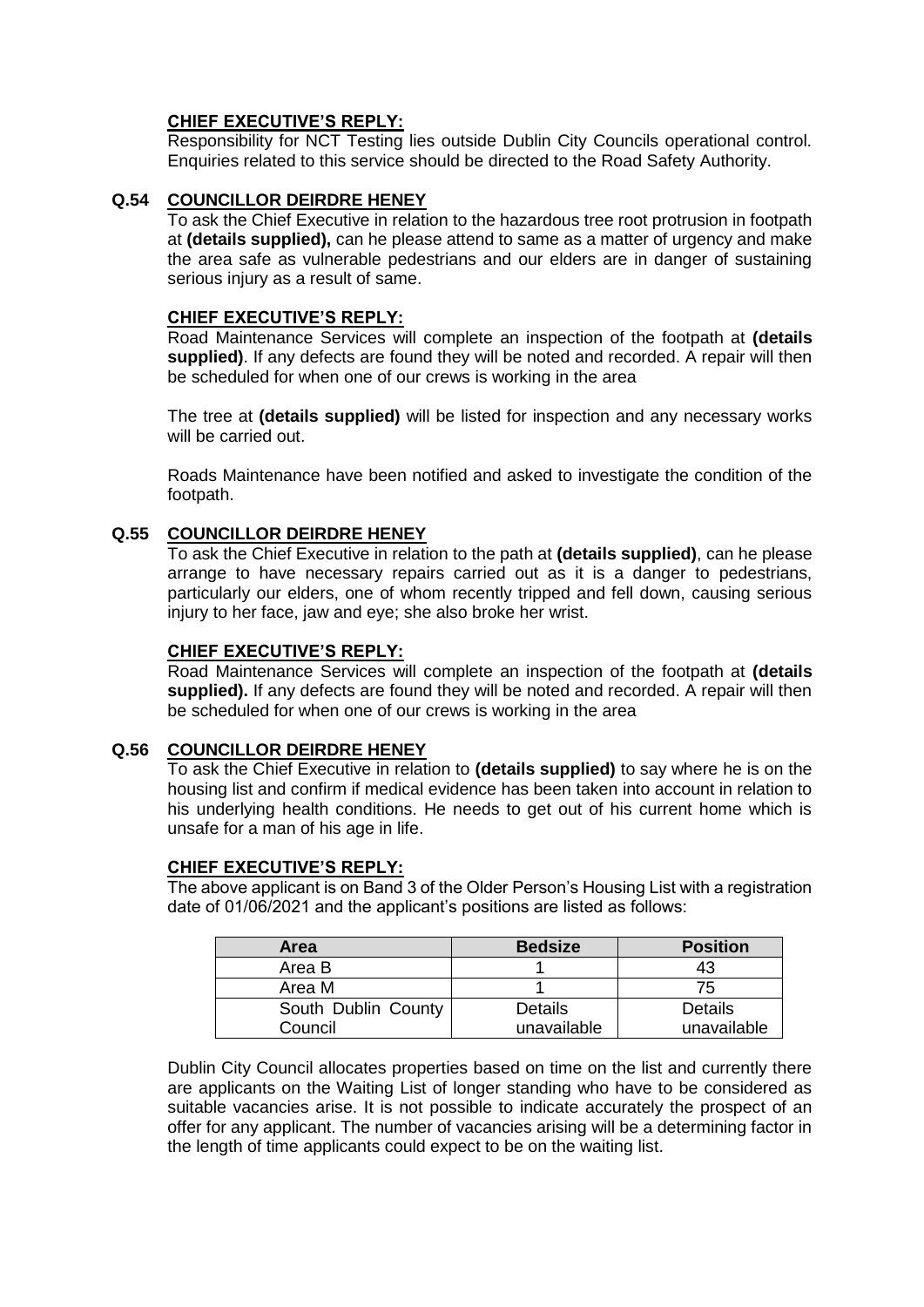On 15/02/2022 the applicant was issued with a mainstream HAP pack, and a referral letter to Homeless Services to request an eligibility assessment for Homeless HAP.

The applicant also submitted an application for priority under Exceptional Medical Grounds on 18/02/2022 and was recently notified in writing that the Medical Examiner did not award the priority. Any appeal to this decision should be submitted in writing, with further medical documentation to support the appeal.

The applicant should contact their landlord regarding the need for repairs or other concerns. If this does not resolve the issue of the standard of the accommodation the tenant may refer the issues to the Environmental Health Section for investigation of a violation of Private Rental standards. The section can be contacted on 01 222 6500 or [privaterented@dublincity.ie.](mailto:privaterented@dublincity.ie)

The applicant's contact details have been passed on to a Housing Support Officer to follow up with the applicant in relation to his current living situation.

### **Q.57 COUNCILLOR DEIRDRE HENEY**

To ask the Chief Executive to make right/secure the manhole cover at (**details supplied).**

#### **CHIEF EXECUTIVE'S REPLY:**

A DCC Drainage Crew identified the manhole on 29/04/2022 and have taken measures to temporarily prevent the banging cover. The frame and cover will be fully exchanged shortly as a permanent solution.

### **Q.58 COUNCILLOR DANNY BYRNE**

To ask the Chief Executive how many unauthorised developments investigations were carried out in 2019, 2020, 2021 and 2022 to date. How many warning letters were issued in each year and in how many cases were legal proceedings issued in each year.

### **CHIEF EXECUTIVE'S REPLY:**

Please see attached spreadsheet.

## **Q.59 COUNCILLOR DARRAGH MORIARTY**

To ask the Chief Executive to confirm the timeline for when a Director of Service level staff member, supported by a small team, will be assigned fulltime by DCC to coordinate the local response between all of the agencies and community groups engaged in support and service provision to the Ukrainians. Can the Chief Executive also explain how this position will be resourced and what impact, if any, it will have on services provided?

### **CHIEF EXECUTIVE'S REPLY:**

The Dublin City response to the Ukrainian humanitarian situation is currently being coordinated between the Housing and Community Services Department, Dublin Fire Brigade and Civil Defence. No specific staff member has been assigned to this task but staff at Director of Service level and above are coordinating all interactions. To date the following actions have been undertaken:

- Provision of temporary rest centres for newly arrived Ukrainians since 16 March. We have operated up to 4 rest centres as short term accommodation, with capacity for 220 people, dealing with nearly 600 people in total over that time. Dublin regional rest centre operations moved to Ballyogan on the 27th April so we have closed all our rest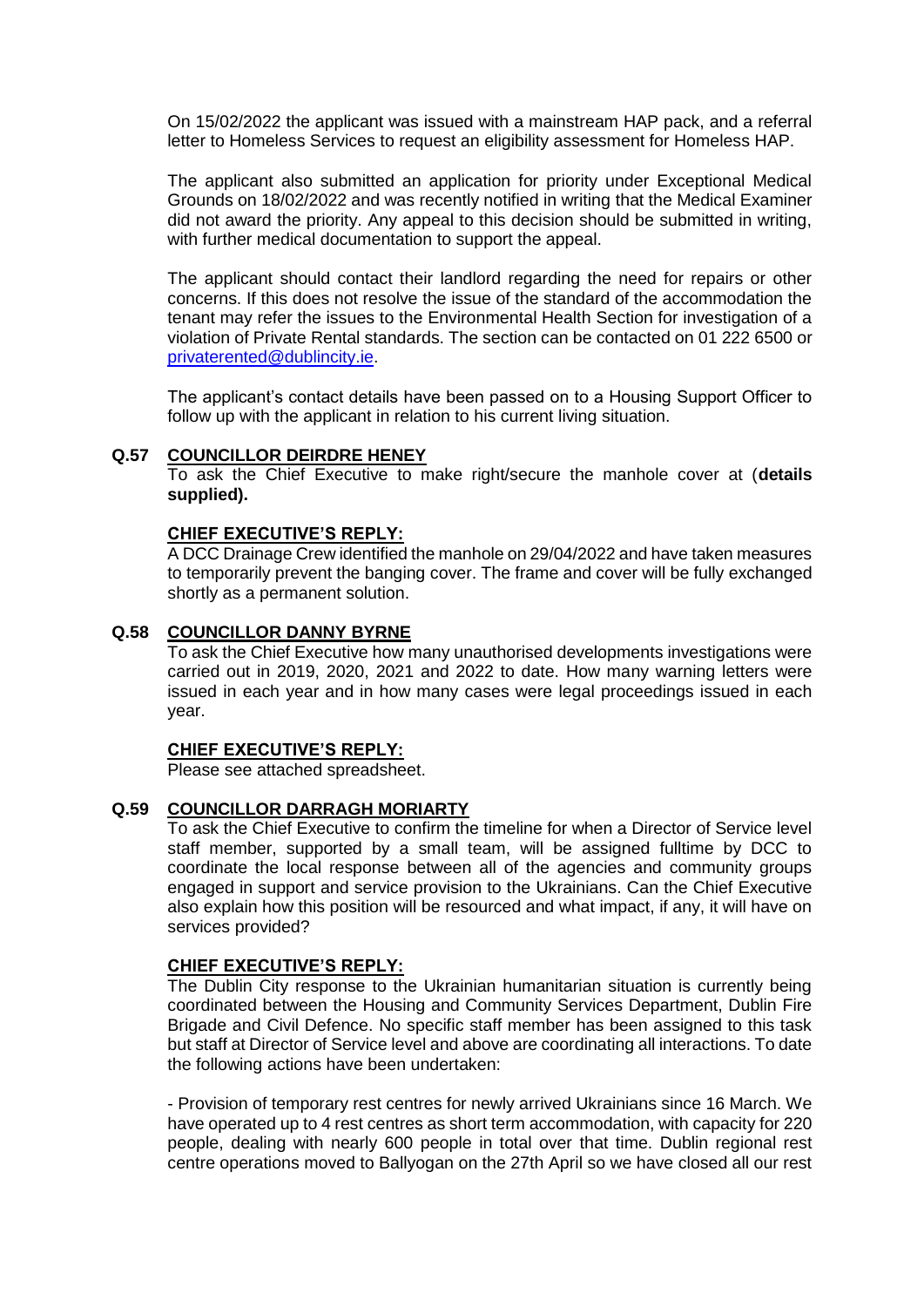centres for now. Depending on numbers coming into the state, we may need to revisit this.

- Sourcing of approximately 400 rooms across the City for the International Protection Accommodation Service in the Department of Children as medium term accommodation.

- Providing a list of unused buildings within the City to IPAS as possible longer-term accommodation. The Department of Children have engaged some ex-Senior LG officials to lead out on these properties.

- We are assisting IPAS, Irish Red Cross and Department of Children with the assessment of pledged properties under the Red Cross pledge scheme. So far, 44 properties have been passed on to us with 28 proceeding to inspection and 11 to providing accommodation. This is phase 1, which relates to vacant properties. We await information on shared pledges.

- We continue to manage and facilitate the Community Forum on Ukraine for the City, which brings together all stakeholders to discuss and coordinate delivery of services to newly arrived Ukrainians.

## **Q.60 COUNCILLOR DARRAGH MORIARTY**

To ask the Chief Executive to provide a list of the vacant buildings given to the Department of Housing as part of the 500+ sites given by the 31 Local Authorities across the country, which could be repurposed for housing Ukrainian refugees in the short-term.

## **CHIEF EXECUTIVE'S REPLY:**

Dublin City Council has submitted 11 properties to the Department of Children, Equality, Disability, Integration and Youth as part of the 500+ sites. It should be noted that the availability of appropriate properties in the Dublin City Area is significantly curtailed due to economic activity and constraints on Housing supply. Most suitable available properties have already been assessed for other uses. Of the 11 properties, 4 have been activated and The Abigail Centre is the only one in the ownership of Dublin City Council. The Abigail Centre is deemed unsuitable due to its impending development. The remaining properties are in the ownership of third parties. The assessment and negotiations are the responsibility of the Department of Children, Equality, Disability, Integration and Youth.

### **Q.61 COUNCILLOR DARRAGH MORIARTY**

To ask the Chief Executive to provide an indicative timeline for when DCC will bring Donore Avenue Youth and Community back into use.

### **CHIEF EXECUTIVE'S REPLY:**

CRES are putting in place an Architect-Led Multi-Disciplinary Design Team, with input from City Architects for procurement matters, which is due shortly.

CRES are liaising with the insurers and loss adjusters, with technical input from City Architects.

Technical information is required by the Insurers to allow for a safe inspection to be carried out on the locus of the fire by forensic engineers.

A meeting with CRES, DCC Architects and the Insurers Design Team/Engineers will be arranged to discuss repair scope and enable DCC progress with works.

Following that meeting a time line should be available and a report made available with a more concise timeline and project works schedule.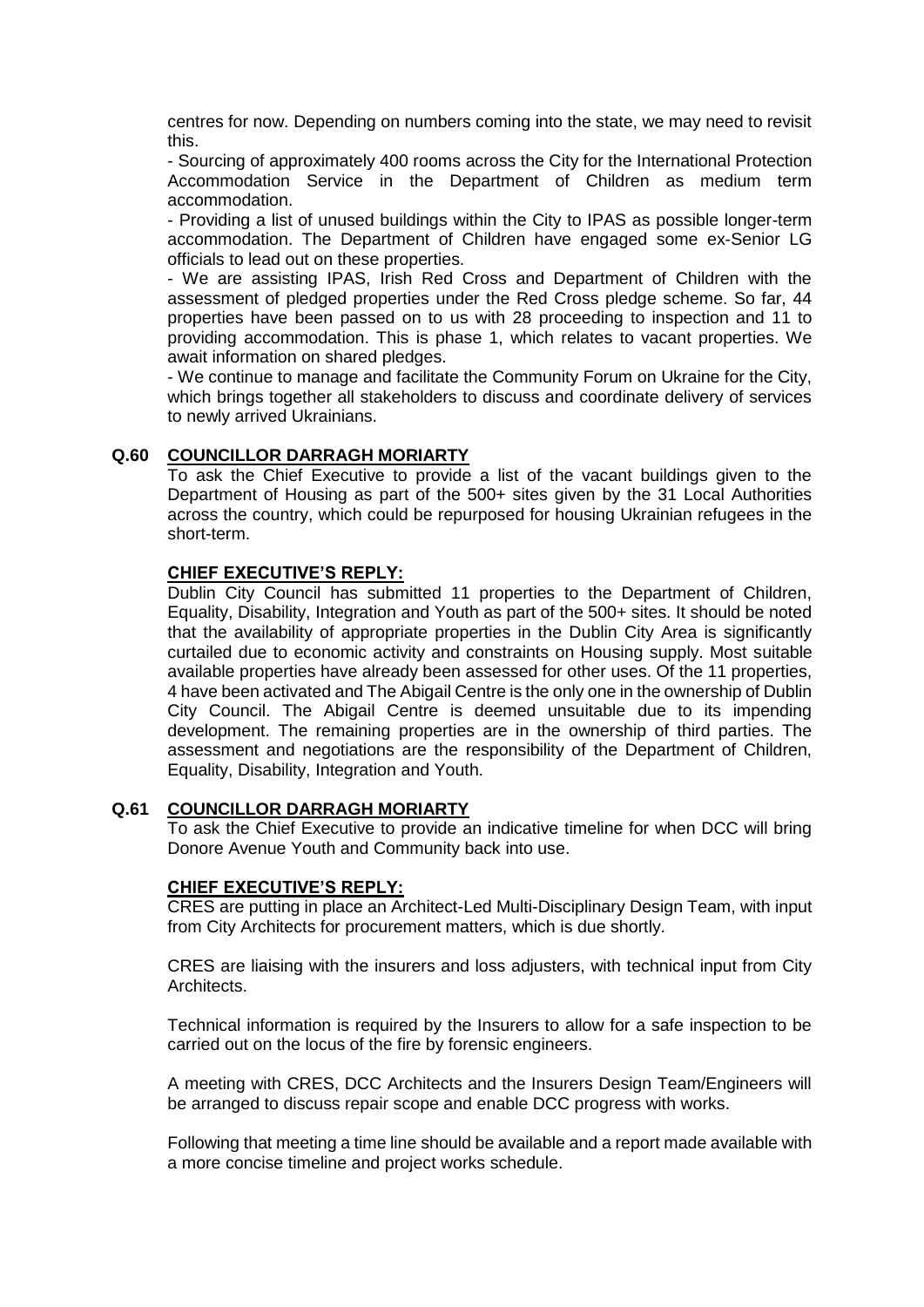# **Q.62 COUNCILLOR CAT O'DRISCOLL**

To ask the Chief Executive what the current status on the Victorian Fruit Market is and to indicate an expected timeline for activity to begin there?

## **CHIEF EXECUTIVE'S REPLY:**

The Part 8 permission for the Fruit and Vegetable Market allows for the full conservation and refurbishment works needed to secure this iconic Victorian building into the future. It also provides for the introduction of a retail food Market in the building and all associated works to bring to modern food production standards.

A meeting of the Markets Advisory Group is being convened in the coming days to agree a methodology for completing essential conservation works using monies secured from the URDF. A Conservation Architect has been engaged to scope the works with a view to producing a tender package during the summer. It is envisaged that these works will commence quarter 3 of 2022. The remaining works and the operation of the market will be discussed with the Group.

An exact timeline will be available when contracts are in place.

## **Q.63 COUNCILLOR VINCENT JACKSON**

To ask the Chief Executive to consider placing a tree in the footpath outside **(details supplied).** There was a tree previously in the footpath here, however it was removed like so many others and never replaced. The constituent is having lots of problems with people parking on the footpath outside his home on some occasion's cars were left / abandoned and DCC / An Garda Siochána had to remove them. The planting of a Tree will stop the footpath car parking and provide a beautiful Tree.

### **CHIEF EXECUTIVE'S REPLY:**

Parks have inspected the above location and found that due to the presence of overhead wires the location is unsuitable for replacement tree planting.

### **Q.64 COUNCILLOR VINCENT JACKSON**

To ask the Chief Executive to review the housing situation of **(details supplied).**

### **CHIEF EXECUTIVE'S REPLY:**

The above applicant was nominated to a 3 bed house with Tuath Housing in June 2020. We have recently received a transfer application from her with supporting documents, which will be processed & registered to a date in June 2022 when she will have held her Tuath tenancy for 2 years.

The applicant is advised to link in with the Social Work section on 01 222 2233 to submit an application for priority under Exceptional Social Grounds given her current circumstances.

The applicant may also wish to look into [www.homeswapper.ie](http://www.homeswapper.ie/) to explore the possibility of a mutual exchange with the tenant of another 3 bed social housing unit away from **(details supplied).**

### **Q.65 COUNCILLOR VINCENT JACKSON**

To ask the Chief Executive to provide the procedure for a drive-in dishing at **(details supplied)** to the lady who lives here with her young child. The house was constructed approx. 16 years ago but never had a proper dishing other than the vehicle access.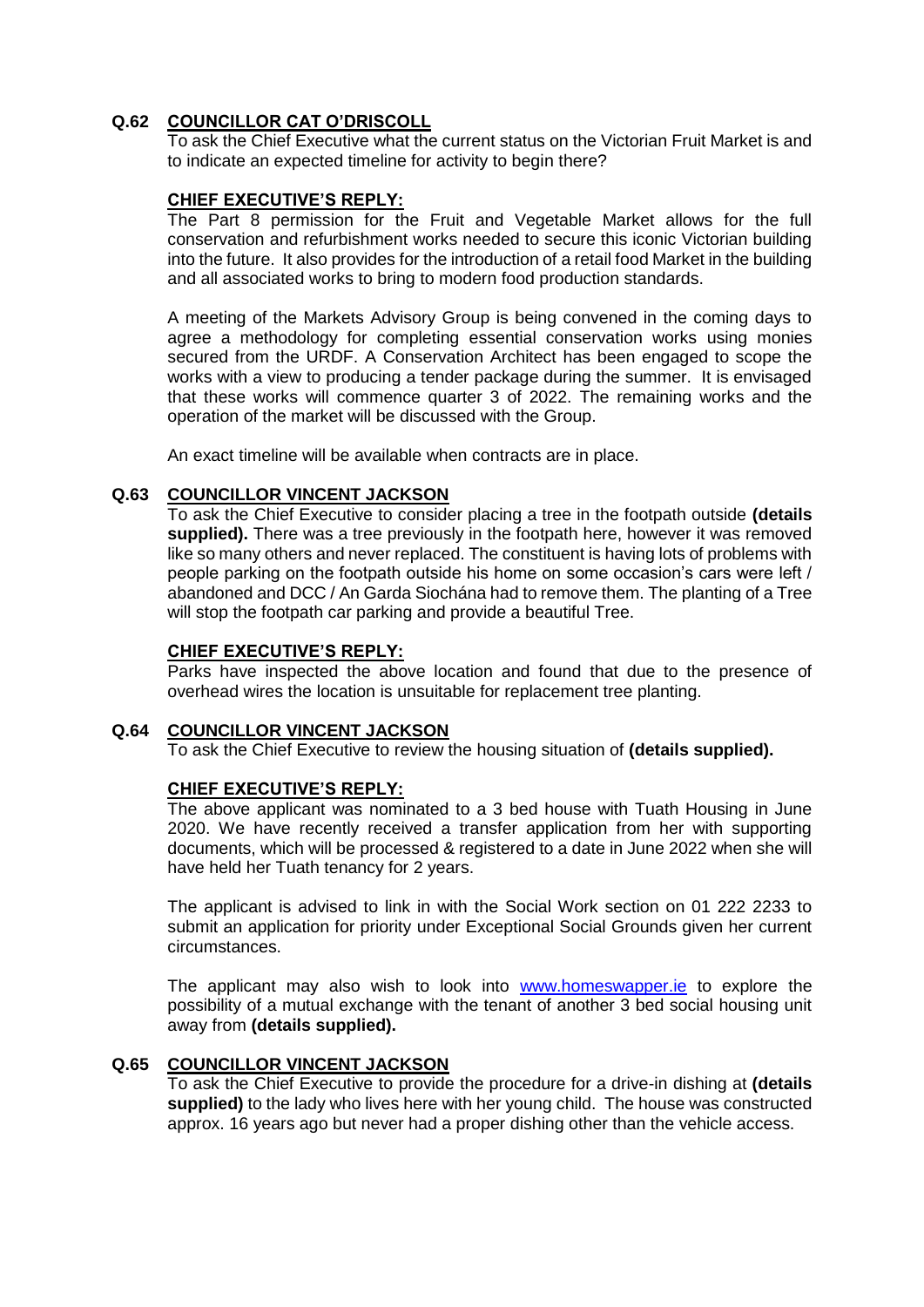If there is a need to modify a footpath to allow vehicles to enter and exit the property then an application will be required to DCC, Road Maintenance, for permission. There are two ways that this application can be made:

A) Apply directly to Road Maintenance to install the vehicular dishing.

B) Employ a contractor to install the vehicular dishing under a Road opening Licence and T2 permit.

If you choose option (A) for a property that has had a vehicular entrance for a very long time, you would need to obtain a sworn affidavit in lieu of planning permission. This affidavit must certify that the entrance has been used for vehicle access for at least 7 years. This signed declaration can be obtained through a solicitor or a peace commissioner.

Once this is in place, contact [road.maintenance@dublincity.ie](mailto:road.maintenance@dublincity.ie) or 222-2556 and request the Area Inspector, Ken Fitzgerald, to call out, inspect and provide an estimate for the works. The current fee for a vehicular dishing is €556.00 for a standard 7 Sq.M. If agreed the works will be scheduled to be carried out by DCC direct labour.

If you choose option (B) the client would hire a competent contractor to carry out the works under a Road Opening Licence and a T2 permit to legally carry out works to a public footpath. This is the more expensive option with a bond being taken and held for a 24 month maintenance period. This document can be viewed on DCC website, [www.dublincity.ie,](http://www.dublincity.ie/) home, residential, transportation, apply for a licence or permit, Road Opening Licence. This application can only be made by the main contractor.

## **Q.66 COUNCILLOR VINCENT JACKSON**

To ask the Chief Executive to draw up a full biodiversity plan for the Chapelizod Area of Dublin 20. This beautiful village probably the finest in our administrative area needs to be protected and enhanced going forward on the banks of the River Liffey and surrounded by the Phoenix Park. The area has some major infrastructural issues with a combined sewage system which can leak in addition there are 2 houses at the bridge which when the stump blocks raw sewage can flow into the River Liffey. The Chapelizod Tidy Towns Committee representative Mr Peter Kavanagh would be delighted to work alongside our bio-diversity officer on this plan as it all impacts on the National Tidy Towns initiatives.

### **CHIEF EXECUTIVE'S REPLY:**

Any issue in relation to sewage should be initially raised with Irish Water. As agents for Irish Water, DCC Drainage is not aware of any issues at this location.

The Biodiversity Officer will be happy to work with Mr Kavanagh and Chapelizod Tidy Towns Committee to advise on biodiversity and explore the potential for developing a biodiversity action plan for the Chapelizod Area.

## **Q.67 COUNCILLOR DAITHÍ DOOLAN**

To ask the Chief Executive In light of the damage done to the Glebe House, a building built in 1791 and a protected structure in the Crumlin Architectural Conservation Area, will Dublin City Council request that the owner Seabren Developments Ltd carry out the necessary repairs restore the house immediately?

### **CHIEF EXECUTIVE'S REPLY:**

The reconstruction and/or restoration of Glebe House, St. Agnes Road, Crumlin, following the recent fire, is a matter for the owner of the property. As the building is a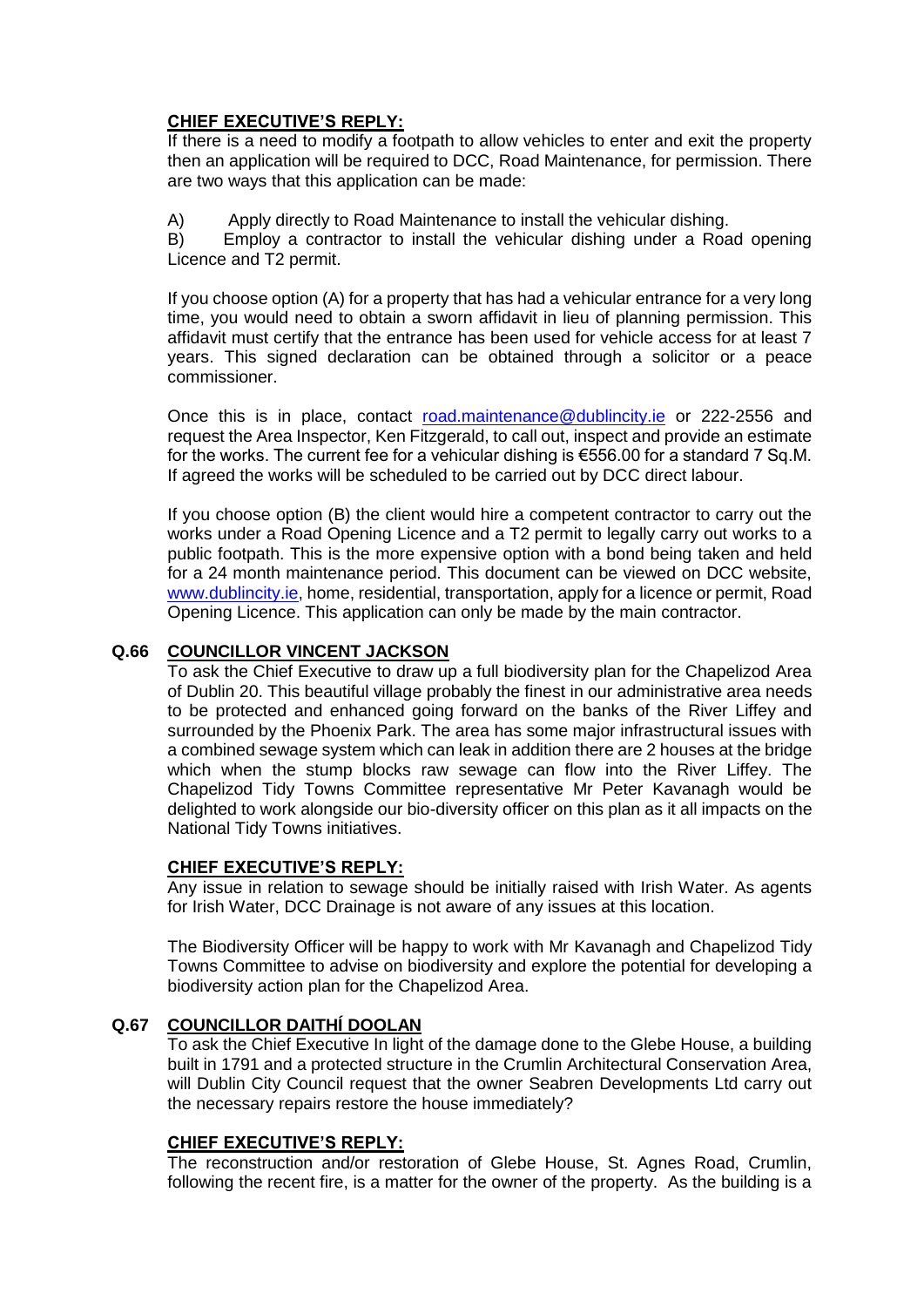protected structure, the procedures involved should be advised by Chapter 16: Making Good Disaster Damage of the Architectural Heritage Protection Guidelines for Planning Authorities (2011).

The Conservation Section will inspect the site and will contact the owner regarding immediate action required as well as be available to advise the owner on request.

### **Q.68 COUNCILLOR DAITHÍ DOOLAN**

To ask the Chief Executive for a full and detailed update on maintaining works carried out since January 2022 in Lissadel Maisonettes, Drimnagh?

## **CHIEF EXECUTIVE'S REPLY:**

There are 50 Maisonettes on Lissadel Road and Rafter's Lane. Since January 2022, Housing Maintenance has completed and/or inspected 51 jobs that have been logged with us. They are broken down as follows:

| <b>Type of Works</b> | <b>Completed</b> | <b>Inspected</b><br>but<br>cancelled |
|----------------------|------------------|--------------------------------------|
|                      |                  |                                      |
| Electrical           | 11               | $10*$                                |
| Plumbing             | 8                |                                      |
| Heating              | 5                |                                      |
| Pest                 | 4                |                                      |
| Other                | 4                |                                      |
| Choke                |                  |                                      |
| Car                  | 3                |                                      |
| <b>PVC</b>           | 1                |                                      |
| Plastering           | 1                |                                      |
| Carpentry            | 1                |                                      |
| <b>Brick</b>         |                  |                                      |
| Work                 |                  |                                      |
| Roofing              |                  |                                      |
| Glazing              |                  |                                      |
| <b>Total</b>         | 41               | 10*                                  |

\*This refers to call outs for Electrical Services works that upon inspection did not require any further works.

Furthermore, Housing Maintenance has arranged conditional surveys of all the maisonettes in Lissadel and Rafter's Lane. There are a total of 50 maisonettes between Lissadel and Rafter's Lane.

We have a number of properties that it has proven difficult to gain access to in order to inspect them, however, the Residents' Association are assisting us with this. We have gained access to and we have completed conditional surveys of just over 60% of the maisonette units and we have someone on site everyday calling and getting assistance from the Residents' Association, in order to progress this.

We have a contractor onsite working through the issues on the properties that we have been able to gain access to and the surveys are still ongoing. The majority of the issues relate to smoke alarms, fire blankets, ventilation, mould, and issues in a number of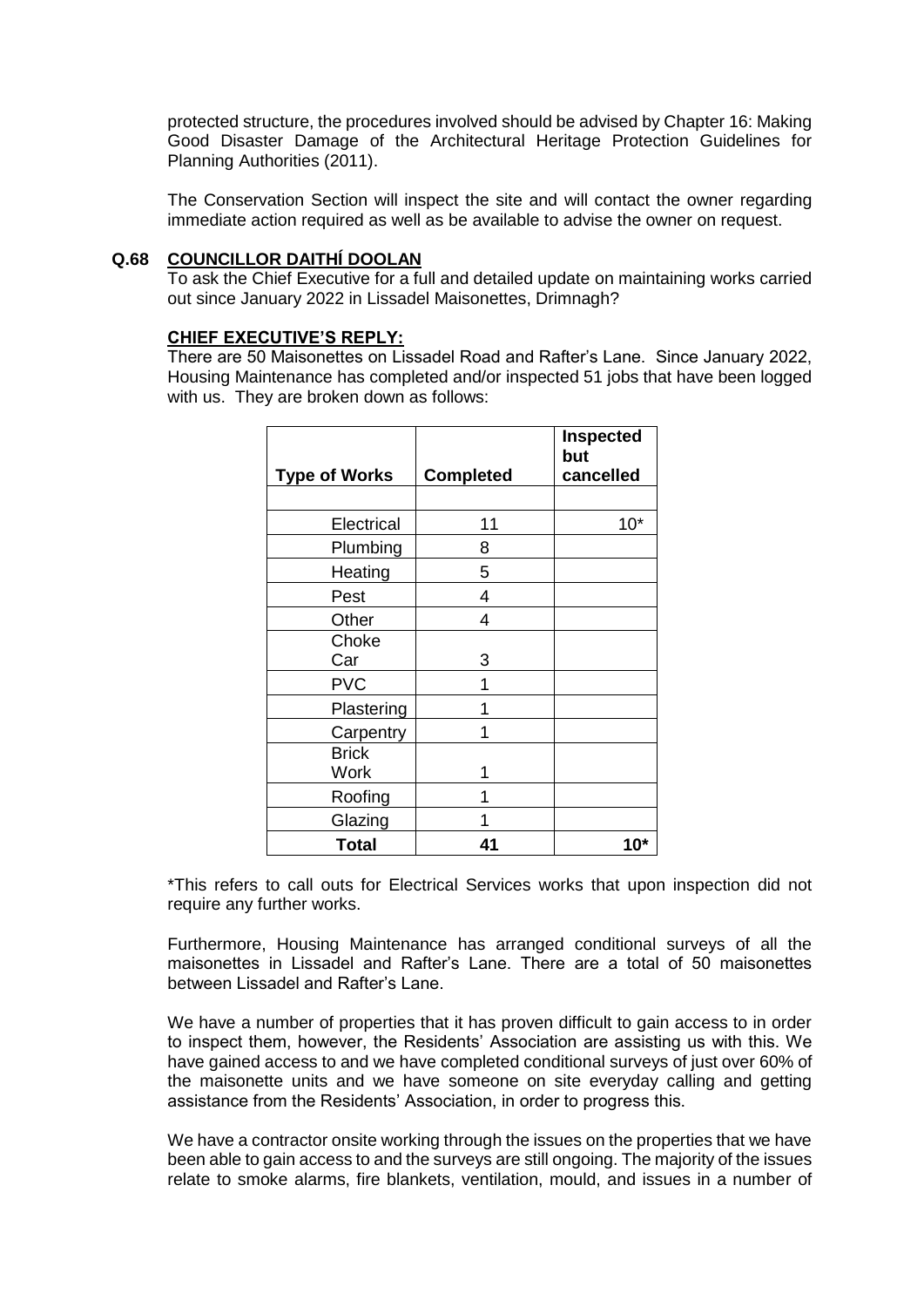bathrooms. The work so far has involved upgrading of smoke and fire alarms in approximately 15 units and installing mechanical ventilation in around 4 units. There is also currently 4 units where there are some issues in the bathrooms and once these works are complete, the Council will arrange for the units to be painted with an antimould paint.

## **Q.69 COUNCILLOR DAITHÍ DOOLAN**

To ask the Chief Executive When will the feasibility study on the future plans for Lissadel Maisonettes be ready and circulated to City Councillors?

## **CHIEF EXECUTIVE'S REPLY:**

Dublin City Council's City Architects division are currently finalising the feasibility study examining the redevelopment proposals for Lissadel Maisonettes.

Once the feasibility study has been completed and costed, a presentation showing the proposals will be given to the local elected members.

# **Q.70 COUNCILLOR DAITHÍ DOOLAN**

To ask the Chief Executive How many 2 and 3 bed units did DCC acquire as part of the Tenant in Situ since DCC began the initiative?

## **CHIEF EXECUTIVE'S REPLY:**

Dublin City Council initiated the Tenant in Situ scheme towards the end of 2017. Since then the Council has acquired 81 two bedroom and 61 three bedroom tenant in situ properties.

## **Q.71 COUNCILLOR SÉAMAS MCGRATTAN**

To ask the Chief Executive to inspect the playing pitches at **(details supplied**) and arrange for any upgrade works if needed.

## **CHIEF EXECUTIVE'S REPLY:**

An inspection of the pitches at **(details supplied)** is scheduled for the coming weeks. Any works deemed necessary will be included in the prioritised pitch care programme for 2022, subject to available resources.

## **Q.72 COUNCILLOR SÉAMAS MCGRATTAN**

To ask the Chief Executive when will the insulation programme restart for tenants in the Cabra/Glasnevin ward?

### **CHIEF EXECUTIVE'S REPLY:**

Cabra and Glasnevin are part of the same lot under the Energy Efficiency Retrofitting Programme framework. The Energy Efficiency Retrofitting Programme for 2022 has now recommenced, including works in the Cabra and Glasnevin lot.

## **Q.73 COUNCILLOR SÉAMAS MCGRATTAN**

To ask the Chief Executive to install a yellow box at the junction of **(details supplied).**

## **CHIEF EXECUTIVE'S REPLY:**

During recent site inspections carried out by the Area Engineer, there was no continuous blocking of the junction at peak times, therefore the Transport Advisory Group do not recommend the installation of a yellow box at this time.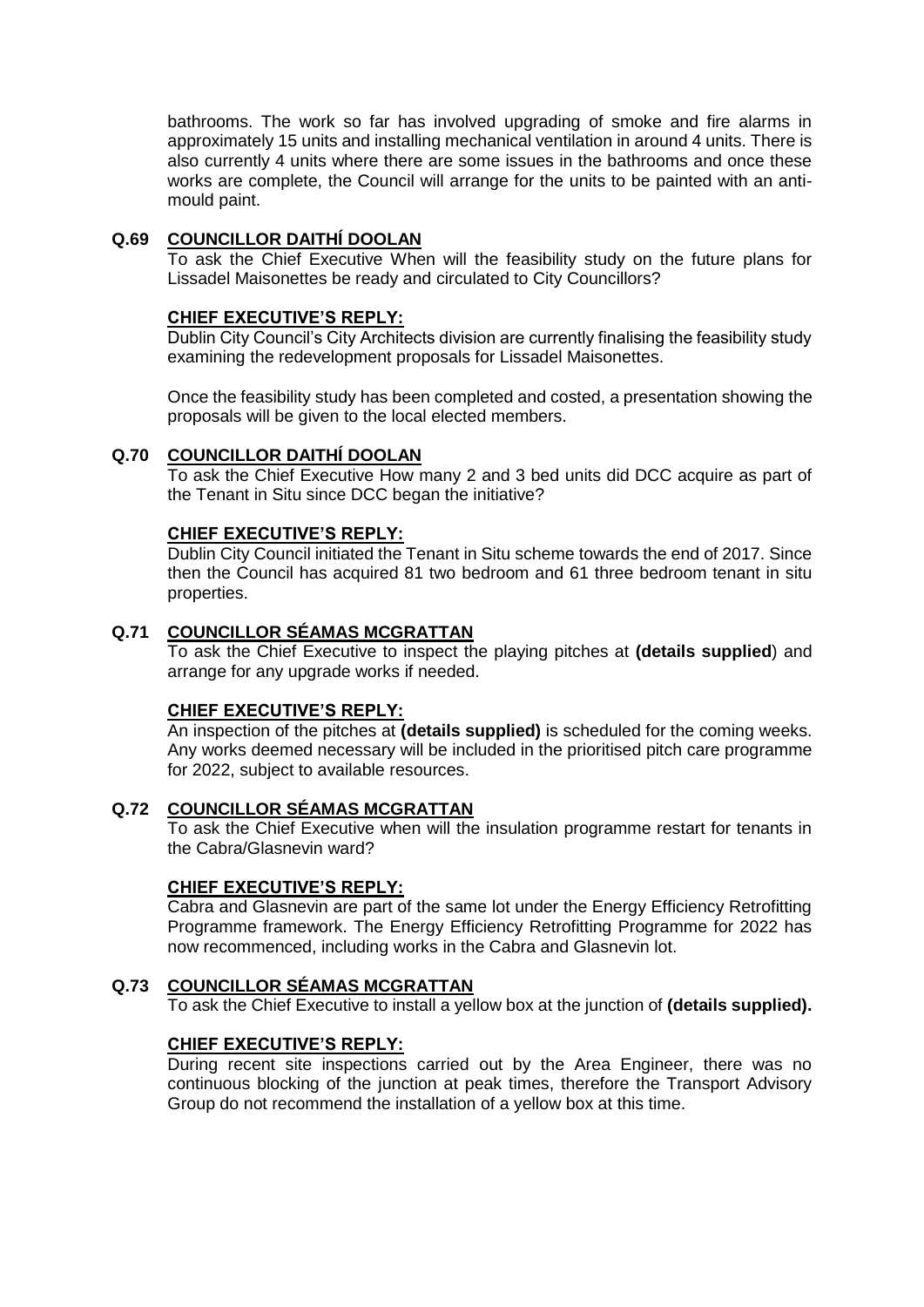# **Q.74 COUNCILLOR SOPHIE NICOULLAUD**

To ask the Chief Executive to provide information on how DCC can participate in offering a solution for resident's whose bins have been burnt from ASB to replace their bin. Before privatisation of waste, how did the corporation deal with the matter?

## **CHIEF EXECUTIVE'S REPLY:**

When Waste Management Services was in the waste collection service, we would remove the burnt bin for the customer and provide them with a replacement bin. The charge for this replacement bin went on their next bill. This problem usually arose around Halloween time and the best solution was when residents would ensure their bins weren't out any longer than necessary, which minimised the occurrence of these burnings. The burning of bins would be part of Garda investigation into anti- social behaviour in any given area.

The tenant concerned should contact the Area Manager to report all incidents of antisocial behaviour. Bins are replaced for Senior Citizens and Council apartment (flat) complexes by reporting same to Housing Maintenance. All other households should contact their private operator.

## **Q.75 COUNCILLOR SOPHIE NICOULLAUD**

To ask the Chief Executive to provide the following update concerning the Lissadel Maisonettes: how many duplexes are in the complex, how many asked to be repaired and how many have been repaired. What is the timeline for the rest of them.

## **CHIEF EXECUTIVE'S REPLY:**

There are 50 Maisonettes on Lissadel Road and Rafter's Lane. Since January 2022, Housing Maintenance has completed and/or inspected 51 jobs that have been logged with us. They are broken down as follows:

| <b>Type of Works</b>        | <b>Completed</b> | <b>Inspected</b><br>but<br>cancelled |
|-----------------------------|------------------|--------------------------------------|
|                             |                  |                                      |
| Electrical                  | 11               | $10*$                                |
| Plumbing                    | 8                |                                      |
| Heating                     | 5                |                                      |
| Pest                        | 4                |                                      |
| Other                       | 4                |                                      |
| Choke<br>Car                | 3                |                                      |
| <b>PVC</b>                  |                  |                                      |
| Plastering                  |                  |                                      |
| Carpentry                   |                  |                                      |
| <b>Brick</b><br><b>Work</b> |                  |                                      |
| Roofing                     |                  |                                      |
| Glazing                     |                  |                                      |
| <b>Total</b>                | 41               | $10^*$                               |

\*This refers to call outs for Electrical Services works that upon inspection did not require any further works.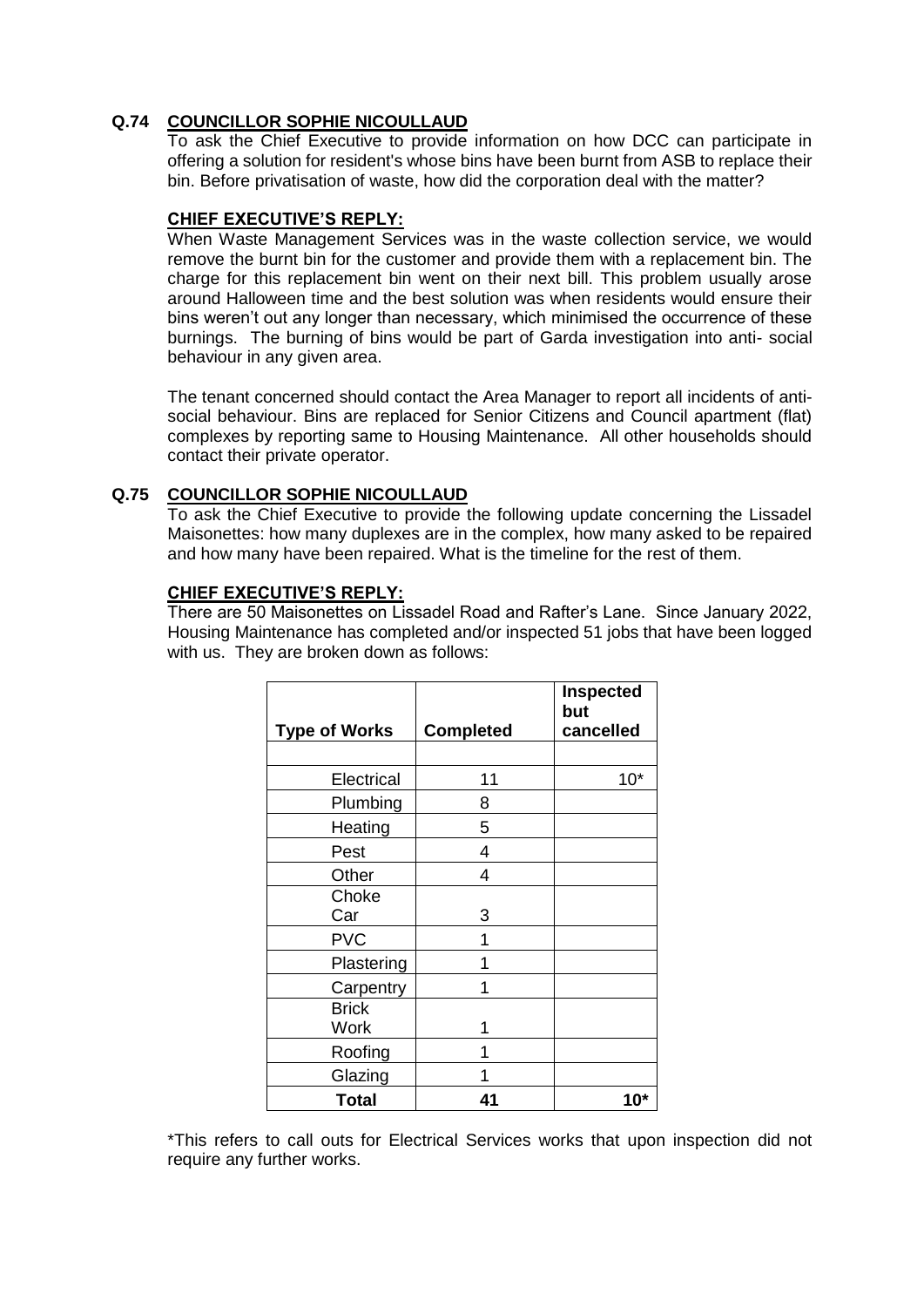Furthermore, Housing Maintenance has arranged conditional surveys of all the maisonettes in Lissadel and Rafter's Lane. There are a total of 50 maisonettes between Lissadel and Rafter's Lane.

We have a number of properties that it has proven difficult to gain access to in order to inspect them, however, the Residents' Association are assisting us with this. We have gained access to and we have completed conditional surveys of just over 60% of the maisonette units and we have someone on site everyday calling and getting assistance from the Residents' Association, in order to progress this.

We have a contractor onsite working through the issues on the properties that we have been able to gain access to and the surveys are still ongoing. The majority of the issues relate to smoke alarms, fire blankets, ventilation, mould, and issues in a number of bathrooms. The work so far has involved upgrading of smoke and fire alarms in approximately 15 units and installing mechanical ventilation in around 4 units. There is also currently 4 units where there are some issues in the bathrooms and once these works are complete, the Council will arrange for the units to be painted with an antimould paint.

## **Q.76 COUNCILLOR SOPHIE NICOULLAUD**

To ask the Chief Executive where and when will the trial for water stations in parks take place? Will DCC consider doing a trial in the Ballyfermot/Drimnagh constituency?

## **CHIEF EXECUTIVE'S REPLY:**

There is one Northside location (Poppintree) and two locations on the Southside of the City (Bushy Park and Ringsend Park) earmarked for trials of additional water stations in parks. The stations will be installed this year. If they are deemed successful Parks will look at rolling them out in other parks next year subject to funding.

## **Q.77 COUNCILLOR CAROLINE CONROY**

To ask the Chief Executive can bike racks for bleeper bikes please be located near the Community Hall beside the sacred heart boy's school, Ballygall, Dublin 11.

### **CHIEF EXECUTIVE'S REPLY:**

The location near the Community Hall at Ballygall will be examined and if deemed suitable cycle parking will be installed as part of Batch 19 of the On-Street Cycle Parking Project.

## **Q.78 COUNCILLOR CAROLINE CONROY**

To ask the Chief Executive can bike racks be located outside Finglas Childcare Ltd?

## **CHIEF EXECUTIVE'S REPLY:**

The footpath adjacent to Finglas Childcare Ltd. is unsuitable for installing cycle parking given the available width for vulnerable road users. Installing cycle parking on the carriageway is not possible as it would impede traffic flow due to the bus stop and car park directly opposite.

Given that there are 8no. Cycle parking spaces less than 60m away at the junction with Jamestown Road and a further 10no. Cycle parking spaces 90m away on Jamestown Road, the Environment & Transportation Department are not considering installing further cycle parking at this time.

### **Q.79 COUNCILLOR KEITH CONNOLLY**

To ask the Chief Executive to carry out a review of the traffic light sequencing at **(details supplied).**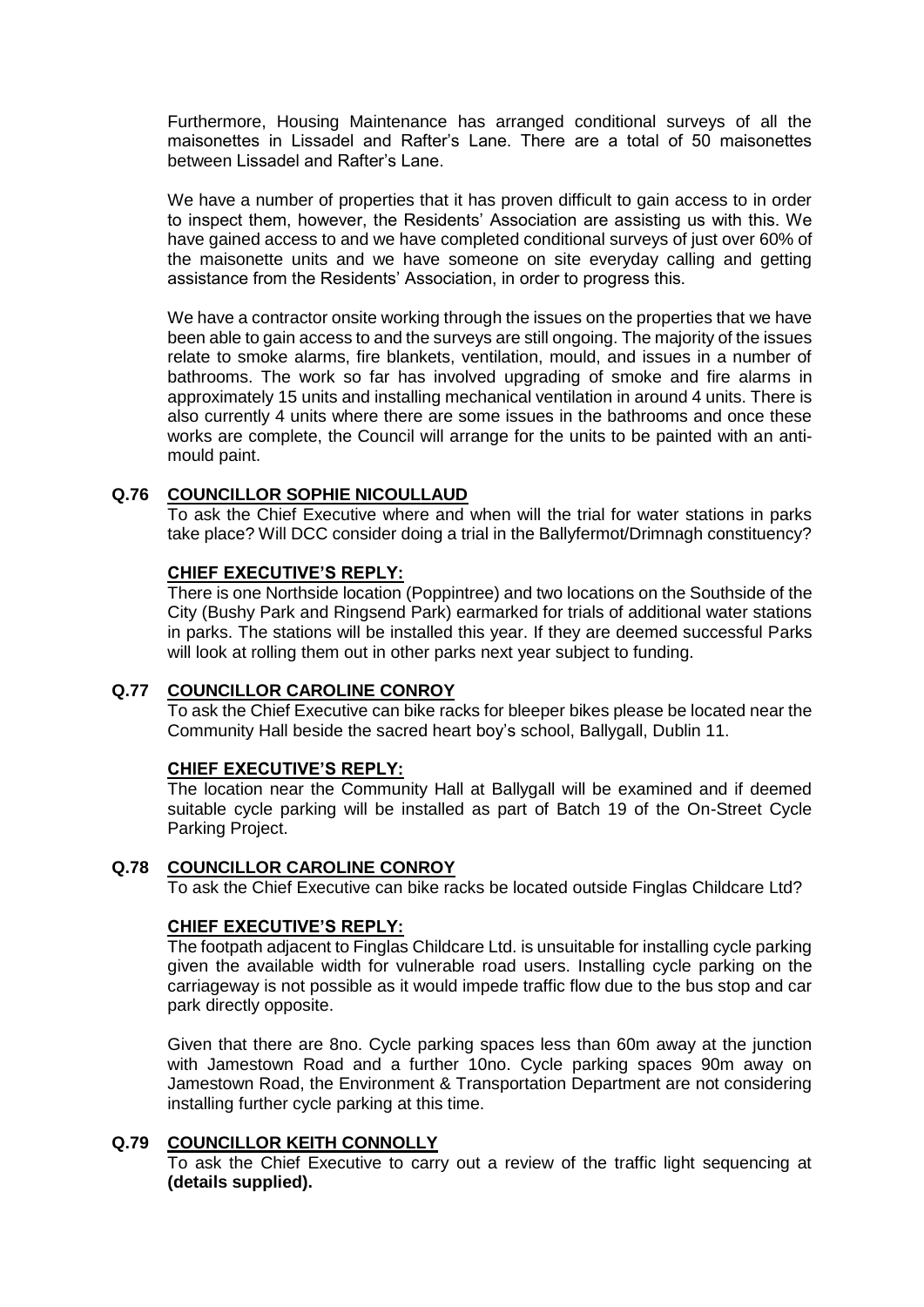The ITS section has reviewed the traffic signal timings at the junction of **(details supplied 1)** in light of your query.

The Traffic signals at this junction are controlled by the City Council's Urban Traffic Management System, SCATS. SCATS is an adaptive traffic control system that alters signal timings based on traffic flows and traffic demands taken from vehicle detectors at each approach to the unction.

The traffic signal timings at this junction allow a maximum of 30% of available green time each cycle of the traffic signals to the **(details supplied 2)** approach.

The traffic signal cycle time fluctuates dependant on traffic demand with a maximum cycle time of 100 seconds being normal during peak times.

Extra timings are also added by BusPriority systems when a bus approaches the junction on the **(details supplied 2)** approach.

The **(details supplied 3)** approach is the main approach at this junction and traffic volume data shows it to carry the highest traffic volumes.

As SCATS has to manage multiple other approaches, public transport priority and busy pedestrian demand at this junction, there would not appear to be scope to further increase signal timings for the **(details supplied 2)** approach but the junction will continue to be monitored and changes made as required where there is scope to do so.

### **Q.80 COUNCILLOR KEITH CONNOLLY**

To ask the Chief Executive following Q63 of the January Council meeting when will the wall be repaired at **(details supplied).**

### **CHIEF EXECUTIVE'S REPLY:**

Parks services bricklayer has inspected this work and listed requirements. Due to a combination of unforeseen circumstances and heavy workload has not managed to complete this work yet. Once other commitments in the Central District are completed, these works will be carried out.

### **Q.81 COUNCILLOR KEITH CONNOLLY**

To ask the Chief Executive following on from question 52 of the July 2020 when will the potholes be repaired in the car park at **(details supplied)?**

### **CHIEF EXECUTIVE'S REPLY:**

An inspection was carried out here and a number of defects were identified previously. These were due to be repaired in Jan 2022 (Council Question Q15 Dec 2021) but were pushed back due to crew availability. There are now due to be completed in the coming days with a crew assigned to the task.

### **Q.82 COUNCILLOR KEITH CONNOLLY**

To ask the Chief Executive to provide a report on the recent changes to the grass cutting in the city outlining:

- A) Why was there a delay in grass cutting?
- B) The main changes from the previous contract
- C) How often will the grass be cut going forward
- D) Will a before and after system be put in place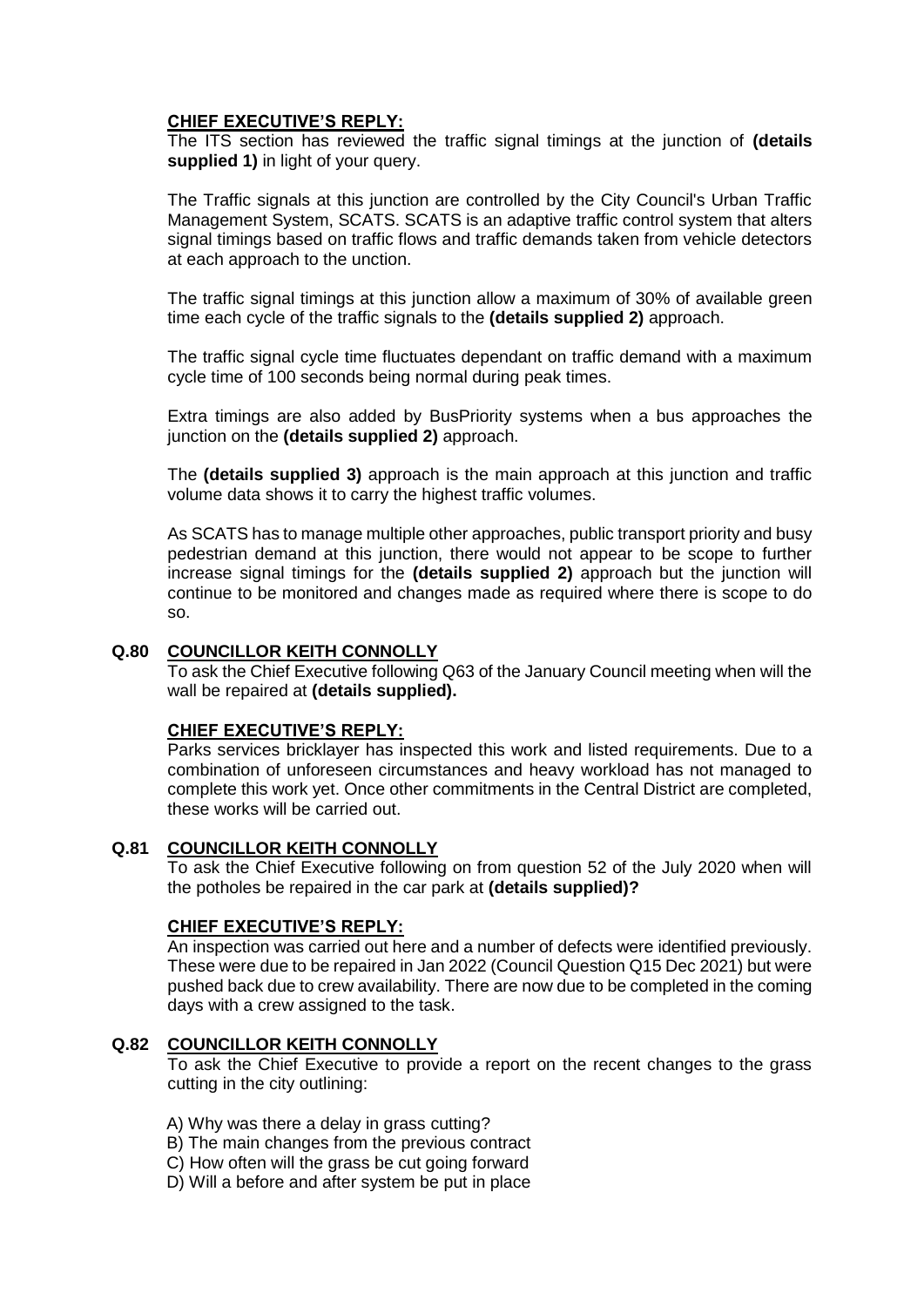E) Are there penalties associated with insufficient performance of the contract? F) How long is the duration of the contract?

# **CHIEF EXECUTIVE'S REPLY:**

**A) Why was there a delay in grass cutting? :** There were problems relating to direct labour works which resulted in a delay in some areas in controlling the seasonal grass growth. This has been resolved.

**B) The main changes from the previous contract:** Elimination of herbicide use in lieu of strimming using battery powered equipment. Weekly attendance on site for litter picking and grass maintenance. Providing for more wildflower meadows which will be cut less frequently.

In accordance with a more sustainable policy and to support the establishment of wildflower rich swards, DCC will not be cutting grass margins in residential estates. Residents who wish to maintain a more manicured margin can do so. This policy is in keeping with the policy of the other local authorities in the country. Support for Tidy Towns and environmental groups who wish to contribute to the appearance of their neighbourhood streets will be available by contacting their local public domain officer.

**C) How often will the grass be cut going forward:** Standard Grass Sward Maintenance: the contract is based on height of cut. It is not based on the number of cuts per year. Standard grass maintenance must be within the following limits:

| Maximum permitted height of grass growth | 60 mm  |
|------------------------------------------|--------|
| Minimum permitted cutting height         | .30 mm |

For playing fields/sports pitches:

| Maximum permitted height of grass growth | $40 \text{ mm}$ |
|------------------------------------------|-----------------|
| Minimum permitted cutting height         | $20 \text{ mm}$ |

## **D) Will a before and after system be put in place**

## **E) Are there penalties associated with insufficient performance of the contract**? :

The Parks Service will be monitoring Contractors performance over the period of the contract/framework. DCC may give a Contractor a written notification and the Contractor must demonstrate to DCC's satisfaction that it has implemented steps to redress the problem. DCC can exclude a Contractor from any competition under the Framework in which it is due to participate until the Contractor has demonstrated to DCC's satisfaction that it has implemented steps to redress any issues raised. DCC may terminate a Contract and remove a Contractor from the Framework if unsatisfactory service continues.

## **F) How long is the duration of the contract?**

The Framework Agreement will be for a period of 4 years, 2022 -2025.

## **Q.83 COUNCILLOR BRIEGE MACOSCAR**

To ask the Chief Executive to provide an update on the installation of a single yellow line at **(details supplied**). Single yellow lines had been recommended at the bottom of the lay by near the green space but were not installed. The return of schools and colleges to full activity has led to frequent dangerous parking and commuter parking at this location making access to drive ways difficult.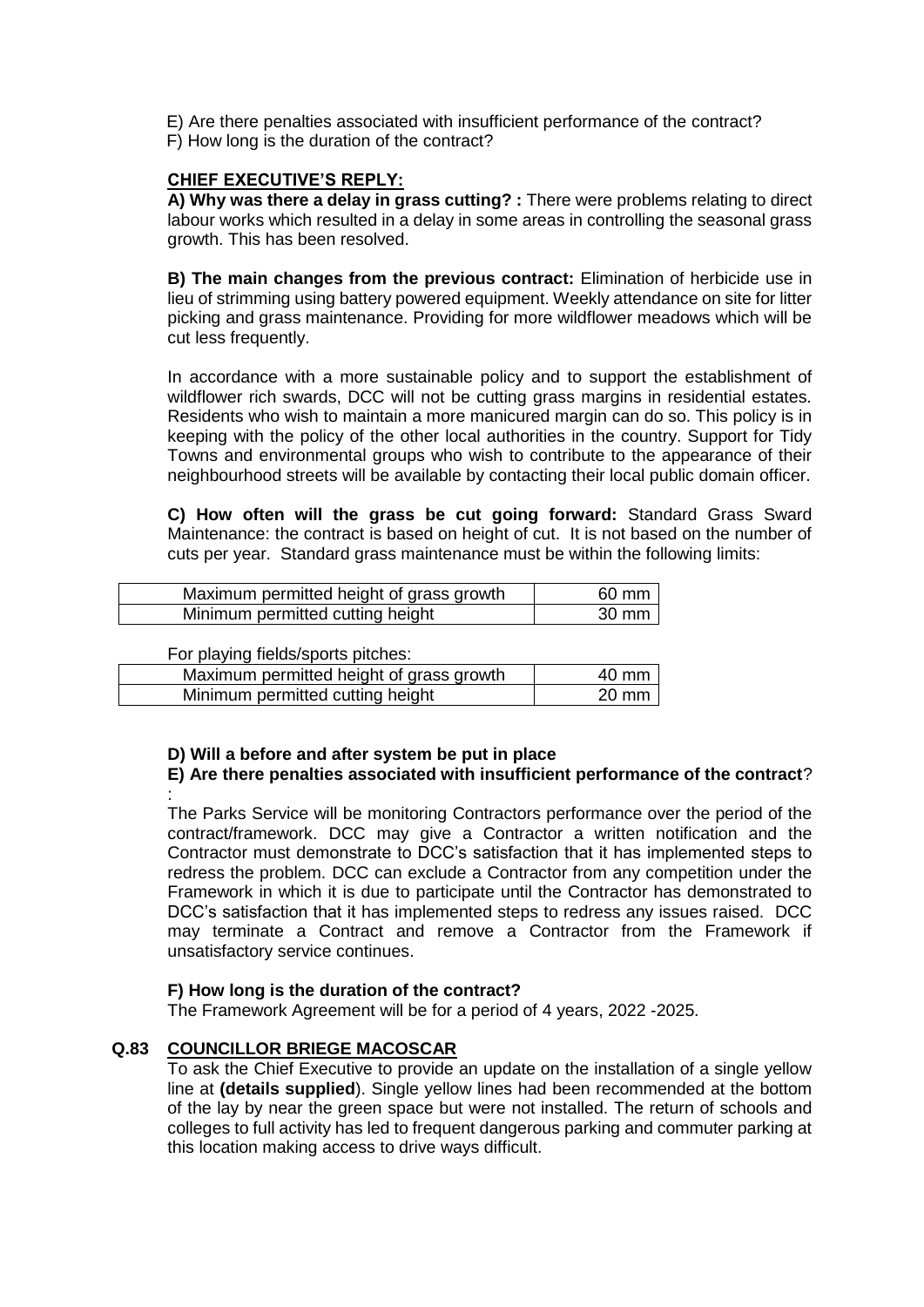The Transport Advisory Group have recommended the installation of double yellow lines at **(details supplied**), and these are to be installed at the eastern end of the lay by in the coming weeks (weather permitting).

# **Q.84 COUNCILLOR BRIEGE MACOSCAR**

To ask the Chief Executive to outline why public lighting on **(details supplied)** were repaired by 'looping' between two lights so that a cable runs between them?

## **CHIEF EXECUTIVE'S REPLY:**

Overhead public lighting cables are used:

- Where there is no underground ESB cable or infrastructure available;
- Where there is an ESB dead service to a column;
- Where there is a cable fault on an underground cable that is cost prohibitive to repair; or,
- As a temporary measure to keep lights operational, until a cable fault can be fixed or to facilitate building works by others.

With regards to the overhead cable between poles **(details supplied)** that the Councillor is referring to, this particular overhead cable was replaced in 2016.

## **Q.85 COUNCILLOR DECLAN FLANAGAN**

To ask the Chief Executive for an update regarding DCC's action plan for climate change and if he will make a statement on the matter.

## **CHIEF EXECUTIVE'S REPLY:**

A special meeting of the City Council is proposed, the Chief Executives Department will advise of the date in due course.

A Special City Council meeting regarding the DCC Climate Change Action Plan will be held on Tuesday, 17<sup>th</sup> May 2022 at 6.15pm in the Council Chamber, City Hall.

## **Q.86 COUNCILLOR DECLAN FLANAGAN**

To ask the Chief Executive whether there are plans to use modular housing to house Ukrainian refugees and if he will make a statement on the matter.

## **CHIEF EXECUTIVE'S REPLY:**

Dublin City Council is not progressing or aware of any plans to progress modular housing for Ukrainian refugees in its administrative area at this time.

## **Q.87 COUNCILLOR DECLAN FLANAGAN**

To ask the Chief Executive for an update regarding the 4 following capital projects and whether there is a full complement of project managers in place to deal with all DCC projects

- Parnell Square Cultural Quarter
- Dalymount Park
- Public Lighting Upgrade Project
- North city operation Depot

## **CHIEF EXECUTIVE'S REPLY:**

**Parnell Square Cultural Quarter**: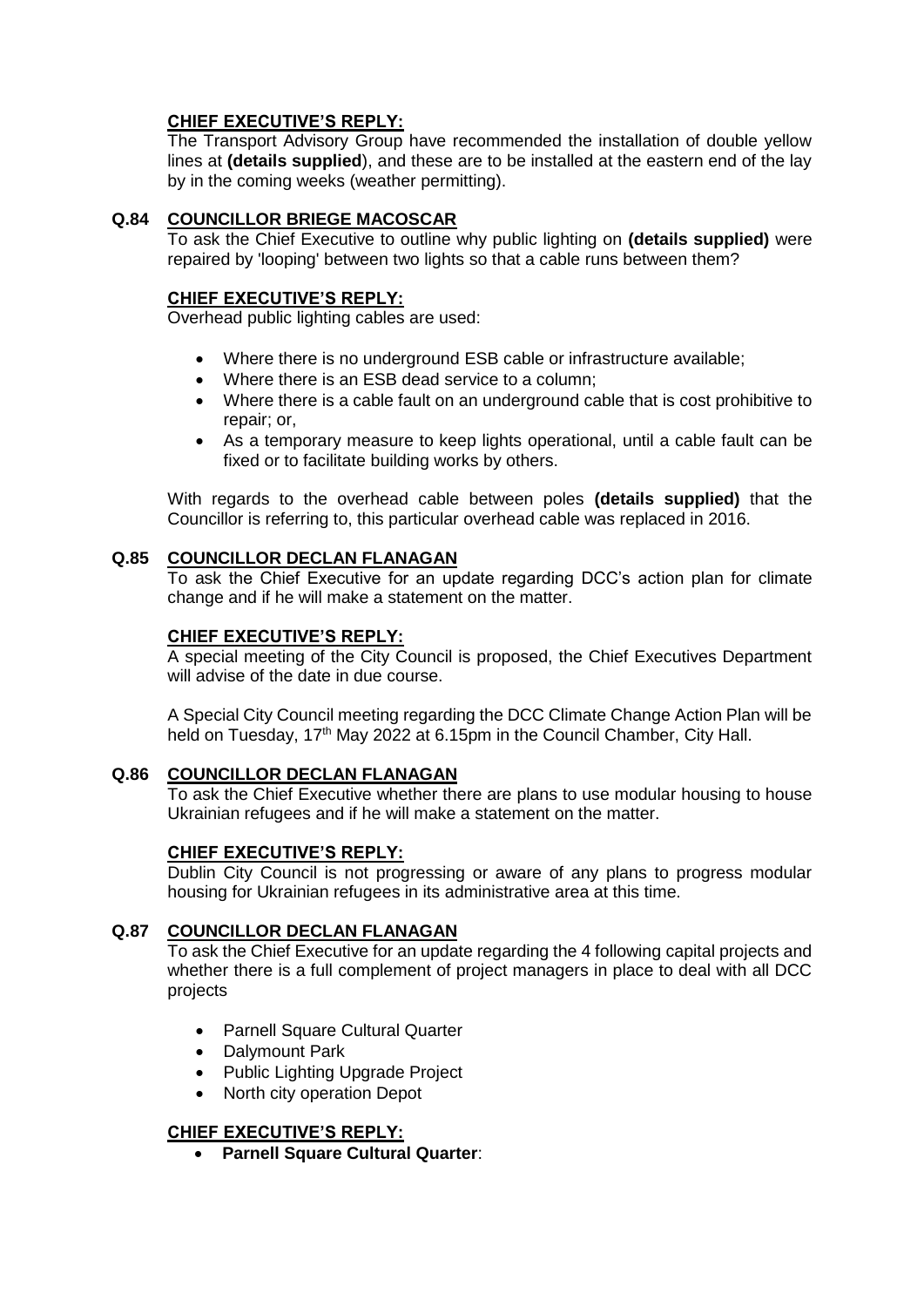A Project Manager was appointed by competition to the Parnell Square Cultural Quarter in January 2021.

An Bord Pleanala approval and a preliminary design is in place for the Parnell Square Project Phase 1. Phase 1 includes the demolition of the existing Amhraclann building, a new City Library, essential works to Georgian houses 25 to 28 and full fit out of House No 27. Essential works to the Hugh Lane Gallery have also been incorporated into the Project. Works to the Public Realm are not included in Phase 1.

Initial approval for URDF (Urban regeneration and development fund) is in place with work focusing on the preliminary business case at present in line with the Public Spending Code.

The SAQ (Suitability Assessment Questionnaire) for the demolition of the Amhraclann tender returned on 08th April 2022. Four tenderers have been invited to go through to the next stage. We remain on target to have the demolition Contractor on site by late summer 2022.

Following the termination of the incumbent multi-disciplinary design team, an SAQ for a restructured design team was published on the  $30<sup>th</sup>$  April 2022 and will return on the  $03<sup>rd</sup>$  June 2022. It will be led by a Quantity Surveyor to ensure that cost management is top of the agenda. It will be a single party framework.

Following the appointment of the restructured design team, the detailed design of Phase 1 will take approximately one year.

Completion of the project is due for 2027.

### **Dalymount Park:**

The current plan for the redeveloped Dalymount Park is:

- UEFA Category 3 Stadium with a capacity of 6000
- Community Facilities including a new library and flexible community facilities
- A project Manager, Project Board & Project team is in place to deliver the refurbishment of Dalymount Park.

A project Manager, Project Board & Project team is in place to deliver the refurbishment of Dalymount Park. A preliminary design for the Dalymount Park Redevelopment Project was completed by the appointed architect led design team, and is currently being reassessed after input from a number of stakeholders.

There is funding in place to get the project up to the construction stage via a grant from the Large Scale Sports Infrastructure Fund (LSSIF) stream 1 and internal DCC funding. The current plan is to lodge a Part 8 Planning Permission Applicant in Quarter 4 2022. The further progress of the project following the planning process is uncertain until the City Council receive further clarity about the application process for Steam 2 of LSSIF.

The Tender Evaluation Process for the Public Lighting Upgrade Project has just been completed and approval has been given to proceed to the next stage which is to establish the Framework and award the first contract. There is a Project Manager in place for the project.

The NCOD project commenced in May 2020 and is due for completion in late 2022. The construction of all building elements of the complex are well advanced at this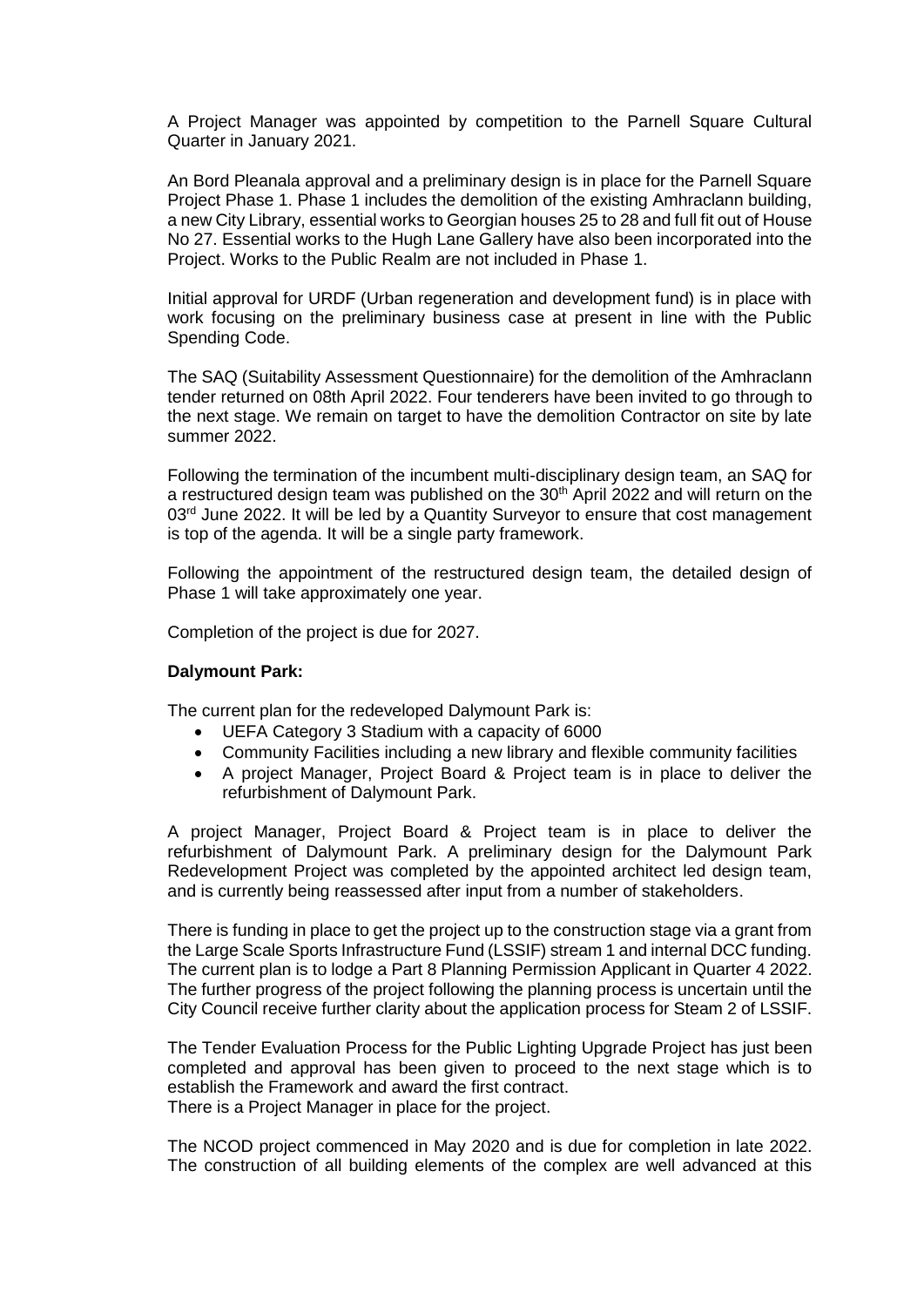stage. In the coming 2-3 months is it expected that all buildings will be weather-tight and internal works will advance. The project is on programme and on budget at present. The Council has a Project Manager and Team assigned fulltime to this project.

### **Q.88 COUNCILLOR DECLAN FLANAGAN**

To ask the Chief Executive when is it planned to permanently re-instate (**details supplied 1**) after the recent works & can the potholes along this full stretch of road up to (**details supplied 2**) be fixed. Are there plans to request extra funds from central government to deal with the shocking deterioration of roads in the North Central Area.

### **CHIEF EXECUTIVE'S REPLY:**

With respect to **(details 1 up to details 2 supplied)**, Irish Water installed a service connection to The Bunratty Housing Development. Irish Water's Contractor have yet to complete their permanent reinstatement. The permanent reinstatement, including the grass verges, is scheduled for the start of June.

The remaining part of **(details 1 up to details 2 supplied)** are not part of the North Central Areas works programme in 2022. Road Maintenance will note this location and consider its inclusion in the 2023 works programme or should additional funding become available this year.

Road Maintenance Services is in the process of applying to the National Transport Authority for additional funding to support the delivery of the 'Active Travel Elements' of the Division's Annual Works Programme. If successful this could allow for the completion of some additional carriageway and footpath renewal works, however this will be subject to the tenders sums received from contractors at tender competition stage. We note that there are currently significant inflationary pressures in the market.

## **Q.89 COUNCILLOR TERENCE FLANAGAN**

To ask the Chief Executive to deal with the litter & dumping between **(details supplied).** Can this area be cleaned & dealt with & can new flowers & shrubs be planted to improve the appearance.

### **CHIEF EXECUTIVE'S REPLY:**

Waste Management Services clean the main **(details supplied)** and empty the litter bins along there on a daily basis. We remove dumped rubbish from there when necessary to do so. We will ensure that every effort is continued to be made to keep this location as clean as possible.

Parks will arrange for the area at **(details supplied)** to be inspected and if it is deemed suitable and appropriate, it will be included in forthcoming planting programmes.

## **Q.90 COUNCILLOR TERENCE FLANAGAN**

To ask the Chief Executive to have the yellow box painted at the entrance (**details supplied).**

### **CHIEF EXECUTIVE'S REPLY:**

The location will be inspected in the coming days. Any requirement for the yellow box to be painted at the entrance will be carried out within 30 working days of the Council Meeting on May 9<sup>th</sup> 2022.

## **Q.91 COUNCILLOR TERENCE FLANAGAN**

To ask the Chief Executive to have the leaning lamppost outside **(details supplied)** repaired or replaced.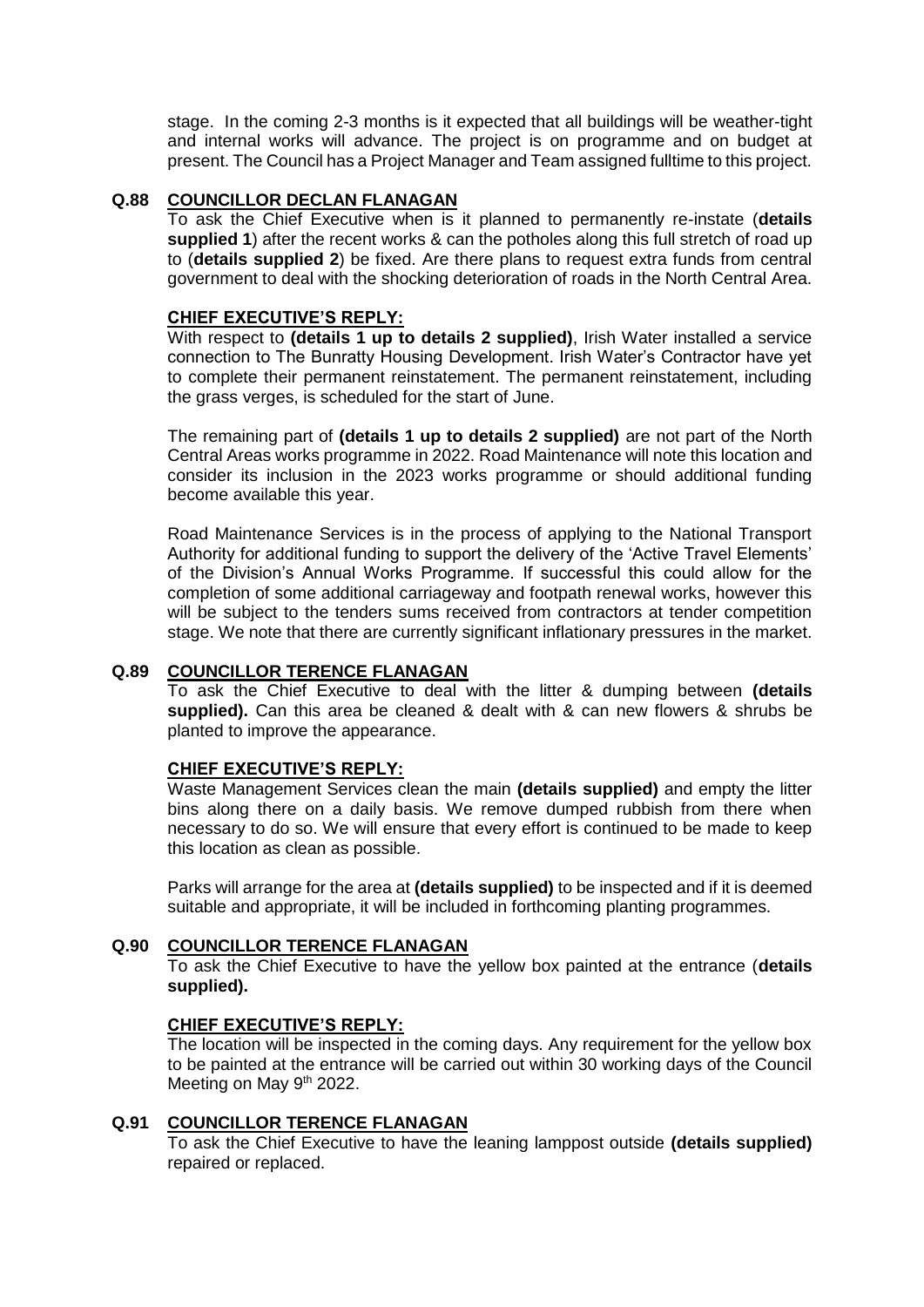We will get Pole 8 at House **(details supplied)**, examined, and any repairs necessary will be carried out.

# **Q.92 COUNCILLOR TERENCE FLANAGAN**

To ask the Chief Executive to have the following works carried out at **(details supplied)**. The road swept especially in the middle. There is a lot of dirt, stones & sand along this stretch to Baldoyle. The road markings repainted as they are fading along this stretch of road.

### **CHIEF EXECUTIVE'S REPLY:**

Waste Management Services have the above mentioned road swept every morning and we will ensure that any grit or dirt in the middle of the road is cleared as best we can from this busy road traffic wise.

The location will be inspected in the coming days. Any requirement for the road markings to be repainted along this stretch of road, will be carried out within 30 working days of the Council Meeting on May 9th 2022.

## **Q.93 COUNCILLOR NAOISE Ó MUIRÍ**

To ask the Chief Executive to undertake a detailed examination of the legal issues raised in **(details supplied**) with respect to a letter of consent which was subsequently used in planning application 3617/22. Can the CEO provide a detailed response to all items raised including the legal basis under which the Executive can give such a consent.

## **CHIEF EXECUTIVE'S REPLY:**

The proposals as set out in planning application 3617/22 were the subject of consideration by the DCC Telecoms unit (set up in 23rd Feb 2022), the Planning and Development Department, and the Parks Service.

The Law Agent has advised as follows:

*"The legal basis for the requirement of the consent of the owner for a planning application is Regulation 22 (2) (g) of the Planning and Development Regulations 2001 – 2021 which concerns the content of planning applications generally. Regulation 22(2)(g) provides that where the applicant is not the legal owner of the land that the application for permission shall be accompanied by the written consent of the owner. The consent involved is merely a consent to submit a planning application. It does not imply any consent to dispose or deal with the land in any way. It merely indicates that the owner is consenting to the application being submitted by a party that is not the owner.* 

*The giving of a consent to submit a planning application in respect of local authority owned lands is an executive function pursuant to Section 149(4) of the Local Government Act 2001 which will be validly exercised by the Chief Executive or an official to whom the function have been delegated pursuant to Section 154 of the Local Government Act 2001."* 

The other issues raised in **(details supplied)** will be the subject of a more detailed response which is not possible in the timescale for this response.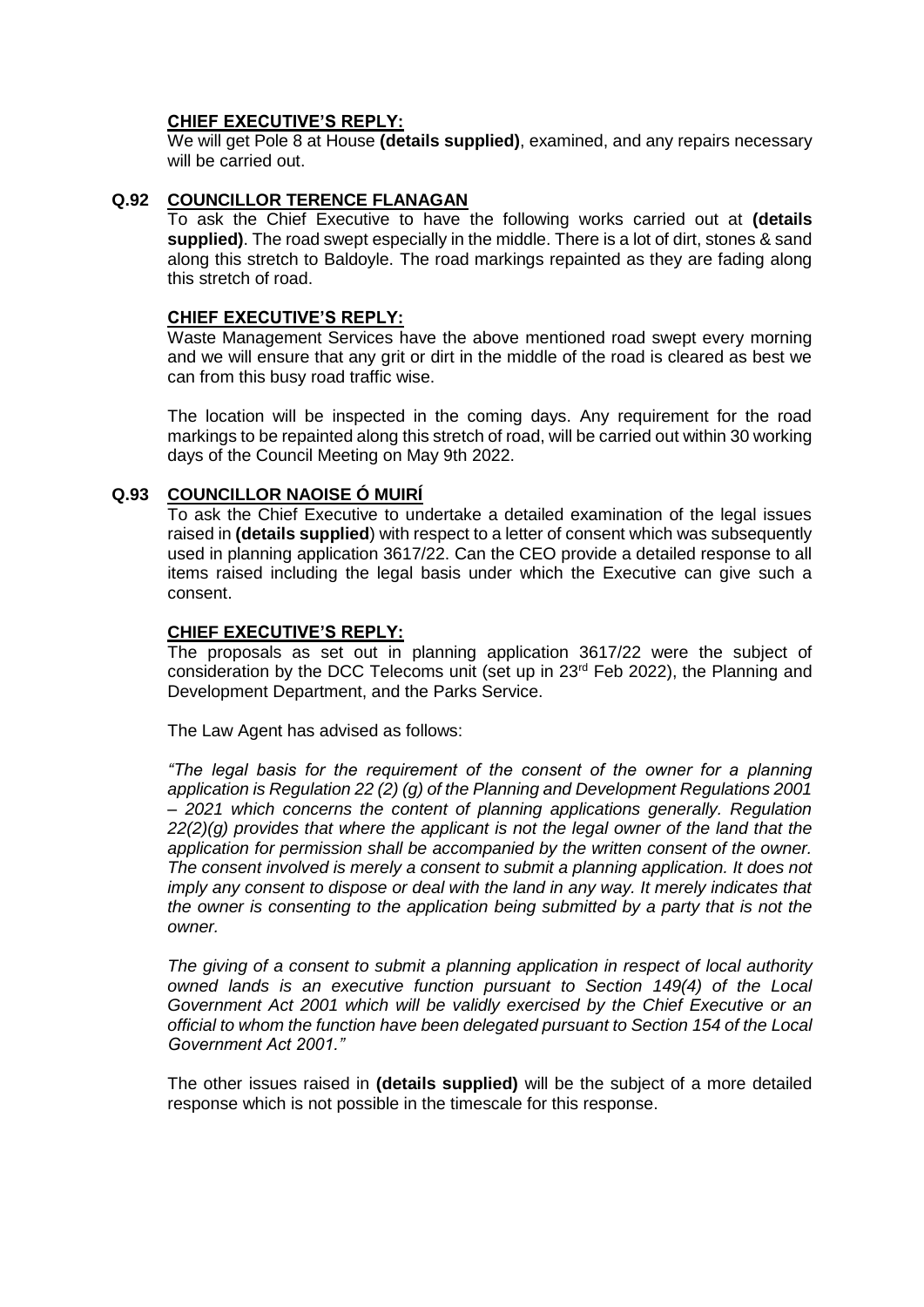# **Q.94 COUNCILLOR NAOISE Ó MUIRÍ**

To ask the Chief Executive to organise for the footpath outside No. 27 Vernon Grove, Clontarf, Dublin D03W4F3 to be repaired and to address the issues highlighted in (**details supplied).**

## **CHIEF EXECUTIVE'S REPLY:**

The public area extends to the back of path up to (not including) the boundary wall of the property. It is the owners responsibly to maintain everything within their own private property. Therefore it would appear that the rectangular paving is considered private and not part of the public area.

Road Maintenance Services will complete an inspection of the public concrete footpath outside **(details supplied)**. If any defects are found they will be noted and recorded. A repair will then be scheduled for when one of our crews is working in the area.

## **Q.95 COUNCILLOR NAOISE Ó MUIRÍ**

To ask the Chief Executive please provide a detailed report on the position of (**details supplied 1**) on the housing list. Can the CEO indicate if there have been any offers made in the last year and also provide an indicative timeframe as to when an offer might be forthcoming. Can the CEO also confirm if (**details supplied 2**) is DCC housing and if (**details supplied 1**) could be considered for this property given proximity.

## **CHIEF EXECUTIVE'S REPLY:**

The above applicant is on Band 2 of the Housing List with a registration date of 11/06/2008 and the applicant's positions are listed as follows:

| Area   | <b>Bedsize</b> | <b>Position</b> |
|--------|----------------|-----------------|
| Area P |                |                 |

Dublin City Council allocates properties based on time on the list and currently there are applicants on the Waiting List of longer standing who have to be considered as suitable vacancies arise. It is not possible to indicate accurately the prospect of an offer for any applicant. The number of vacancies arising will be a determining factor in the length of time applicants could expect to be on the waiting list.

The applicant's interest in the address (a DCC social letting) above has been noted on her housing file. The unit was surrendered by the previous tenants in January this year, and is currently under maintenance for re-letting. The unit will be allocated to an applicant based on their position on the list, in accordance with the Adopted Allocations Policy - Scheme of Lettings Priorities.

# **Q.96 COUNCILLOR NAOISE Ó MUIRÍ**

To ask the Chief Executive if he envisages a further round of applications for the School Zone or Safe Routes to School programmes and if so when? I understand that there is interest from St Brigids Boys National School in Killester in this regard but unfortunately they didn't apply within the initial process. If there are no further programmes planned is there a mechanism by which the above school could be considered on an exceptional basis for the School Zone scheme? Students exit directly onto a busy part of the Howth Road and a School Zone would assist greatly here.

## **CHIEF EXECUTIVE'S REPLY:**

We currently have a request to tender advertised on eTenders to procure consultancy services for the design of Schools Zones and Safe Routes to School in the Dublin City Council administrative area. We currently have 52 Schools awaiting School Zone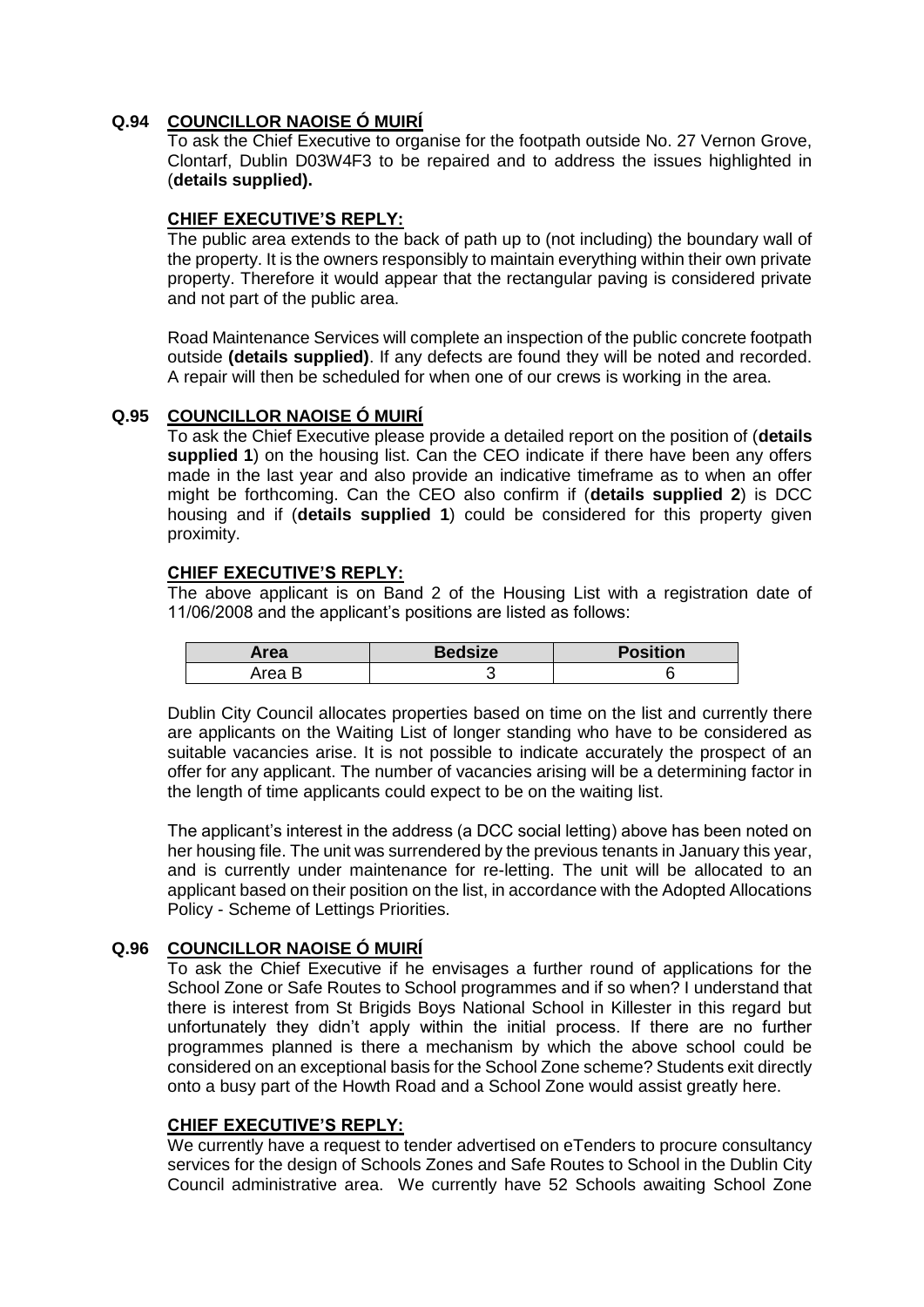designs and 50 on our Safe Routes to School list (27 on round 1 and 23 on round 2). In addition, additional minor works are required on some of the implemented School Zones. Once the consultants are appointed, we will determine a schedule to carry out all these works. Following this, we will be able to determine the merit of re-opening the School Zone application process.

## **Q.97 COUNCILLOR JANET HORNER**

To ask the Chief Executive for an update of the DCC public realm strategy and the expected points of progress in 2022?

## **CHIEF EXECUTIVE'S REPLY: Public Realm Strategy Overview**

The Public Realm Strategy was adopted in 2012. As a follow up to the stated objectives and actions, Dublin City Council went on to develop a suite of resultant plans, that identify challenges and projects in specific areas of the city and these continue to guide works and projects throughout the city core. The Public Realm Working Group is a multidisciplinary group who guide these projects and bring forward policy in relation to public realm design and maintenance. This Group reports to a Public Realm Coordination Group, which have representatives from each of the works areas involved in public realm delivery at Head of Department level.

## **Public Realm Working Group**

The Public Realm Working Group is a multi-disciplinary team whose remit is to work collaboratively to implement the actions and objectives of the Public Realm Strategy and plans. Implementation of the Strategy and Public Realm Plans are a core objective of the City Development Plan. The Group also develop and support new work process and policy within Dublin City Council to address the identified challenges both in the public realm and with regard to project delivery. The Strategy brought forward an agreed hierarchy of streets, linking projects and assigns an order of importance. New and collaborative design process have been implemented through project delivery. The Group meet monthly, undertake design reviews, and support public realm projects at all stages of development.

I attach below a list of projects delivered across 2021/2022. This list does not include smaller animations and projects like Dublin Canvas and local area improvements supported by the Public Realm Working Group

The following are projects delivered across 2021/2022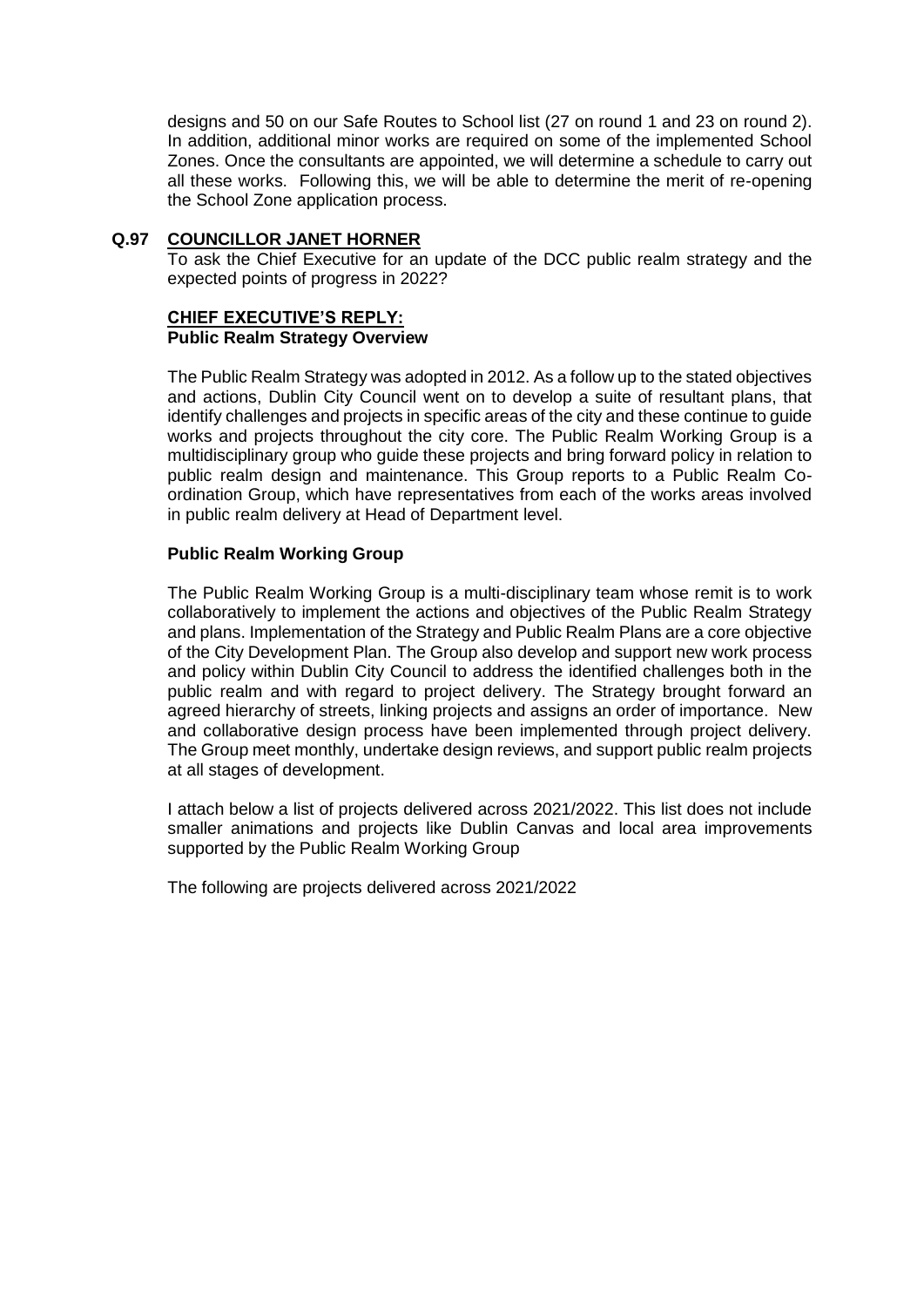| <b>Project</b> |  | <b>Status</b> |
|----------------|--|---------------|
|                |  |               |

# **Completed Projects**

| <b>Grafton Street Quarter PRP</b>                                                       |                                         |                                                   |
|-----------------------------------------------------------------------------------------|-----------------------------------------|---------------------------------------------------|
| <b>Clarendon Street</b>                                                                 | <b>E&amp;T</b>                          | Complete                                          |
| Chatham Street / Harry Street Area<br><b>St Johnston Court</b><br><b>Wicklow Street</b> | E&T<br><b>E&amp;T</b><br><b>E&amp;T</b> | Complete<br>Complete<br>Complete<br>Substantively |
| <b>Francis Street</b><br><b>Other Master Plan Projects</b>                              | E&T                                     | complete                                          |
| <b>Wolfe Tone Street Crescent</b>                                                       | P & D / CRES                            | Complete                                          |
| Peace Park<br><b>Wolfe Tone Park/ Plaza</b>                                             | P & D / CRES                            | Complete<br>Complete                              |
| <b>Bridgefoot Street</b><br><b>Luas Associated Projects</b>                             | P & D / CRES                            | Complete                                          |
| <b>Broadstone Plaza</b>                                                                 | <b>E&amp;T</b>                          | Complete                                          |
| Area Office Public Realm<br><b>Projects - South Central</b>                             |                                         |                                                   |
| <b>Dubline Projects</b>                                                                 | <b>South Central</b><br>Area            | Complete                                          |
| Parks Projects (Listed as PR by<br>CPSO)                                                |                                         |                                                   |
| <b>Christchurch Cathedral Grounds</b><br>Phase 2                                        | P & D / CRES                            | Complete                                          |
| <b>Bridgefoot Street</b>                                                                | P & D / CRES                            | Complete                                          |
| <b>Liberties Greening Strategy</b>                                                      |                                         |                                                   |
| Marrowbone Lane                                                                         | P & D / CRES                            | Complete                                          |
| High Street Greening (Median)                                                           | P & D / CRES                            | Complete                                          |
| St Audeon's Park Phase 2                                                                | P & D / CRES                            | Complete                                          |
| <b>NEIC Greening Strategy</b>                                                           |                                         |                                                   |
| <b>Dorset Street Median</b>                                                             | P & D / CRES                            | Complete to Phase<br>$\mathbf{II}$                |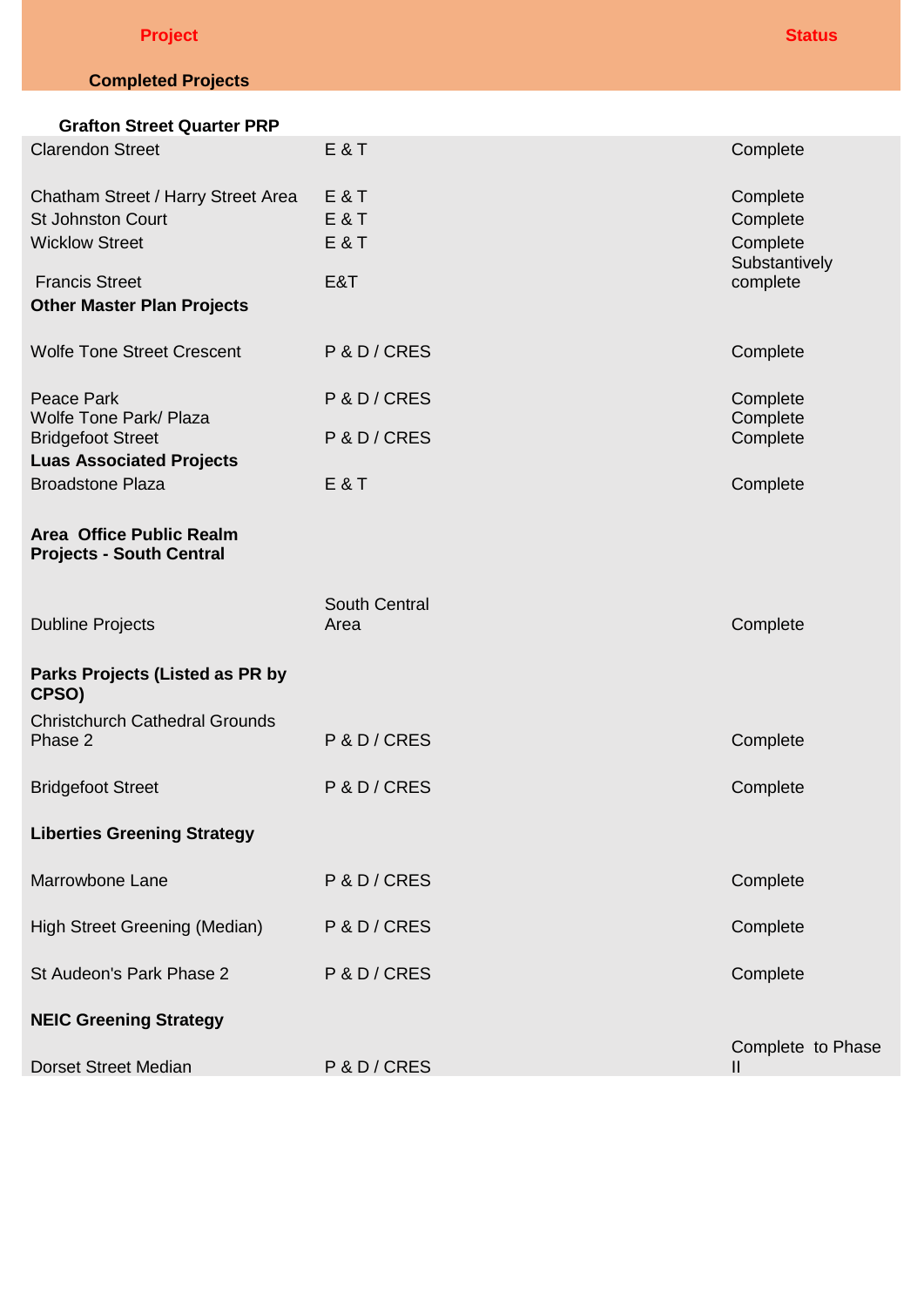Public Realm and Mobility Projects are the most challenging in an urban setting. They affect every section of Dublin City Council and the main business district of the city in the delivery phase. Design development through to planning and execution requires considerable time and resources to bring projects through initial feasibility, to outline design, stakeholder engagement and consultation, Initiate Part 8, Design detail, drafting tender documents, appointment of contractor to onsite and construction stage assuming no private development or traffic management issues arise. Projects are regularly impacted by addition requirements to upgrade services and infrastructure since '*they are on site anyway'* adding design and time requirements to projects. In essences Public Realm Projects are onerous to delivery while keeping the city functioning.

In order to inform the 2022 work plan, consideration has been given to projects in each of the areas as well as their importance to the city, impact of private development, impact of national infrastructure projects, funding etc.

The Working Group are also advancing development of Public Realm Plans and a project list for the following areas which will go to stakeholder consultation and the Area Committee over the coming weeks ;

- Public Realm Plan for the Markets Area
- Public Realm Plan for the Five Lamps Area

These plans, their identified projects and agreed objectives will sit under the Public Realm Strategy and alongside the location specific Grafton Street Quarter Public Realm Plan, The City Centre Public Realm Plan, The Docklands Public Realm Plan and the Temple Bar Public Realm Plan. Learnings from each project and integration of new approaches and policy continue to inform design and delivery.

The following project will advance in 2022/2023; others will commence early stage design:

- 1 Francis Street design and construction onsite
- 2 Clarendon Stdesign and construction onsite
- 3 Liffey Street Upper and Lower to construction
- 4 Temple Bar Square to construction
- 5 College Green Design
- 6 The Campshires
- 7 South Anne St/ Duke Street/ Lemon St / Duke Lane
- 8 Suffolk Street
- 9 Cathal Brugha Street
- 10 Sean Moore Road / Roundabout Design
- 11 Point Bridge and roundabout
- 12 North Earl St -
- 13 Parnell Square Public Realm
- 14 Barrow Street

### **Q.98 COUNCILLOR JANET HORNER**

To ask the Chief Executive for a breakdown of the BER ratings across the Council housing stock and whether BER ratings are recorded for properties of HAP tenants?

### **CHIEF EXECUTIVE'S REPLY:**

A Building Energy Rating (BER) certificate rates your home's energy performance on a scale between A and G. A-rated homes are the most energy efficient, whereas Grated are the least energy efficient.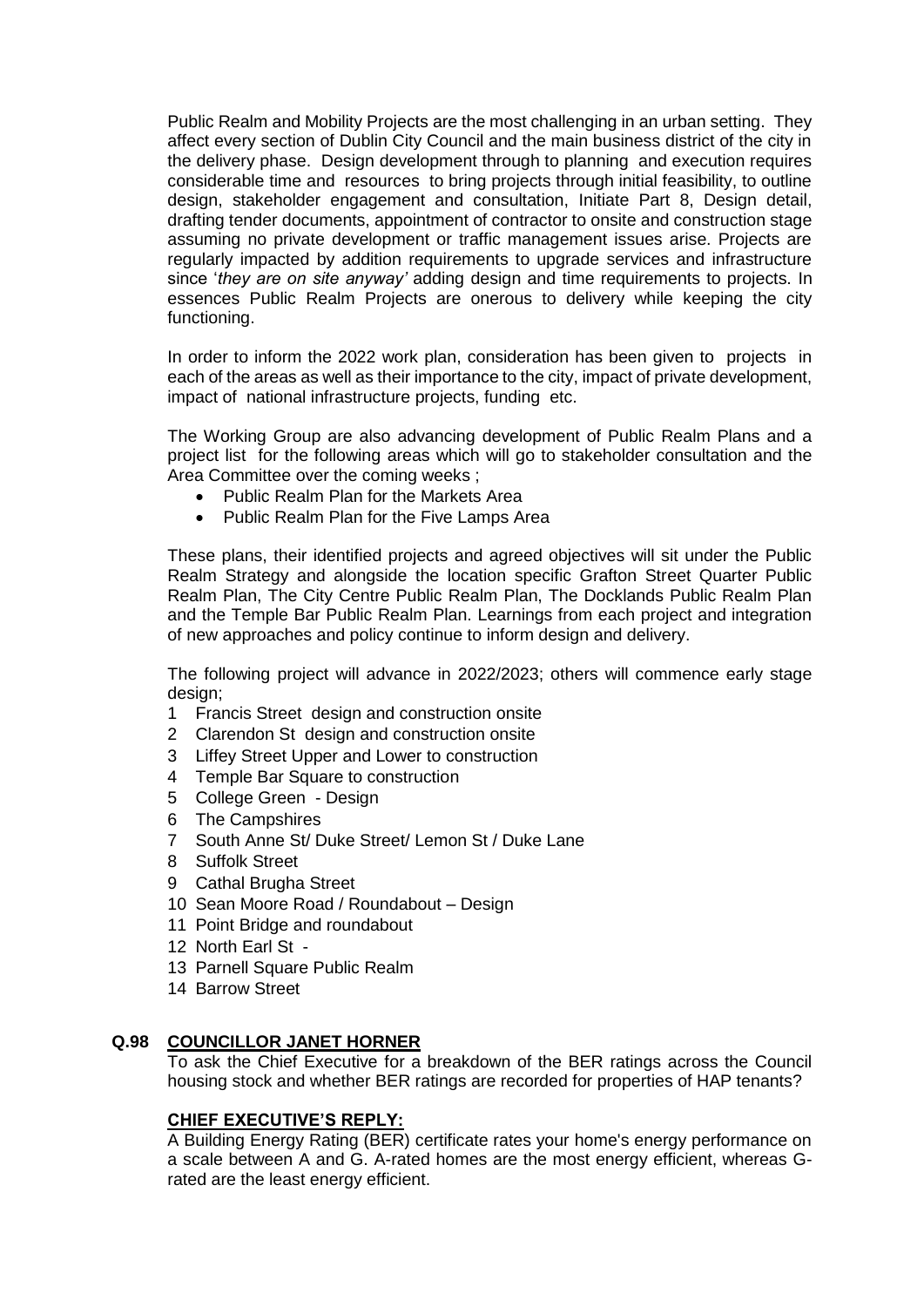BER ratings for all Council houses upgraded under our Energy Efficiency Retrofitting Programme are on file. This totals 9,000 houses approximately and consequently, it would take some time to segregate a breakdown of the BERs across this housing stock.

## **Q.99 COUNCILLOR JANET HORNER**

To ask the Chief Executive for an update on the process of tendering for new bike bunkers and the timeline for their delivery?

### **CHIEF EXECUTIVE'S REPLY:**

We are currently finalising the details of the tender. Over the past few months we have learned valuable lessons regarding the models of bunkers that are currently being trailed. In each model we have identified positives and negatives. All lessons learned have been in cooperated into the tender, once the documentation of the tender has been through our internal processes it will be issued to the market.

## **Q.100 LORD MAYOR ALISON GILLILAND**

To ask the Chief Executive to outline the monthly schedule for the power washing of streets in the core city centre area.

### **CHIEF EXECUTIVE'S REPLY:**

Please see the attached spreadsheet of the monthly schedule for the power washing of streets in the core city centre area.

## **Q.101 LORD MAYOR ALISON GILLILAND**

To ask the Chief Executive to outline the schedule for the full reopening (for walk in queries as opposed to appointments) of all public counters in all DCC local offices, housing offices etc.

### **CHIEF EXECUTIVE'S REPLY:**

The City Council is committed to delivering the best possible service to our customers in an effective and respectful manner. We recognise that the customer is at the heart of what we do and that our services, and access to them, need to be designed with the customer journey at the centre.

Prior to the public health restrictions necessitated by COVID-19, considerable work had been carried out to assess the experience of customers accessing public counter services in the Civic Offices, including an Accessibility Audit with the Age Friendly Alliance and Customer Journey Mapping for various services. This work identified significant issues for customers around locating public counters, waiting times, and requirements to attend multiple counters during a single visit to the Civic Offices.

As a result of this, all public counter services, apart from Housing and Planning, were consolidated to reduce the number of public counters customers had to find and go to, and these services are now physically delivered in the Customer Services Centre. Appointment-based services were being examined as a way to reduce and better manage customer's time when visiting City Council offices.

During COVID-19 all services operated on an appointment basis and since the removal of public health restrictions these arrangements are being reviewed with a view providing services in the way that best meet customer needs. Current arrangements are:

| Service | <b>Current arrangements</b> |
|---------|-----------------------------|
|         |                             |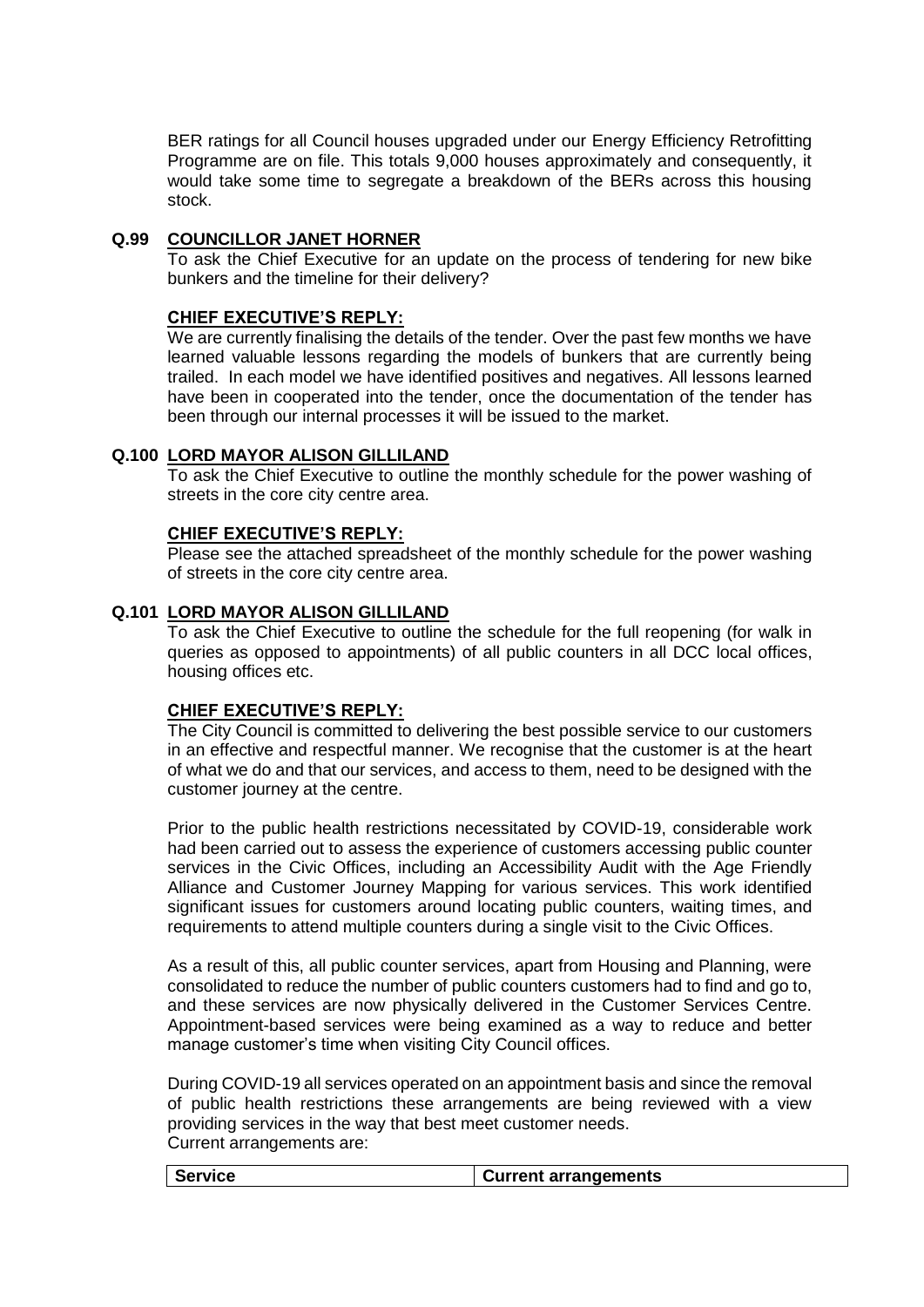| <b>Customer Services</b>               | Walk-in and appointments |
|----------------------------------------|--------------------------|
| Rates                                  | Walk-in and appointments |
| Culture, Recreation and Economic       | Walk-in and appointments |
| Services                               |                          |
| Environment<br>Transportation  <br>and | By appointment           |
| <b>Services</b>                        |                          |
| <b>Housing Services</b>                | By appointment           |
| <b>Planning Services</b>               | Walk-in and appointments |
| Area Offices                           | Walk-in and appointments |
| Motor Tax Office                       | By appointment           |

All services are being kept under review. With regards scheduling appointments, some departments have found this better serves the customer. In Housing for instance queuing times have been eliminated, and in Planning information and files required by the customer can be readily to hand where advance notice has been given. Moreover, some of the engagements are transactional, which have been conducted successfully via digital systems and emails. Motor Tax for instance has more than 94% online takeup.

Our long-term ambition is to provide customers with a full suite of engagement options including a walk-in service across all our offices. This will largely be achieved by consolidating and enhancing the role and strategic importance of the Customer Services Centre.

During 2021 the Customer Services Centre answered over 187,645 calls with 38.74% of these calls being answered within 30 seconds. The average delay for answering a call was 201 seconds. There was a 51.26% First Contact Resolution Rate (customers being dealt with, without the need to transfer them to anybody else).

In 2021 Customer Services:

- ·Processed 38,000+ payments
- Dealt with 17,000+ Parking Permit applications
- ·Responded to 51,000+ emails
- ·Logged 20,000+ requests for Housing Maintenance during 2021
- ·Logged 21,000+ other service requests
- ·Greeted 15,500+ visitors to the Civic Offices Reception Desks
- ·Completed in excess of 365,000 transactions and services across a range of customer access channels

The Corporate Services and Transformation Department is presently nominating a Customer Experience Officer. This officer will work across the organisation to ensure we design and provide access to our services in a way that puts the emphasis on the customer's journey. The desired outcome is that the customer can access their public service in the simplest and most convenient way for them.

In March 2022 the Citizen Hub Platform was established. Via this new platform, customers can now engage with the council over a range of services ranging from Housing Allocations, Parks and Environment and Transportation. There are over 3,000 registered users for the Housing Allocations service. The Citizen Hub along with other digitisation initiatives enables customers to engage with the city council on a 24/7 basis. This service will be formally launched in June 2022.